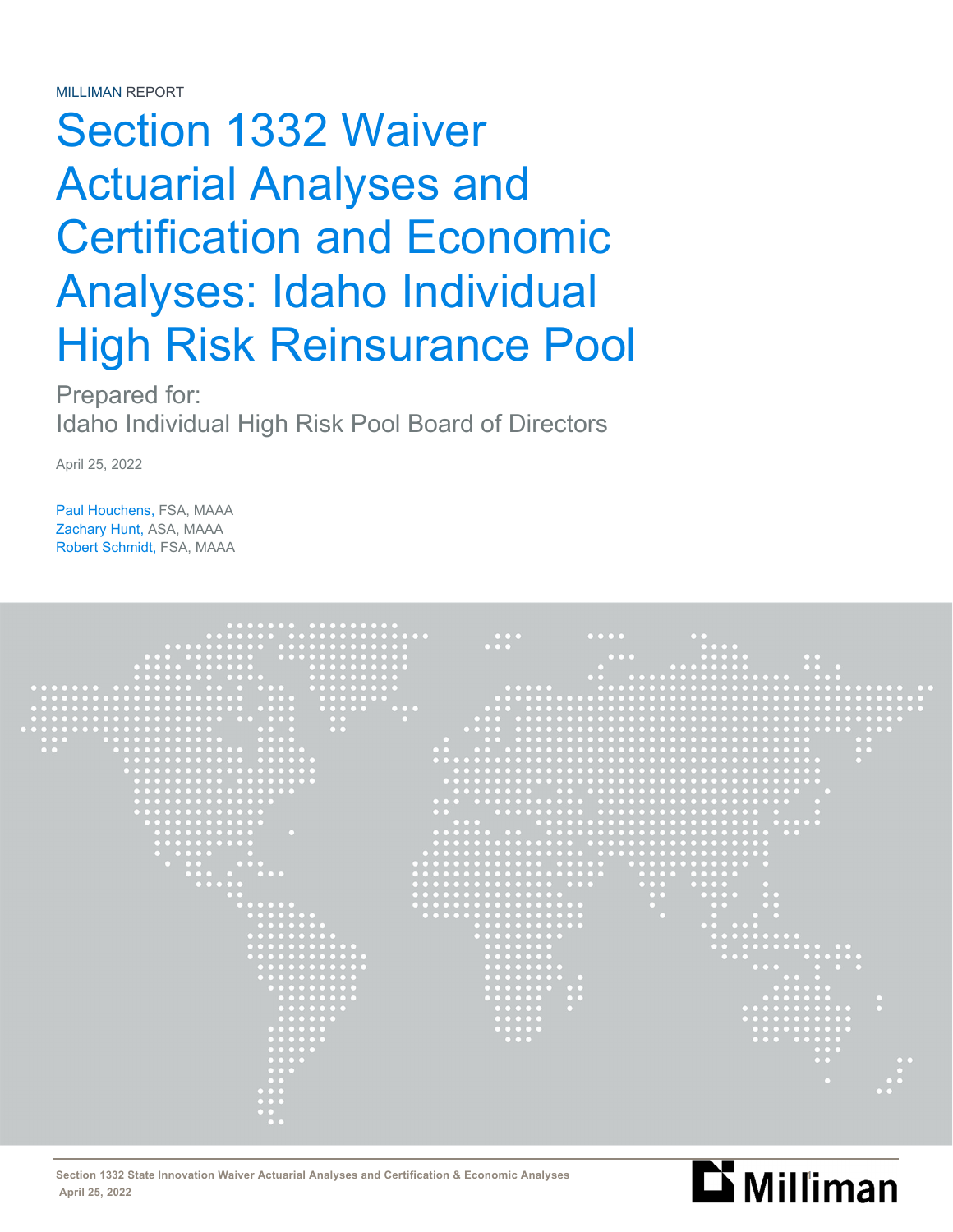## **Table of Contents**

| А. |                                                                                      |  |
|----|--------------------------------------------------------------------------------------|--|
| В. |                                                                                      |  |
| C. |                                                                                      |  |
| D. |                                                                                      |  |
| Е. |                                                                                      |  |
|    |                                                                                      |  |
| А. |                                                                                      |  |
| B. |                                                                                      |  |
| C. |                                                                                      |  |
| D. |                                                                                      |  |
|    |                                                                                      |  |
|    | 6. SENSITIVITY TESTING RELATED TO THE END OF THE COVID-19 PUBLIC HEALTH EMERGENCY 34 |  |
|    |                                                                                      |  |
|    |                                                                                      |  |
|    |                                                                                      |  |
|    |                                                                                      |  |
|    |                                                                                      |  |
|    |                                                                                      |  |
|    |                                                                                      |  |
|    |                                                                                      |  |
|    |                                                                                      |  |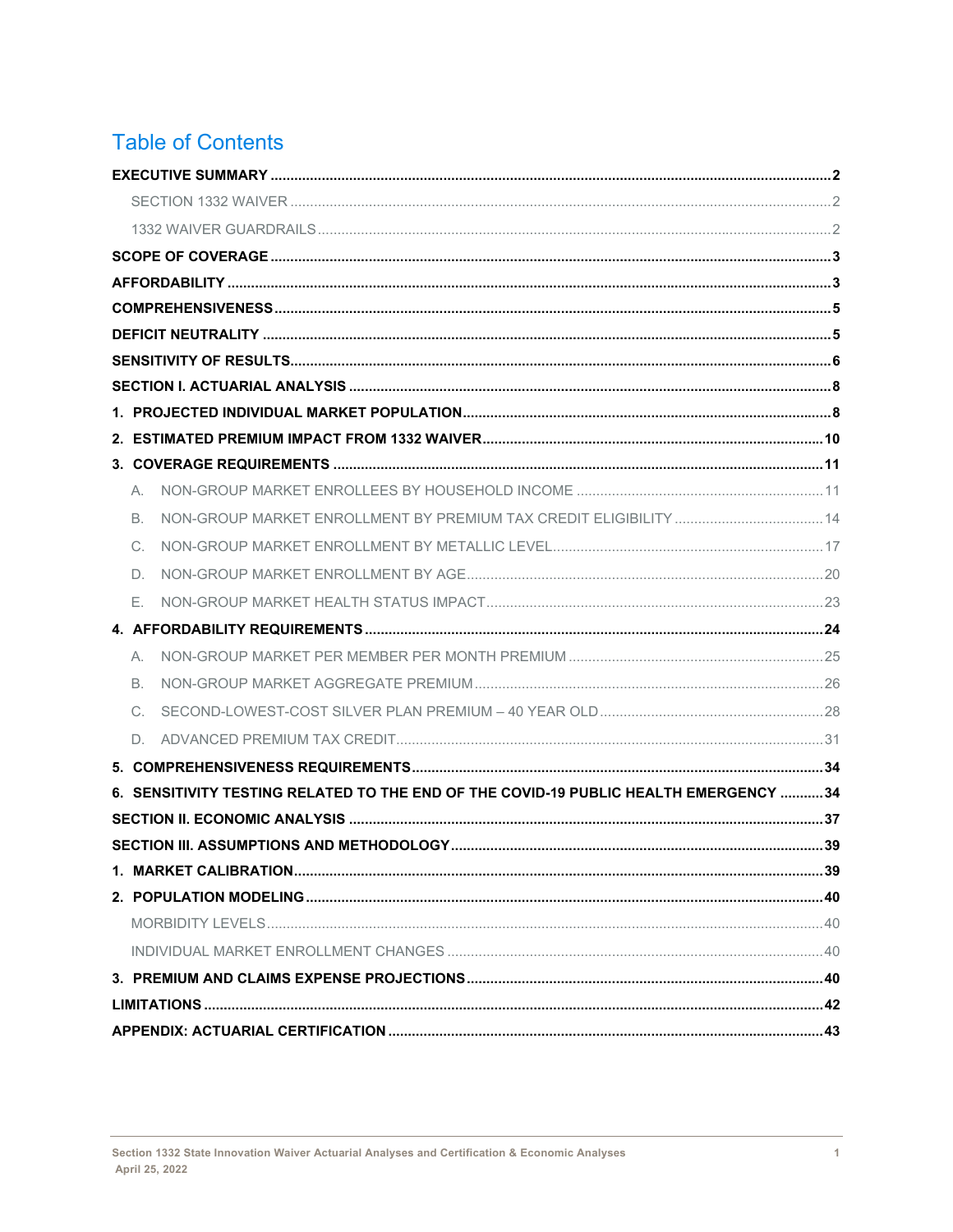## EXECUTIVE SUMMARY

Milliman, Inc. (Milliman) has been retained by the State of Idaho to provide actuarial and consulting services related to its operation of the Idaho Individual High Risk Reinsurance Pool (the Pool) under a Section 1332 waiver. The State is seeking a Section 1332 waiver to increase affordability of individual market coverage through a combination of state-based funding and federal pass-through amounts received under the waiver.

This report provides the required actuarial analysis, certification, and economic analyses supporting the State's determination that the Pool meets the requirements for a Section 1332 waiver. At the request of the Department of Insurance, we have illustrated the required projections for the actuarial certification and economic analyses under two scenarios:

- Baseline Subsidies: Beginning in calendar year (CY) 2023, premium subsidy amounts for marketplace coverage under the Affordable Care Act (ACA) revert to levels in place prior to the temporary increase in premium subsidy amounts authorized by the American Rescue Plan Act of 2021 (ARP).
- ARP Subsidies<sup>1</sup>: Premium subsidy amounts implemented by the ARP for CY 2021 and CY 2022 are made permanent or are extended through the duration of the 2023 through 2032 time period.

Based on guidance from the Department of Insurance, total funding for the Pool has been set at levels that achieve approximately a 10% premium rate reduction for the second-lowest cost silver plan for both scenarios. Pool funding under the ARP Subsidies scenario has been set \$5 million higher than under the Baseline Subsidies scenario to achieve this premium rate reduction goal. Final funding for the Pool will be determined by the Pool's Board of Directors (Board).

Note, because of the ongoing COVID-19 public health emergency (PHE) and its impacts to health insurance coverage and economic activity, as well as the ARP premium subsidy enhancements, there is increased uncertainty regarding future individual health insurance market enrollment, premium rates, and premium subsidies. The values presented in this report are estimates and actual values are certain to vary by an unknown degree.

#### **SECTION 1332 WAIVER**

House Bill 611, authorizing the resumption of the Pool under a 1332 waiver was signed into law on March 23, 2022 by Governor Brad Little. This waiver application seeks to waive Section 1312(c)(1) under Section 1332 of the ACA. This provision of the ACA states that health insurance issuers "shall consider all enrollees in all health plans (other than grandfathered health plans) offered by such issuer in the individual market, including those enrollees who do not enroll in such health plans through the Exchange, to be members of a single risk pool."

#### **1332 WAIVER GUARDRAILS**

For the Pool to meet the federal requirements for a 1332 waiver, it must meet the following standards:

- Scope of Coverage: The 1332 waiver must provide health insurance to at least as many people as would be projected under the status-quo ACA (without waiver).
- Affordability: The 1332 waiver must provide coverage and cost sharing protections against excessive out-ofpocket spending that are at least as affordable as would be projected without the waiver.
- Comprehensiveness: The 1332 waiver must provide coverage at least as comprehensive (as defined by the ACA's essential health benefits) as would be projected without the waiver.
- Deficit Neutrality: The 1332 waiver must be deficit neutral to the federal government as compared to projections without the waiver

It should be stressed that these requirements are in relation to scope of coverage, affordability, comprehensiveness, and deficit neutrality without the waiver. For example, a 1332 waiver is not required to result in more insured

<sup>1</sup> Please see https://us.milliman.com/-/media/milliman/pdfs/2021-articles/3-17-21-a-is-for-affordable.ashx for further details on how premium subsidy amounts changed under the ARP.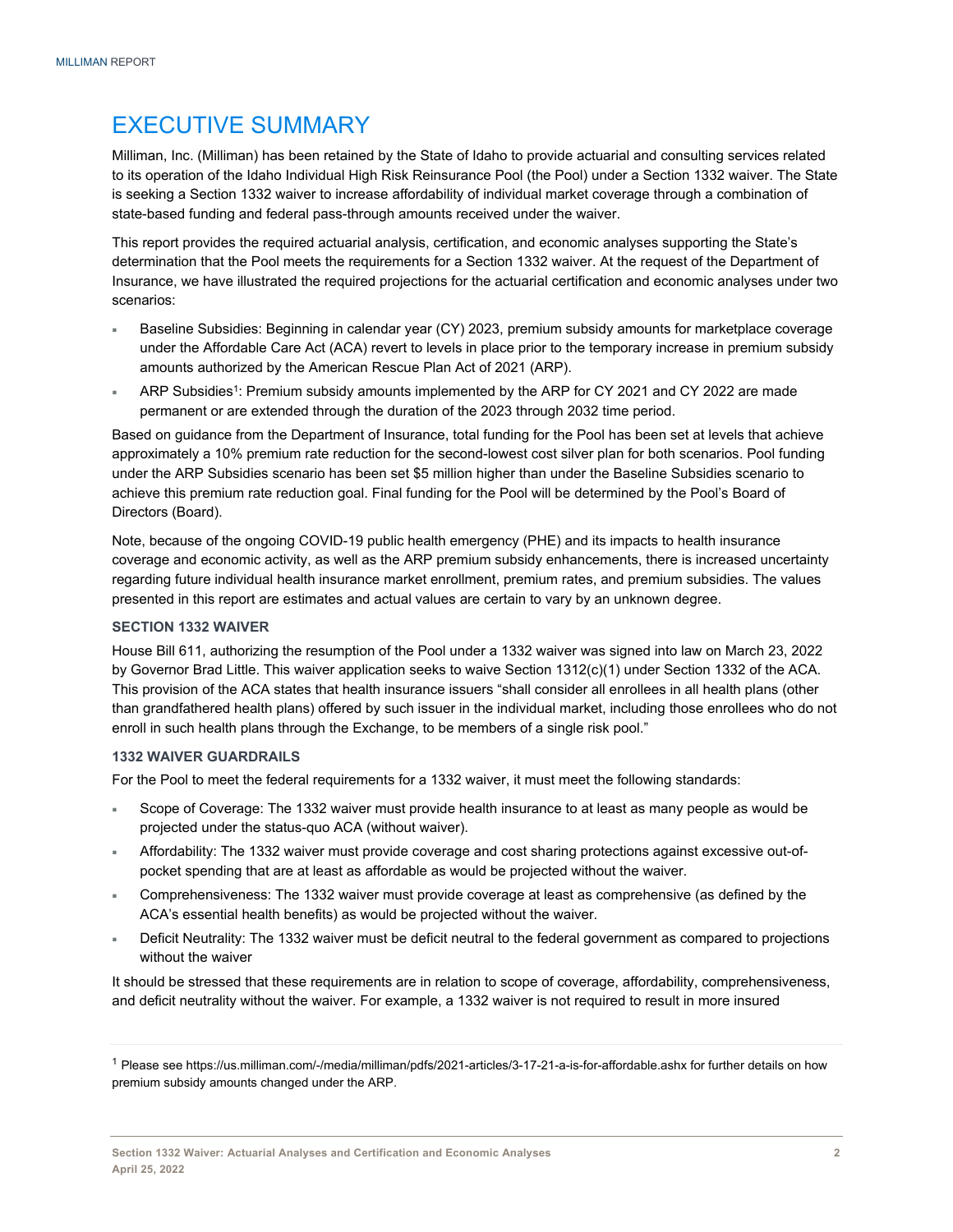individuals relative to a period before its implementation. Rather, it must be estimated to ensure at least as many insured individuals are covered during the projection period relative to if the 1332 waiver was not implemented.

Our analysis indicates that Idaho's 1332 waiver meets the federal requirements cited above. The remainder of the report provides the requested information in the CMS 1332 Waiver Checklist for the 1332 waiver's actuarial certification and economic analyses that documents how the Pool meets the four guardrails of Section 1332.

## Scope of Coverage

During the five-year initial waiver period and the ten-year projection period, we estimate the Pool will result in an increase to the number of insured Idahoans relative to without the waiver by approximately 1,000 persons per year. We do not estimate the Pool having any material impacts to the number of Idahoans covered under employersponsored plans, Medicaid, Medicare, or other public programs. Figure 1 illustrates estimated non-group market enrollment under the Pool relative to if the program was not in place for the Baseline Subsidies and ARP Subsidies scenarios. Our assumptions for the number of Idahoans incrementally enrolling in individual market coverage because of the Pool are based on experience from other states with similar reinsurance programs.<sup>2</sup> The enrollment decreases illustrated from 2022 to 2023 reflect the impact of transitional coverage modeled to end on December 31, 2022. Actual transitional enrollment will vary from this assumption but is not estimated to materially impact the waiver's impact on ACA-compliant coverage. Changes to the State's transitional coverage policy may impact individual market enrollment during the projection period.

#### **FIGURE 1**

#### **IDAHO INDIVIDUAL HIGH RISK REINSURANCE POOL**

#### **ESTIMATED IMPACTS TO INDIVIDUAL MARKET HEALTH INSURANCE COVERAGE FROM REINSURANCE PROGRAM**

|                                |                                      | INDIVIDUALS INSURED IN NON-GROUP MARKET -<br><b>BASELINE SUBSIDIES (THOUSANDS)</b> | INDIVIDUALS INSURED IN NON-GROUP MARKET - ARP<br><b>SUBSIDIES (THOUSANDS)</b> |                                      |                                   |                                |  |  |
|--------------------------------|--------------------------------------|------------------------------------------------------------------------------------|-------------------------------------------------------------------------------|--------------------------------------|-----------------------------------|--------------------------------|--|--|
| <b>CALENDAR</b><br><b>YEAR</b> | <b>WITHOUT 1332</b><br><b>WAIVER</b> | <b>WITH 1332</b><br><b>WAIVER</b>                                                  | <b>WAIVER</b><br><b>CHANGE</b>                                                | <b>WITHOUT 1332</b><br><b>WAIVER</b> | <b>WITH 1332</b><br><b>WAIVER</b> | <b>WAIVER</b><br><b>CHANGE</b> |  |  |
| 2022                           | 94.4                                 | 94.4                                                                               | 0.0                                                                           | 94.4                                 | 94.4                              | 0.0                            |  |  |
| 2023                           | 81.2                                 | 82.7                                                                               | 1.5                                                                           | 84.6                                 | 85.6                              | 1.0                            |  |  |
| 2024                           | 81.5                                 | 83.0                                                                               | 1.5                                                                           | 85.2                                 | 86.2                              | 1.0                            |  |  |
| 2025                           | 81.8                                 | 83.3                                                                               | 1.5                                                                           | 85.8                                 | 86.9                              | 1.0                            |  |  |
| 2026                           | 82.1                                 | 83.6                                                                               | 1.5                                                                           | 86.5                                 | 87.6                              | 1.1                            |  |  |
| 2027                           | 82.6                                 | 84.2                                                                               | 1.5                                                                           | 87.2                                 | 88.3                              | 1.1                            |  |  |
| 2028                           | 83.1                                 | 84.7                                                                               | 1.6                                                                           | 87.9                                 | 89.0                              | 1.1                            |  |  |
| 2029                           | 83.6                                 | 85.2                                                                               | 1.6                                                                           | 88.6                                 | 89.7                              | 1.1                            |  |  |
| 2030                           | 84.2                                 | 85.7                                                                               | 1.6                                                                           | 89.3                                 | 90.4                              | 1.1                            |  |  |
| 2031                           | 84.7                                 | 86.3                                                                               | 1.6                                                                           | 90.0                                 | 91.1                              | 1.1                            |  |  |
| 2032                           | 85.2                                 | 86.8                                                                               | 1.6                                                                           | 90.8                                 | 91.9                              | 1.1                            |  |  |

Note: Values are rounded.

### **Affordability**

The Pool is not estimated to impact premium rates for employer-sponsored insurance, nor change affordability for public programs such as Medicaid and Medicare.

For the non-group market, the Pool is estimated to reduce Silver benchmark premium rates by approximately 10% to 12% (relative to without the waiver) over the ten-year projection period. Under the ACA's premium assistance program prior to the implementation of ARP subsidies, qualifying households with income between 100% and 400%

<sup>2</sup> https://www.cms.gov/CCIIO/Programs-and-Initiatives/State-Innovation-Waivers/Downloads/1332-Data-Brief-Aug2021.pdf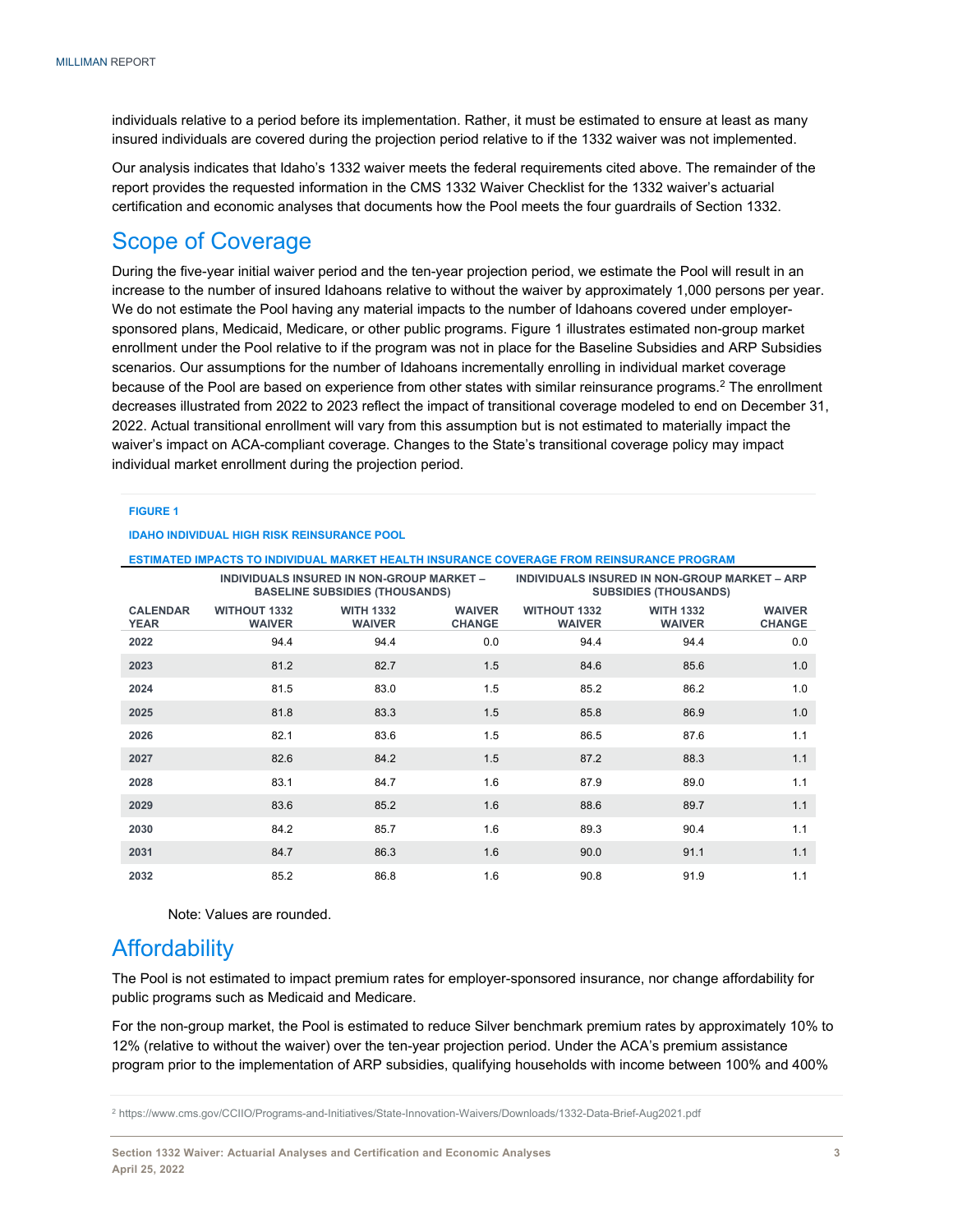FPL (who do not qualify for Medicaid) have out-of-pocket premium expenses capped to a specified percent of income. We estimate the vast majority of individuals receiving premium assistance without the waiver will also receive premium assistance under the Pool. For these individuals, the premium savings will accrue to the federal government, as it reduces the amount of premium assistance necessary to ensure the out-of-pocket cost of coverage does not exceed the maximum specified by the ACA. It is possible that some young adults and other persons with income approaching 400% FPL receiving premium assistance without the waiver will see out-of-pocket premiums fall below the maximum specified by the ACA under the Pool. In these cases, only partial premium savings accrue to the federal government, while the consumer also directly benefits from the premium reduction.

As a result of the enhanced ARP subsidies, there is no income limit on premium subsidy assistance. For any household with a silver benchmark plan exceeding 8.5% of household income, federal premium subsidies will limit out-of-pocket premium expenses to 8.5% (or a smaller percentage as dictated by the ARP subsidy formula). In 2022, we estimate approximately 67% of Idahoans purchasing coverage in the ACA-compliant individual market will receive federal premium assistance. Because the ARP results in a larger percentage of Idaho's individual market receiving federal premium assistance, it reduces the number of Idahoans impacted by the Pool relative to the Baseline Subsidies scenario. For example, older adults with income above 400% who would not qualify for premium assistance under the Baseline Subsidies scenario and would realize out-of-pocket premium savings from the Pool, do not experience an out-of-pocket premium change for the Silver benchmark plan after becoming eligible for premium assistance under the ARP Subsidies scenario.

For households not eligible for premium assistance, the full amount of premium rate reduction will be realized under the Pool, with the federal government not accruing any savings. Figure 2a (Baseline Subsidies) and Figure 2b (ARP Subsidies) illustrate premium rate reductions for a 21-year old and a 64-year old for the second lowest cost Silver plan (the benchmark plan that is used to determine available premium assistance). Because of age rating allowed in the individual market, older Idahoans not qualifying for premium assistance will experience greater dollar reductions in monthly out-of-pocket premium expenses (while the percentage reduction in premium rates will not vary by age).

#### **FIGURE 2A**

**IDAHO INDIVIDUAL HIGH RISK REINSURANCE POOL** 

#### **REINSURANCE PROGRAM – BASELINE SUBSIDIES**

#### **CHANGES IN SECOND LOWEST COST SILVER PLAN MONTHLY PREMIUM FROM 1332 WAIVER IMPLEMENTATION**

|                                |                                      | <b>21-YEAR OLD MONTHLY PREMIUM</b> |               |                                 |                                      |                                   | <b>64-YEAR OLD MONTHLY PREMIUM</b> |                                 |
|--------------------------------|--------------------------------------|------------------------------------|---------------|---------------------------------|--------------------------------------|-----------------------------------|------------------------------------|---------------------------------|
| <b>CALENDAR</b><br><b>YEAR</b> | <b>WITHOUT</b><br><b>1332 WAIVER</b> | <b>WITH 1332</b><br><b>WAIVER</b>  | <b>CHANGE</b> | <b>PERCENT</b><br><b>CHANGE</b> | <b>WITHOUT</b><br><b>1332 WAIVER</b> | <b>WITH 1332</b><br><b>WAIVER</b> | <b>CHANGE</b>                      | <b>PERCENT</b><br><b>CHANGE</b> |
| 2022                           | \$361                                | \$361                              | \$0           | $0\%$                           | \$1,082                              | \$1,082                           | \$0                                | $0\%$                           |
| 2023                           | \$397                                | \$353                              | (44)          | $(11\%)$                        | \$1,192                              | \$1,059                           | (133)                              | $(11\%)$                        |
| 2024                           | \$417                                | \$375                              | (41)          | $(10\%)$                        | \$1,250                              | \$1,126                           | (124)                              | $(10\%)$                        |
| 2025                           | \$436                                | \$394                              | (42)          | $(10\%)$                        | \$1,308                              | \$1,182                           | (126)                              | $(10\%)$                        |
| 2026                           | \$456                                | \$411                              | (44)          | $(10\%)$                        | \$1,367                              | \$1,234                           | (133)                              | $(10\%)$                        |
| 2027                           | \$475                                | \$428                              | (47)          | $(10\%)$                        | \$1,425                              | \$1,285                           | (140)                              | $(10\%)$                        |
| 2028                           | \$495                                | \$448                              | (48)          | $(10\%)$                        | \$1,486                              | \$1,343                           | (143)                              | $(10\%)$                        |
| 2029                           | \$517                                | \$466                              | (50)          | $(10\%)$                        | \$1,550                              | \$1,399                           | (151)                              | $(10\%)$                        |
| 2030                           | \$539                                | \$486                              | (53)          | (10%)                           | \$1,616                              | \$1,457                           | (159)                              | $(10\%)$                        |
| 2031                           | \$562                                | \$506                              | (56)          | $(10\%)$                        | \$1,685                              | \$1,518                           | (167)                              | $(10\%)$                        |
| 2032                           | \$586                                | \$527                              | (59)          | $(10\%)$                        | \$1,757                              | \$1,582                           | (176)                              | $(10\%)$                        |

Notes:

1. Values are rounded.

2. Values do not reflect available premium assistance for qualifying individuals.

3. Premiums are for non-tobacco user and assume federal default 3:1 age rating.

4. Premium savings would be realized by consumers not qualifying for federal premium assistance. For individuals qualifying for federal premium assistance, the federal government will have lower premium assistance expenditures.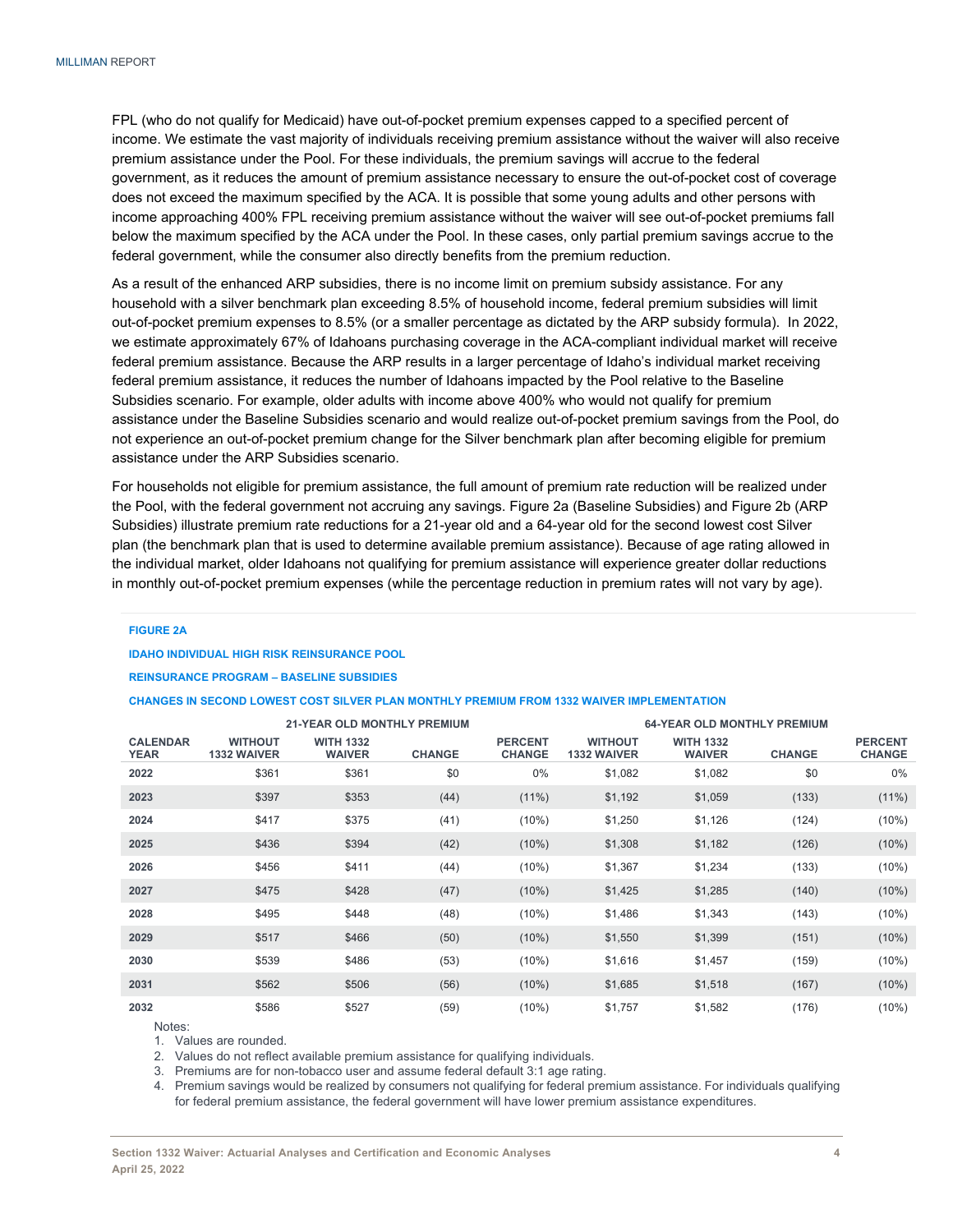#### **FIGURE 2B**

**IDAHO INDIVIDUAL HIGH RISK REINSURANCE POOL** 

**REINSURANCE PROGRAM – ARP SUBSIDIES** 

#### **CHANGES IN SECOND LOWEST COST SILVER PLAN MONTHLY PREMIUM FROM 1332 WAIVER IMPLEMENTATION**

|                                |                                      |                                   | <b>21-YEAR OLD MONTHLY PREMIUM</b> |                                 |                                      | <b>64-YEAR OLD MONTHLY PREMIUM</b> |               |                                 |
|--------------------------------|--------------------------------------|-----------------------------------|------------------------------------|---------------------------------|--------------------------------------|------------------------------------|---------------|---------------------------------|
| <b>CALENDAR</b><br><b>YEAR</b> | <b>WITHOUT</b><br><b>1332 WAIVER</b> | <b>WITH 1332</b><br><b>WAIVER</b> | <b>CHANGE</b>                      | <b>PERCENT</b><br><b>CHANGE</b> | <b>WITHOUT</b><br><b>1332 WAIVER</b> | <b>WITH 1332</b><br><b>WAIVER</b>  | <b>CHANGE</b> | <b>PERCENT</b><br><b>CHANGE</b> |
| 2022                           | \$361                                | \$361                             | \$0                                | 0%                              | \$1,082                              | \$1,082                            | \$0           | 0%                              |
| 2023                           | 397                                  | 350                               | (46)                               | (12%)                           | 1,190                                | 1,051                              | (139)         | (12%)                           |
| 2024                           | 416                                  | 373                               | (44)                               | $(10\%)$                        | 1,248                                | 1,118                              | (131)         | $(10\%)$                        |
| 2025                           | 435                                  | 391                               | (44)                               | $(10\%)$                        | 1,306                                | 1,174                              | (132)         | $(10\%)$                        |
| 2026                           | 455                                  | 409                               | (46)                               | $(10\%)$                        | 1,365                                | 1,226                              | (138)         | $(10\%)$                        |
| 2027                           | 474                                  | 426                               | (48)                               | $(10\%)$                        | 1,423                                | 1,278                              | (145)         | $(10\%)$                        |
| 2028                           | 495                                  | 446                               | (49)                               | $(10\%)$                        | 1,484                                | 1,337                              | (147)         | $(10\%)$                        |
| 2029                           | 516                                  | 464                               | (51)                               | $(10\%)$                        | 1,547                                | 1,393                              | (154)         | $(10\%)$                        |
| 2030                           | 538                                  | 484                               | (54)                               | $(10\%)$                        | 1,613                                | 1,452                              | (161)         | $(10\%)$                        |
| 2031                           | 561                                  | 504                               | (56)                               | $(10\%)$                        | 1,682                                | 1,513                              | (169)         | $(10\%)$                        |
| 2032                           | 585                                  | 526                               | (59)                               | $(10\%)$                        | 1,754                                | 1,577                              | (177)         | $(10\%)$                        |

Notes:

1. Values are rounded.

2. Values do not reflect available premium assistance for qualifying individuals.

3. Premiums are for non-tobacco user and assume federal default 3:1 age rating.

4. Premium savings would be realized by consumers not qualifying for federal premium assistance. For individuals qualifying for federal premium assistance, the federal government will have lower premium assistance expenditures. 5.

Based on the above summary of our analysis, we believe the Pool meets the affordability requirement for federal approval of a 1332 waiver.

## **Comprehensiveness**

The Pool meets the comprehensiveness requirement for a 1332 waiver. This waiver makes no change to insurer benefit requirements for plans offered in Idaho's health insurance markets as Idaho does not propose to waive any of the requirements concerning the Essential Health Benefits, and the waiver will not result in individuals losing coverage or moving to less comprehensive coverage. Therefore, the focus of the actuarial analysis was related to coverage and affordability requirements under the Pool, as presented above and discussed in greater detail later in this report.

### Deficit Neutrality

A 1332 waiver application must demonstrate it will not increase the federal deficit. The Pool will be funded through a combination of state-based funding (a combination of premium tax revenue, financial assets of the Pool, and ad-hoc state funding) and federal pass-through amounts. The Pool will operate as a condition-based Pool, with insurers receiving payment for enrollees meeting specific clinical criteria. The clinical criteria will be established prior to the beginning of each coverage year by the Board to target the projected total Pool funding available for the upcoming year. Total assumed Pool funding in each projection year is illustrated in Figure 3a (Baseline Subsidies) and Figure 3b (ARP Subsidies). These assumptions are based on discussion with the Department of Insurance.

By reducing non-group premiums, the Pool is estimated to result in federal savings on premium assistance provided through Your Health Idaho (YHI), the State's insurance marketplace, for the population qualifying for federal APTCs. Figure 3a (Baseline Subsidies) and Figure 3b (ARP Subsidies) illustrate estimated changes in federal APTC expenditures for QHP enrollees during the ten-year projection period. APTC savings are greater under the ARP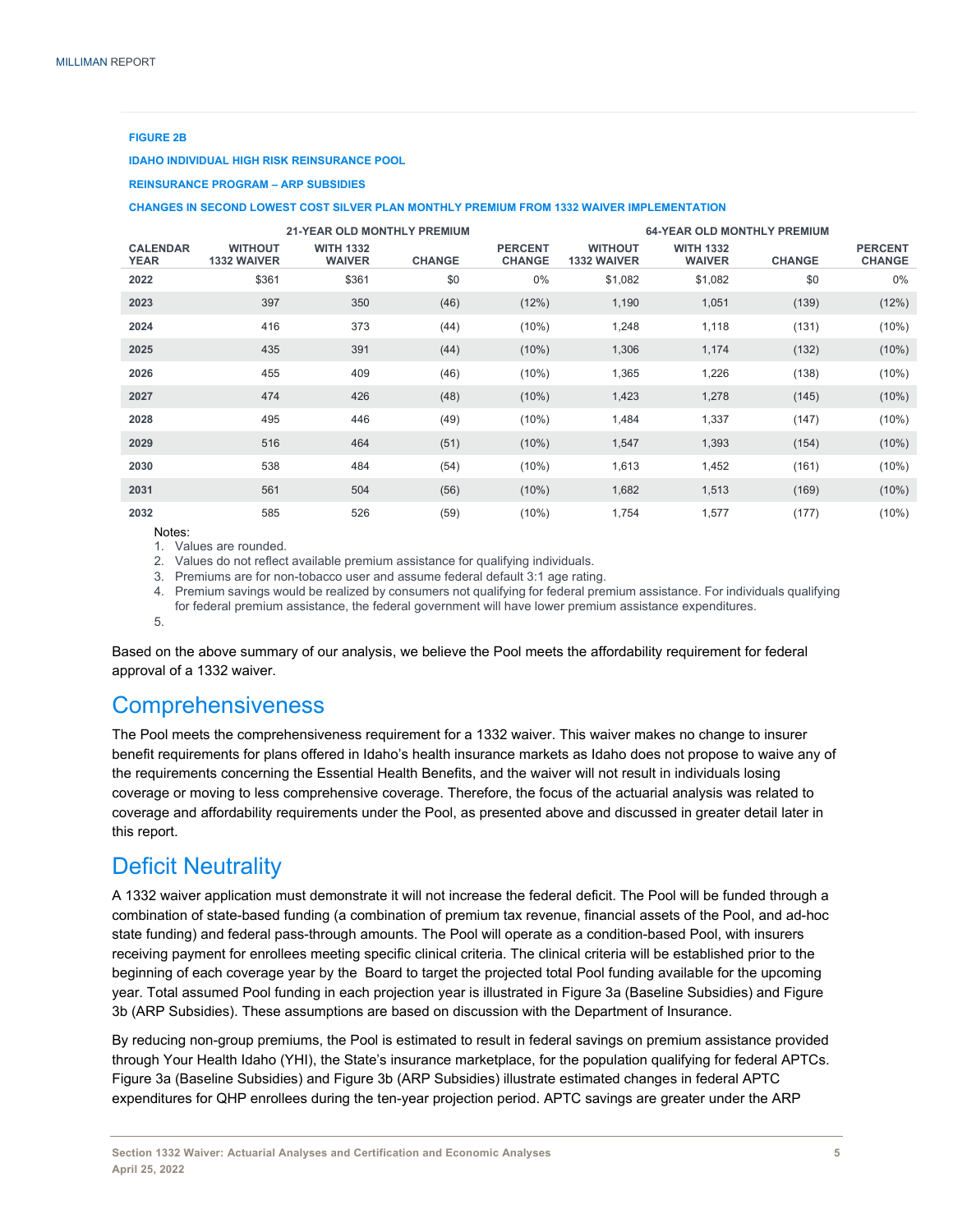Subsidies scenario and more individuals qualify for premium subsidies relative to the Baseline Subsidies scenario. We do not estimate any material changes in other federal expenditures as a result of the Pool. It is assumed that Idaho continues to operate its state-based marketplace, YHI, during the projection period, resulting in no impact to federal marketplace user fee revenue.

#### **FIGURE 3A IDAHO INDIVIDUAL HIGH RISK REINSURANCE POOL ESTIMATED CHANGES IN FEDERAL APTC EXPENDITURES (\$ MILLIONS) REINSURANCE PROGRAM – BASELINE SUBSIDIES**

|                                |                                                   |                                                | <b>NET CHANGE IN</b>                  |                                                  |
|--------------------------------|---------------------------------------------------|------------------------------------------------|---------------------------------------|--------------------------------------------------|
| <b>CALENDAR</b><br><b>YEAR</b> | <b>APTC EXPENDITURES</b><br><b>WITHOUT WAIVER</b> | <b>APTC EXPENDITURES WITH</b><br><b>WAIVER</b> | <b>FEDERAL</b><br><b>EXPENDITURES</b> | <b>TOTAL POOL FUNDING</b><br><b>UNDER WAIVER</b> |
| 2022                           | \$292.4                                           | \$292.4                                        | \$0.0                                 | \$0.0                                            |
| 2023                           | 274.4                                             | 234.3                                          | (40.1)                                | 58.5                                             |
| 2024                           | 291.2                                             | 253.3                                          | (37.9)                                | 54.9                                             |
| 2025                           | 308.4                                             | 269.7                                          | (38.8)                                | 55.9                                             |
| 2026                           | 325.8                                             | 284.6                                          | (41.3)                                | 59.2                                             |
| 2027                           | 343.5                                             | 299.7                                          | (43.8)                                | 62.8                                             |
| 2028                           | 362.1                                             | 317.2                                          | (44.9)                                | 64.3                                             |
| 2029                           | 381.9                                             | 334.1                                          | (47.7)                                | 68.2                                             |
| 2030                           | 402.6                                             | 352.0                                          | (50.7)                                | 72.3                                             |
| 2031                           | 424.6                                             | 370.8                                          | (53.8)                                | 76.6                                             |
| 2032<br>.                      | 447.7<br>.                                        | 390.7                                          | (57.0)                                | 81.2                                             |

Note: Values are rounded.

#### **FIGURE 3B**

#### **IDAHO INDIVIDUAL HIGH RISK REINSURANCE POOL ESTIMATED CHANGES IN FEDERAL APTC EXPENDITURES (\$ MILLIONS)**

**REINSURANCE PROGRAM – ARP SUBSIDIES** 

|                          | <b>APTC EXPENDITURES</b> | <b>APTC EXPENDITURES</b> | <b>NET CHANGE IN</b><br><b>FEDERAL</b> | <b>TOTAL POOL FUNDING</b> |
|--------------------------|--------------------------|--------------------------|----------------------------------------|---------------------------|
| <b>CALENDAR YEAR</b>     | <b>WITHOUT WAIVER</b>    | <b>WITH WAIVER</b>       | <b>EXPENDITURES</b>                    | <b>UNDER WAIVER</b>       |
| 2022                     | \$292.4                  | \$292.4                  | \$0.0                                  | \$0.0                     |
| 2023                     | 332.4                    | 287.2                    | (45.3)                                 | 63.5                      |
| 2024                     | 352.4                    | 309.5                    | (42.9)                                 | 59.9                      |
| 2025                     | 372.6                    | 328.9                    | (43.8)                                 | 60.9                      |
| 2026                     | 393.3                    | 347.2                    | (46.2)                                 | 64.2                      |
| 2027                     | 414.4                    | 365.8                    | (48.7)                                 | 67.8                      |
| 2028                     | 436.7                    | 387.0                    | (49.7)                                 | 69.3                      |
| 2029                     | 460.2                    | 407.8                    | (52.5)                                 | 73.2                      |
| 2030                     | 485.0                    | 429.6                    | (55.4)                                 | 77.3                      |
| 2031                     | 511.1                    | 452.7                    | (58.5)                                 | 81.6                      |
| 2032                     | 538.7                    | 477.0                    | (61.7)                                 | 86.2                      |
| Nata: Values are reunded |                          |                          |                                        |                           |

Note: Values are rounded.

Final pass-through funding available to the Pool is estimated to be reduced by an additional 7.2%, reflecting the difference between APTC and final reconciled PTC amounts. This percentage is based on calendar year 2019 federal tax return tax for Idahoans and calendar year 2019 effectuated APTC enrollment. The final percentage applied by CMS in the pass-through calculation may vary from this estimate based on updated data or funding methodologies.

## Sensitivity of Results

It should be noted that there is significant uncertainty surrounding future enrollment and premiums in health insurance programs, particularly the individual market. Differences between our projections and actual amounts depend on the extent to which future experience conforms to the assumptions made for this analysis. It is certain that actual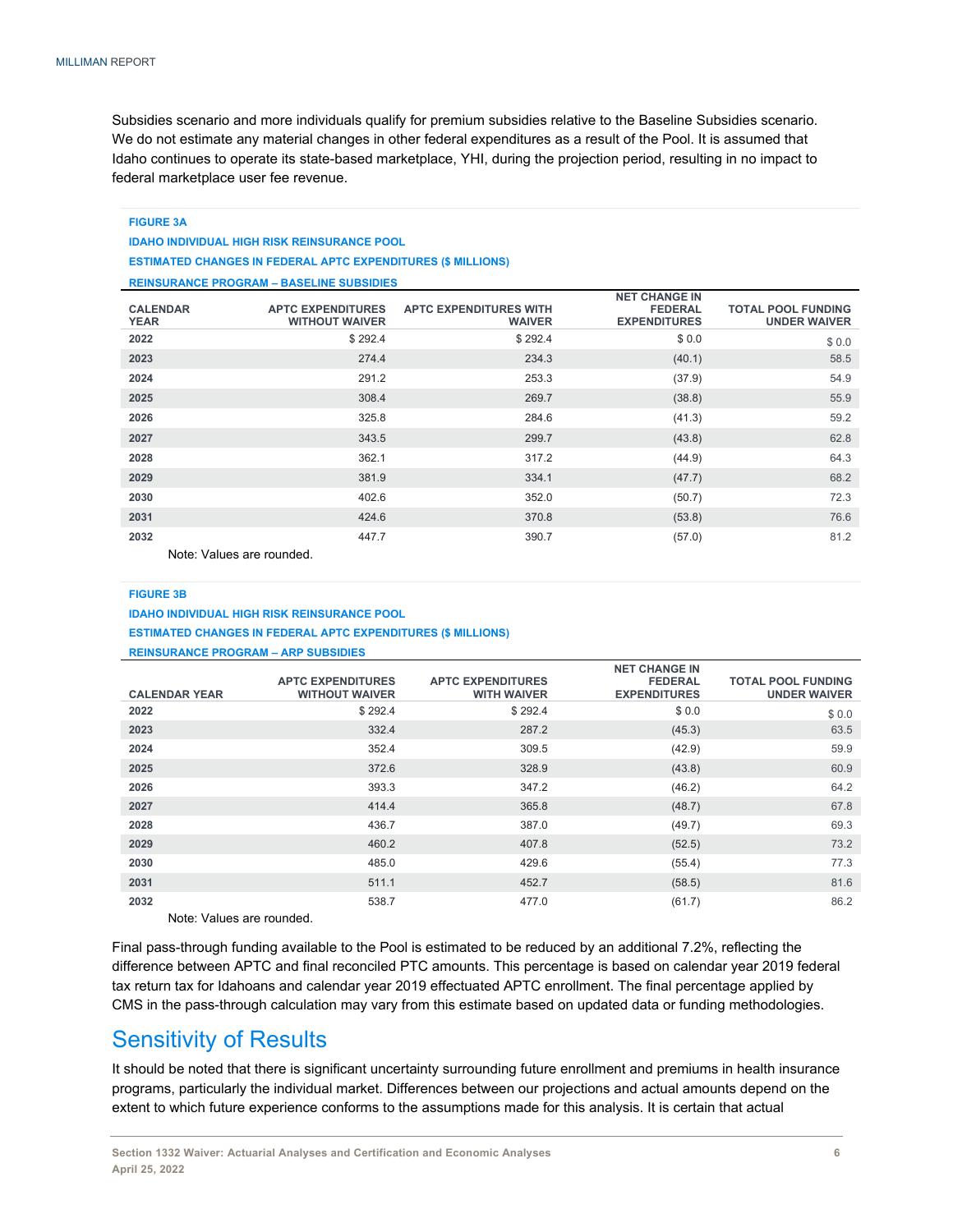experience will not conform exactly to the assumptions used in this analysis. Actual amounts will differ from projected amounts to the extent that actual experience deviates from expected experience.

Actual enrollment and premium changes may vary for several reasons, including but not limited to:

- Health insurance market enrollment changes caused by economic or pandemic-related policy changes, including the end of the COVID-19 public health emergency which increases uncertainty about future individual market enrollment levels (discussed in more detail in Section 7 of the actuarial certification)
- Health care inflation
- Labor market fluctuations
- General inflation

The actuarial and economic analyses presented in this report solely reflect the estimated incremental impact of the Pool. Other current or pending state or federal policy changes may impact actual amounts presented in this report.

We note that our projections of enrollment and premium rates in the individual market assume CSR variants continue and insurer pricing assumptions do not materially deviate from 2022 assumptions. In Idaho, insurance carriers were allowed to increase Silver premiums in 2018 in response to the federal government eliminating the CSR payments as of October 2017.3 To the extent that direct CSR payments are reinstated, our analysis will need to be updated. To the extent judicial, legislative, or regulatory changes are made to the ACA or state-based insurance regulations, the values presented in this report may be impacted to a significant degree. While we have presented insurance market projections under the Baseline Subsidy and ARP Subsidy scenarios, it is possible that the premium subsidy structure will differ from these two scenarios in the future. Our analysis does not reflect any impacts from the Biden-Harris Administration's proposed rule to address the "family glitch" that may result in additional Idahoans qualifying for federal premium assistance.<sup>4</sup> Results will also be influenced by the ultimate program funding strategy employed by the Pool's Board.

<sup>3</sup> https://www.hhs.gov/sites/default/files/csr-payment-memo.pdf

<sup>4</sup> https://www.federalregister.gov/documents/2022/04/07/2022-07158/affordability-of-employer-coverage-for-family-members-ofemployees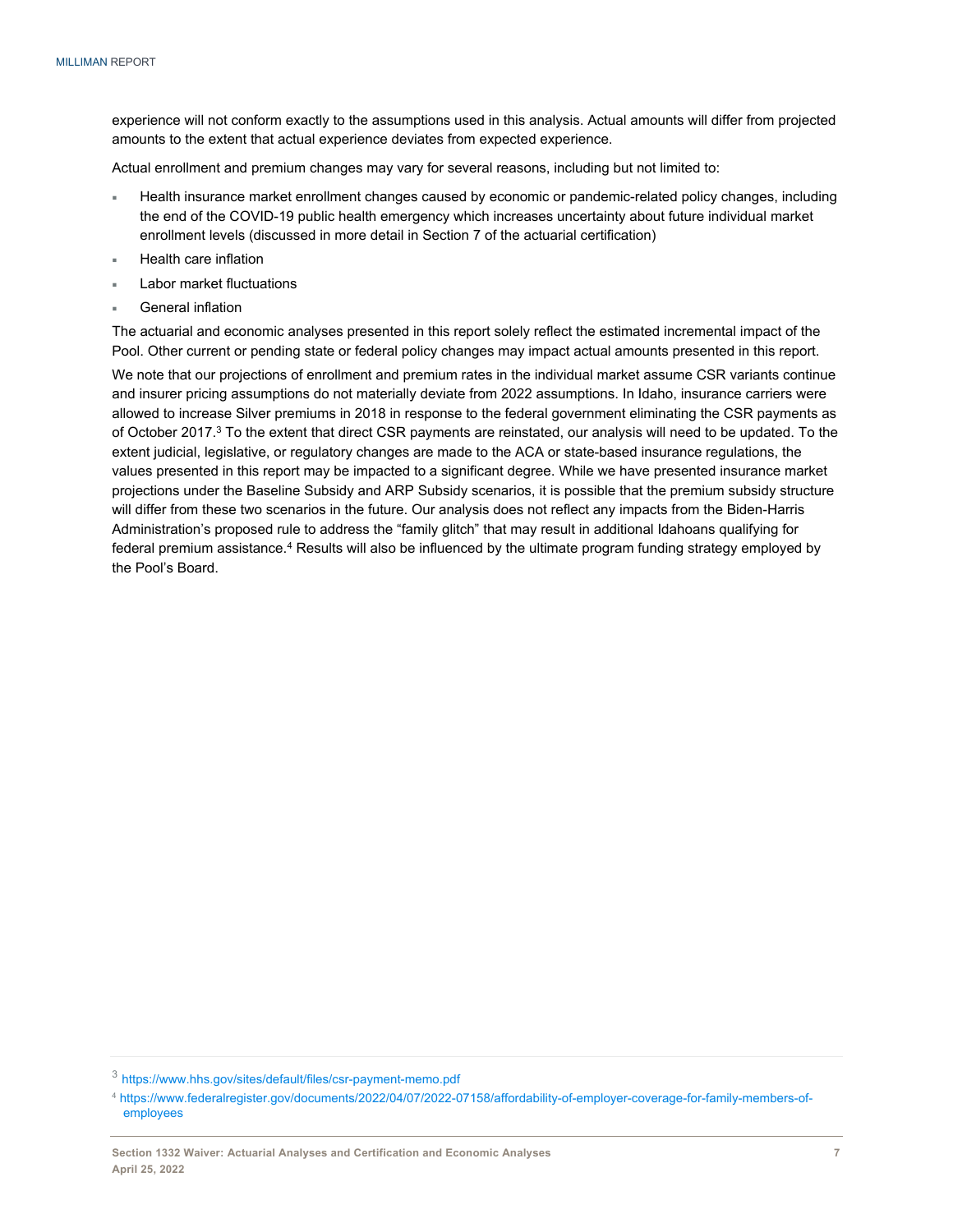## SECTION I. ACTUARIAL ANALYSIS

This section provides the required actuarial analysis for Idaho's Section 1332 Waiver application. The appendix of this report contains the actuarial certification for the 1332 waiver.

A description of the actuarial analysis meeting the requirements under 45 CFR 155.1308(f)(4)(i) and other applicable information as requested in the Checklist for Section 1332 Waiver Applications has been provided in this section. For purposes of this analysis, calendar year 2022 serves as the baseline year for the ten-year required projections. Note, the baseline year reflects the enhanced ARP subsidies and the existing high-risk condition reinsurance program that will be terminated in the event Idaho's Section 1332 waiver application is not approved.

As discussed in the Assumptions and Methodology section of this report, we utilized a combination of census bureau survey and projection data, YHI enrollment and APTC data, publicly available health insurance enrollment and premium data, modeling of the ACA's premium assistance structure, and proprietary data to model the estimated impact of the Pool during the ten-year projection period. Our analysis reflects the estimated demographics of Idahoans during the projection period and models insurance purchasing behavior based on changes in premium rates and federal premium subsidies. Our modeling allows for the summarization of projected enrollment and premium information by age, gender, health status, household income, and insurance market. Prior to performing any projections, we calibrated our projection model's census, premium, claims expense, and other assumptions to reflect Idaho's insurance markets.

## 1. Projected Individual Market Population

Figure 4 illustrates the estimated number of Idahoans enrolled in ACA compliant coverage during the 2022 baseline year and ten-year projection period under the following scenarios:

- Baseline Subsidies, without waiver: Marketplace premium assistance available in YHI reverts to pre-ARP levels effective January 1, 2023, existing reinsurance program is terminated on December 31, 2022.
- Baseline Subsidies, with waiver: Marketplace premium assistance available in YHI reverts to pre-ARP levels effective January 1, 2023, the Pool is implemented under a 1332 waiver.
- ARP Subsidies, without waiver: Enhanced marketplace premium assistance under the ARP is made permanent, existing reinsurance program is terminated on December 31, 2022.
- ARP Subsidies, with waiver: Enhanced marketplace premium assistance under the ARP is made permanent, the Pool is implemented under a 1332 waiver.

In addition to these 4 scenarios, the incremental enrollment change between the with and without waiver scenarios is illustrated under the Baseline and ARP subsidy assumptions. Note, Figure 4 excludes enrollment for persons with non-ACA compliant coverage in the individual market. Because the ARP Subsidies results in lower out-of-pocket premium requirements for Idahoans purchasing coverage in YHI with federal premium assistance, we estimate individual market enrollment will be higher under the ARP Subsidies scenario relative to the Base Subsidies scenario.

The incremental enrollment change is estimated to be slightly higher under the Base Subsidies scenario, as Idahoans with income above 400% FPL are assumed to not qualify for federal premium assistance and thus directly benefit from the Pool.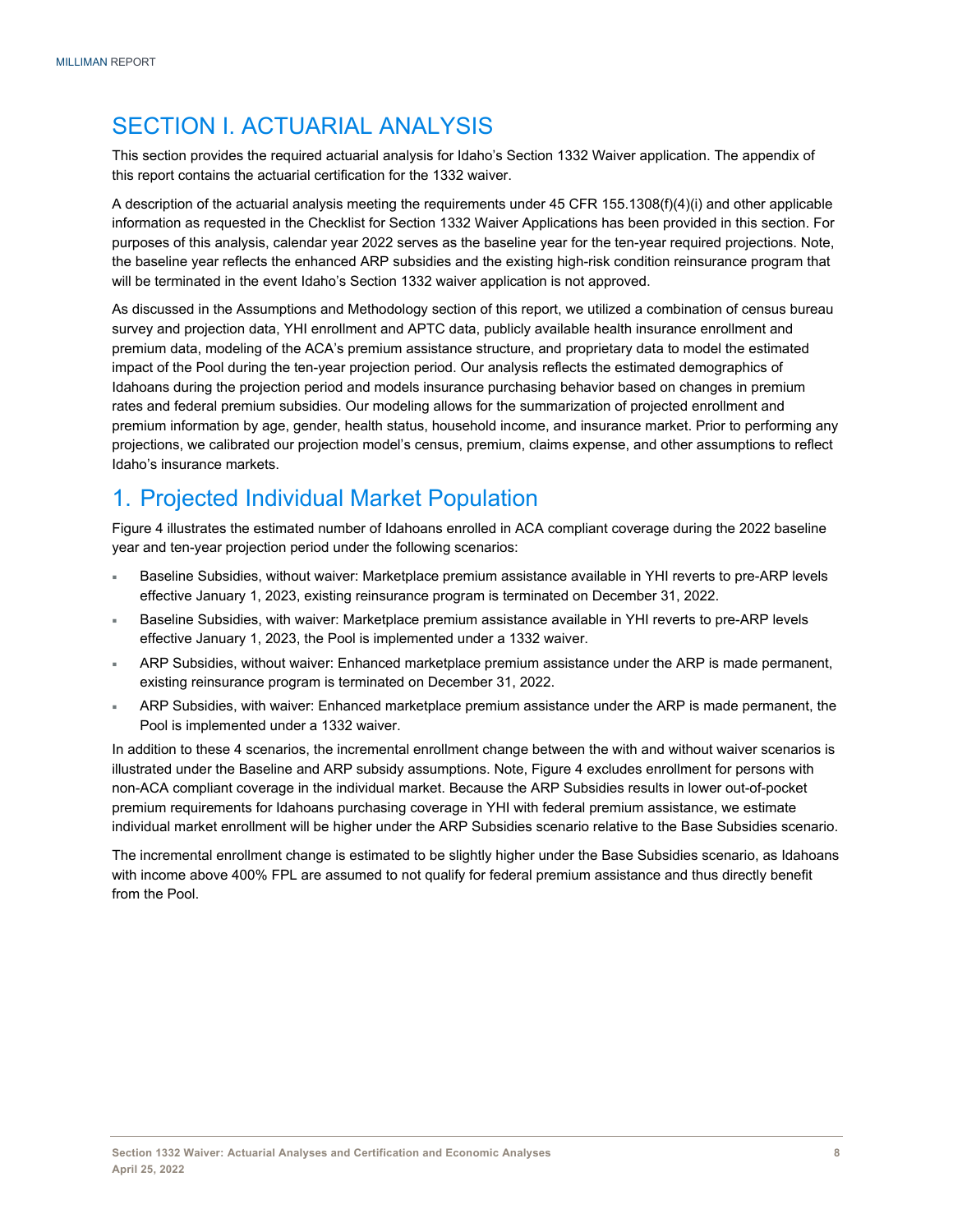#### **FIGURE 4**

#### **IDAHO INDIVIDUAL HIGH RISK REINSURANCE POOL**

#### **ESTIMATED ACA COMPLIANT INDIVIDUAL MARKET ENROLLMENT (THOUSANDS)**

| <b>CALENDAR</b><br><b>YEAR</b> | <b>BASELINE</b><br><b>SUBSIDIES,</b><br><b>WITHOUT WAIVER</b> | <b>BASELINE</b><br><b>SUBSIDIES, WITH</b><br><b>WAIVER</b> | <b>BASELINE</b><br><b>SUBSIDIES,</b><br><b>INCREMENTAL</b><br><b>ENROLLMENT</b><br><b>CHANGE</b> | <b>ARP</b><br><b>SUBSIDIES,</b><br><b>WITHOUT</b><br><b>WAIVER</b> | <b>ARP</b><br><b>SUBSIDIES,</b><br><b>WITH WAIVER</b> | <b>ARP SUBSIDIES,</b><br><b>INCREMENTAL</b><br><b>ENROLLMENT</b><br><b>CHANGE</b> |
|--------------------------------|---------------------------------------------------------------|------------------------------------------------------------|--------------------------------------------------------------------------------------------------|--------------------------------------------------------------------|-------------------------------------------------------|-----------------------------------------------------------------------------------|
| 2022                           | 79.3                                                          | 79.3                                                       | 0.0                                                                                              | 79.3                                                               | 79.3                                                  | 0.0                                                                               |
| 2023                           | 81.2                                                          | 82.7                                                       | 1.5                                                                                              | 84.6                                                               | 85.6                                                  | 1.0                                                                               |
| 2024                           | 81.5                                                          | 83.0                                                       | 1.5                                                                                              | 85.2                                                               | 86.2                                                  | 1.0                                                                               |
| 2025                           | 81.8                                                          | 83.3                                                       | 1.5                                                                                              | 85.8                                                               | 86.9                                                  | 1.0                                                                               |
| 2026                           | 82.1                                                          | 83.6                                                       | 1.5                                                                                              | 86.5                                                               | 87.6                                                  | 1.1                                                                               |
| 2027                           | 82.6                                                          | 84.2                                                       | 1.5                                                                                              | 87.2                                                               | 88.3                                                  | 1.1                                                                               |
| 2028                           | 83.1                                                          | 84.7                                                       | 1.6                                                                                              | 87.9                                                               | 89.0                                                  | 1.1                                                                               |
| 2029                           | 83.6                                                          | 85.2                                                       | 1.6                                                                                              | 88.6                                                               | 89.7                                                  | 1.1                                                                               |
| 2030                           | 84.2                                                          | 85.7                                                       | 1.6                                                                                              | 89.3                                                               | 90.4                                                  | 1.1                                                                               |
| 2031                           | 84.7                                                          | 86.3                                                       | 1.6                                                                                              | 90.0                                                               | 91.1                                                  | 1.1                                                                               |
| 2032                           | 85.2                                                          | 86.8                                                       | 1.6                                                                                              | 90.8                                                               | 91.9                                                  | 1.1                                                                               |

Note: Values are rounded.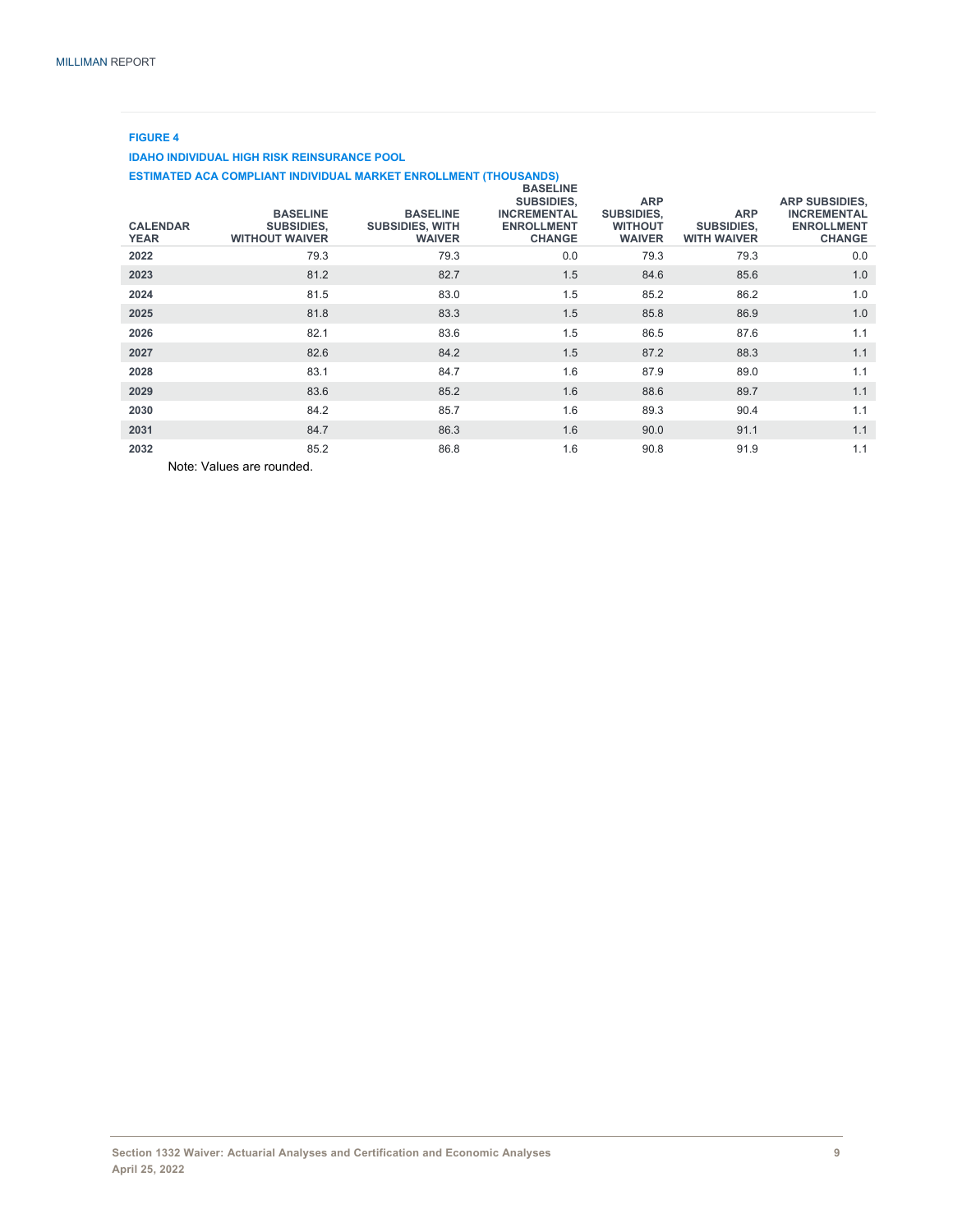## 2. Estimated Premium Impact from 1332 Waiver

Figure 5a (Baseline Subsidies) and Figure 5b (ARP Subsidies) illustrate the estimated claims expense per member per month (PMPM), non-claims expense PMPM, composite premium PMPM and corresponding medical loss ratio (MLR), without adjustment for taxes and assessments or quality improvement expenses, with and without the waiver for the ACA-compliant risk pool. Without the implementation of the Pool, the composite market premium rate is estimated to increase by approximately 8.5% (Baseline Subsidies) to 7.9% (ARP Subsidies) as a result of healthcare inflation and the termination of the existing reinsurance program (which is estimated to reduce premium rates by approximately 3% in calendar year 2022).

#### **FIGURE 5A**

**IDAHO INDIVIDUAL HIGH RISK REINSURANCE POOL** 

**REINSURANCE PROGRAM – BASELINE SUBSIDIES** 

#### **ESTIMATED NON-CLAIMS EXPENSES AND INDIVIDUAL MARKET MEDICAL LOSS RATIO**

|             |                               | <b>WITHOUT WAIVER</b>                          |                                          |            |                               | <b>WITH WAIVER</b>                             |                                          |            |
|-------------|-------------------------------|------------------------------------------------|------------------------------------------|------------|-------------------------------|------------------------------------------------|------------------------------------------|------------|
| <b>YEAR</b> | <b>PREMIUM</b><br><b>PMPM</b> | <b>CLAIMS</b><br><b>EXPENSE</b><br><b>PMPM</b> | <b>NON-CLAIMS</b><br><b>EXPENSE PMPM</b> | <b>MLR</b> | <b>PREMIUM</b><br><b>PMPM</b> | <b>CLAIMS</b><br><b>EXPENSE</b><br><b>PMPM</b> | <b>NON-CLAIMS</b><br><b>EXPENSE PMPM</b> | <b>MLR</b> |
| 2022        | \$507                         | \$435                                          | \$72                                     | 86%        | \$507                         | \$435                                          | \$72                                     | 86%        |
| 2023        | 550                           | 475                                            | 75                                       | 86%        | 488                           | 414                                            | 73                                       | 85%        |
| 2024        | 576                           | 499                                            | 78                                       | 87%        | 518                           | 442                                            | 76                                       | 85%        |
| 2025        | 603                           | 524                                            | 80                                       | 87%        | 545                           | 467                                            | 78                                       | 86%        |
| 2026        | 631                           | 549                                            | 82                                       | 87%        | 568                           | 489                                            | 80                                       | 86%        |
| 2027        | 658                           | 574                                            | 84                                       | 87%        | 592                           | 510                                            | 82                                       | 86%        |
| 2028        | 686                           | 600                                            | 86                                       | 87%        | 619                           | 535                                            | 84                                       | 86%        |
| 2029        | 716                           | 628                                            | 88                                       | 88%        | 645                           | 559                                            | 86                                       | 87%        |
| 2030        | 747                           | 656                                            | 90                                       | 88%        | 672                           | 584                                            | 88                                       | 87%        |
| 2031        | 779                           | 686                                            | 93                                       | 88%        | 701                           | 610                                            | 90                                       | 87%        |
| 2032        | 812                           | 717                                            | 95                                       | 88%        | 730                           | 638                                            | 93                                       | 87%        |

Notes:

1. Values have been rounded.

2. MLR estimates have not been adjusted for fees and taxes or quality improvement expenses.

3. Values exclude non-ACA compliant coverage.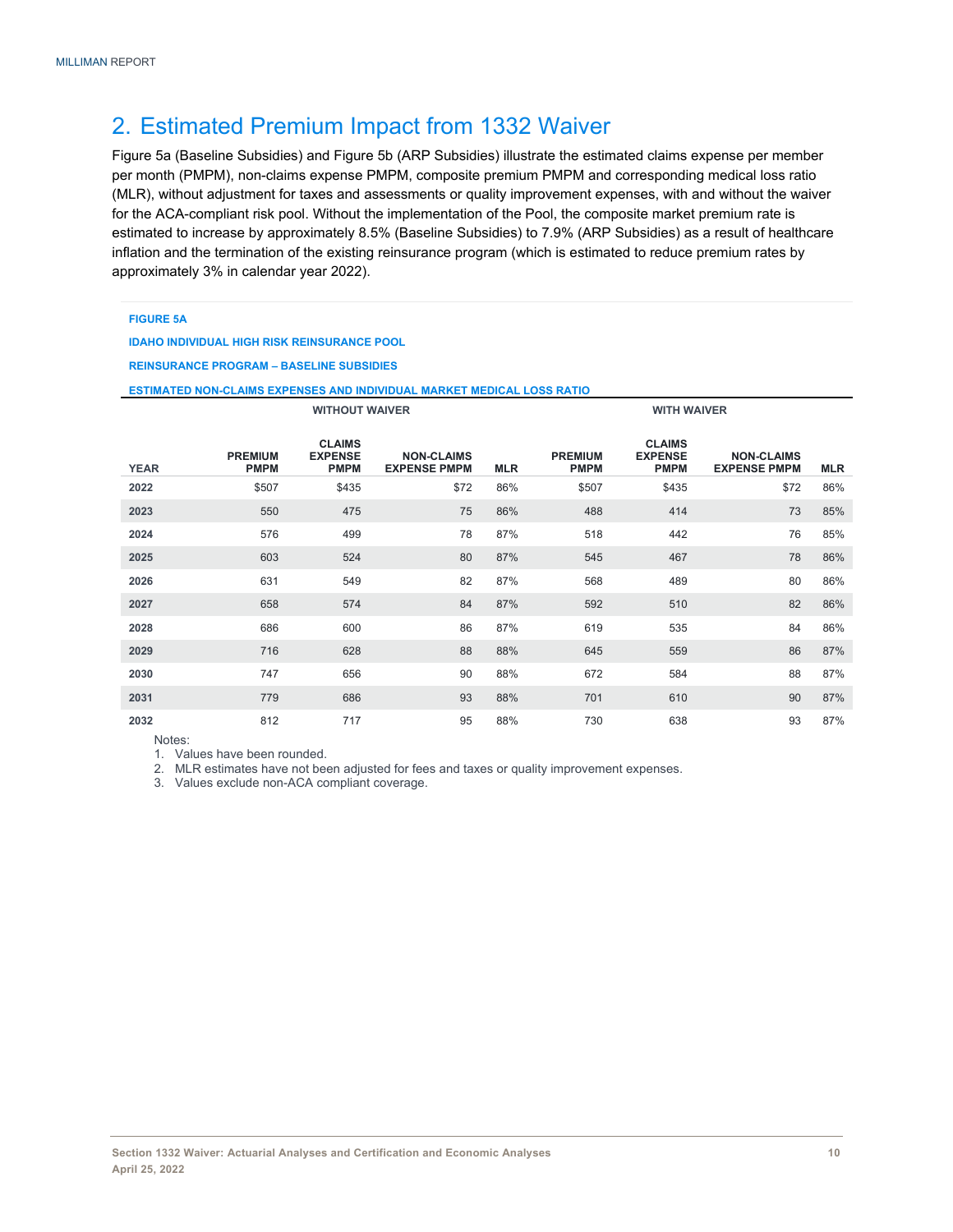#### **FIGURE 5B**

**IDAHO INDIVIDUAL HIGH RISK REINSURANCE POOL** 

**REINSURANCE PROGRAM – ARP SUBSIDIES** 

#### **ESTIMATED NON-CLAIMS EXPENSES AND INDIVIDUAL MARKET MEDICAL LOSS RATIO**

|             |                               |                                                | <b>WITHOUT WAIVER</b>                              |            | <b>WITH WAIVER</b>            |                                                |                                                    |            |  |  |
|-------------|-------------------------------|------------------------------------------------|----------------------------------------------------|------------|-------------------------------|------------------------------------------------|----------------------------------------------------|------------|--|--|
| <b>YEAR</b> | <b>PREMIUM</b><br><b>PMPM</b> | <b>CLAIMS</b><br><b>EXPENSE</b><br><b>PMPM</b> | <b>NON-CLAIMS</b><br><b>EXPENSE</b><br><b>PMPM</b> | <b>MLR</b> | <b>PREMIUM</b><br><b>PMPM</b> | <b>CLAIMS</b><br><b>EXPENSE</b><br><b>PMPM</b> | <b>NON-CLAIMS</b><br><b>EXPENSE</b><br><b>PMPM</b> | <b>MLR</b> |  |  |
| 2022        | \$507                         | \$435                                          | \$72                                               | 86%        | \$507                         | \$435                                          | \$72                                               | 86%        |  |  |
| 2023        | 547                           | 472                                            | 75                                                 | 86%        | 482                           | 409                                            | 73                                                 | 85%        |  |  |
| 2024        | 573                           | 495                                            | 78                                                 | 86%        | 513                           | 437                                            | 76                                                 | 85%        |  |  |
| 2025        | 599                           | 520                                            | 80                                                 | 87%        | 538                           | 461                                            | 78                                                 | 86%        |  |  |
| 2026        | 626                           | 544                                            | 82                                                 | 87%        | 562                           | 482                                            | 80                                                 | 86%        |  |  |
| 2027        | 653                           | 569                                            | 84                                                 | 87%        | 586                           | 504                                            | 82                                                 | 86%        |  |  |
| 2028        | 681                           | 595                                            | 86                                                 | 87%        | 613                           | 529                                            | 84                                                 | 86%        |  |  |
| 2029        | 710                           | 622                                            | 88                                                 | 88%        | 639                           | 553                                            | 86                                                 | 87%        |  |  |
| 2030        | 740                           | 650                                            | 90                                                 | 88%        | 666                           | 578                                            | 88                                                 | 87%        |  |  |
| 2031        | 772                           | 679                                            | 92                                                 | 88%        | 694                           | 604                                            | 90                                                 | 87%        |  |  |
| 2032        | 805                           | 710                                            | 95                                                 | 88%        | 723                           | 631                                            | 92                                                 | 87%        |  |  |

Notes:

1. Values have been rounded.

2. MLR estimates have not been adjusted for fees and taxes or quality improvement expenses.

3. Values exclude non-ACA compliant coverage.

There is significant uncertainty regarding insurer pricing assumptions with or without the implementation of the 1332 waiver. Insurer competition, regulatory changes, and other unknown factors may result in actual claims and nonclaims expenses varying materially from the above values. Additionally, economic changes, including both unemployment and inflation, that may influence premium rates have significant uncertain during the projection period.

## 3. Coverage Requirements

As required under 45 CFR 155.1308(f)(3)(iv)(C), a State's proposed waiver must provide coverage to at least a comparable number of its residents as the provisions of Title I of the ACA. Under Idaho's 1332 waiver, we estimate the number of Idahoans with health insurance coverage will increase slightly relative to without the waiver.

The following paragraphs detail 2022 (baseline year) health insurance coverage in the non-group market, as well as estimated coverage changes during the ten-year projection period, 2023 through 2032.

#### **A. NON-GROUP MARKET ENROLLEES BY HOUSEHOLD INCOME**

Figure 6a (Baseline Subsidies) and Figure 6b (ARP Subsidies) illustrate estimated non-group market enrollment in thousands under the status-quo ACA (without waiver) during the baseline year (2022), and the projection period (2023 through 2032) by household income, as measured as a percentage of the FPL. Enrollment figures include all comprehensive non-group coverage, including transitional and grandfathered coverage.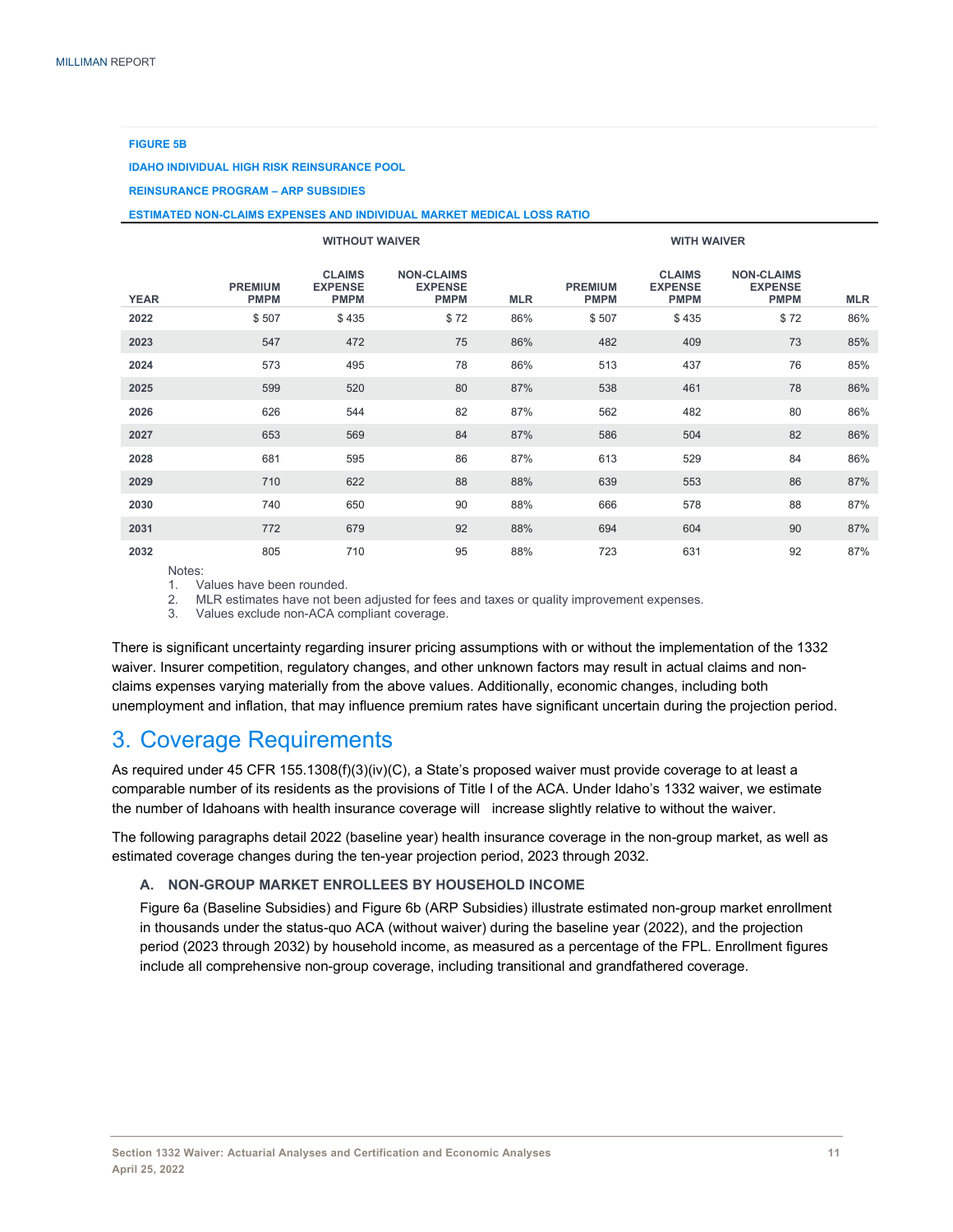#### **FIGURE 6A**

**IDAHO INDIVIDUAL HIGH RISK REINSURANCE POOL**

**REINSURANCE PROGRAM** 

**ESTIMATED NON-GROUP MARKET ENROLLEES BY HOUSEHOLD INCOME: 2022 THROUGH 2032 (THOUSANDS)** 

**WITHOUT WAIVER – BASELINE SUBSIDIES** 

| <b>INCOME LEVEL</b>            | 2022     | 2023     | 2024           | 2025     | 2026           | 2027        | 2028         | 2029         | 2030 | 2031 | 2032        |
|--------------------------------|----------|----------|----------------|----------|----------------|-------------|--------------|--------------|------|------|-------------|
| % OF FPL                       |          |          |                |          |                |             |              |              |      |      |             |
| 0% to $<$ 100%                 | $\Omega$ | $\Omega$ | $\Omega$       | $\Omega$ | $\mathbf{0}$   | $\mathbf 0$ | $\mathbf{0}$ | $\mathbf{0}$ | 0    | 0    | $\mathbf 0$ |
| $>= 100\%$ to<br>$\leq$ = 150% | 8        | 7        | $\overline{7}$ | 7        | $\overline{7}$ | 8           | 8            | $\delta$     | 8    | 8    | 8           |
| >150% to <= 200%               | 15       | 14       | 14             | 14       | 14             | 14          | 15           | 15           | 15   | 15   | 15          |
| $>200\%$ to $\leq 250\%$       | 15       | 14       | 14             | 15       | 15             | 15          | 15           | 15           | 15   | 15   | 15          |
| >250% to <= 300%               | 10       | 9        | 9              | 9        | 9              | 9           | 9            | 10           | 10   | 10   | 10          |
| $>300\%$ to $\leq 400\%$       | 16       | 11       | 11             | 11       | 11             | 11          | 12           | 12           | 12   | 12   | 12          |
| >400%                          | 32       | 25       | 25             | 25       | 25             | 25          | 25           | 25           | 25   | 25   | 25          |
| <b>Total Individual</b>        | 94       | 81       | 81             | 82       | 82             | 83          | 83           | 84           | 84   | 85   | 85          |

Notes:

1. Values are rounded to the nearest thousand.

2. Total values are rounded separately.

#### **FIGURE 6B**

**IDAHO INDIVIDUAL HIGH RISK REINSURANCE POOL**

**REINSURANCE PROGRAM** 

```
ESTIMATED NON-GROUP MARKET ENROLLEES BY HOUSEHOLD INCOME: 2022 THROUGH 2032 (THOUSANDS)
```
#### **WITHOUT WAIVER – ARP SUBSIDIES**

| <b>INCOME LEVEL</b>      | 2022     | 2023     | 2024 | 2025     | 2026        | 2027 | 2028    | 2029           | 2030 | 2031 | 2032        |
|--------------------------|----------|----------|------|----------|-------------|------|---------|----------------|------|------|-------------|
| % OF FPL                 |          |          |      |          |             |      |         |                |      |      |             |
| 0% to $<$ 100%           | $\Omega$ | $\Omega$ | 0    | $\Omega$ | $\mathbf 0$ | 0    | 0       | $\mathbf{0}$   | 0    | 0    | $\mathbf 0$ |
| $>=100\%$ to $<=150\%$   | 8        | 8        | 8    | 8        | 8           | 8    | $\,8\,$ | $8\phantom{1}$ | 8    | 8    | 8           |
| >150% to <=200%          | 15       | 15       | 15   | 15       | 15          | 15   | 15      | 15             | 15   | 16   | 16          |
| $>$ 200% to $\leq$ 250%  | 15       | 15       | 15   | 15       | 15          | 16   | 16      | 16             | 16   | 16   | 16          |
| $>250\%$ to $\leq 300\%$ | 10       | 10       | 10   | 10       | 10          | 10   | 10      | 10             | 10   | 10   | 10          |
| $>300\%$ to $\leq 400\%$ | 16       | 12       | 12   | 12       | 12          | 12   | 12      | 12             | 12   | 12   | 13          |
| $>400\%$                 | 32       | 26       | 26   | 26       | 26          | 27   | 27      | 27             | 27   | 28   | 28          |
| <b>Total Individual</b>  | 94       | 85       | 85   | 86       | 87          | 87   | 88      | 89             | 89   | 90   | 91          |

Notes:

1. Values are rounded to the nearest thousand.

2. Total values are rounded separately.

For the population with income under 400% FPL, it is assumed that most of these households are receiving federal premium assistance to purchase health insurance coverage through YHI. We expect out-of-pocket premium rates for the APTC-eligible population (with the exception of impacts from ARP subsidies reverting to baseline levels in Figure 6a from calendar year 2022 to calendar year 2023) will not materially change during the ten-year projection period, resulting in steady APTC-eligible enrollment, with slight increases driven by population growth.

At the end of 2022, we assume transitional/grandfathered coverage will end, with many of these individuals electing to become uninsured in 2023 and the remainder enrolling in ACA compliant coverage. We have assumed this population cohort has income above 300% FPL, resulting in material enrollment increases for the 300% to 400% FPL and >400% FPL cohorts from calendar year 2022 to calendar year 2023. Thereafter, enrollment is estimated to grow slightly because of population growth.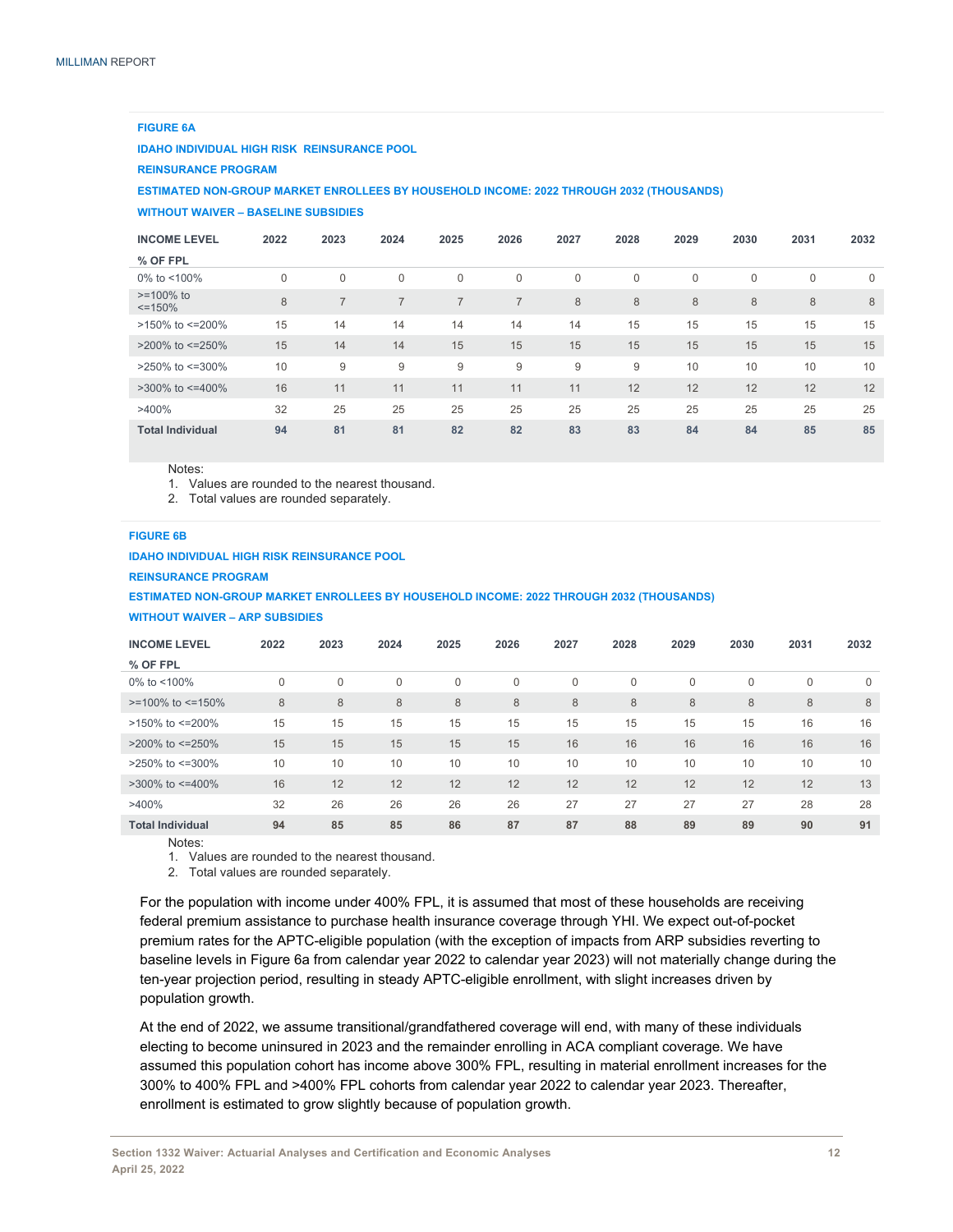Figure 7a (Baseline Subsidies) and Figure 7b (ARP Subsidies) illustrate estimated non-group market enrollment in thousands under the 1332 waiver (with waiver) during the baseline year (2022), and projection period (2023 through 2032). Enrollment figures include all comprehensive non-group coverage, including transitional and grandfathered coverage.

### **FIGURE 7A IDAHO INDIVIDUAL HIGH RISK REINSURANCE POOL**

**REINSURANCE PROGRAM** 

#### **ESTIMATED NON-GROUP MARKET ENROLLEES BY HOUSEHOLD INCOME: 2022 THROUGH 2032 (THOUSANDS) WITH WAIVER – BASELINE SUBSIDIES**

| <b>INCOME LEVEL</b>      | 2022 | 2023        | 2024         | 2025         | 2026           | 2027         | 2028         | 2029         | 2030         | 2031 | 2032        |
|--------------------------|------|-------------|--------------|--------------|----------------|--------------|--------------|--------------|--------------|------|-------------|
| % OF FPL                 |      |             |              |              |                |              |              |              |              |      |             |
| 0% to <100%              | 0    | $\mathbf 0$ | $\mathbf{0}$ | $\mathbf{0}$ | $\mathbf 0$    | $\mathbf{0}$ | $\mathbf{0}$ | $\mathbf{0}$ | $\mathbf{0}$ | 0    | $\mathbf 0$ |
| $>=100\%$ to $<=150\%$   | 8    |             | 7            | 7            | $\overline{7}$ | 8            | 8            | 8            | 8            | 8    | 8           |
| >150% to <= 200%         | 15   | 14          | 14           | 14           | 14             | 14           | 15           | 15           | 15           | 15   | 15          |
| >200% to <= 250%         | 15   | 14          | 14           | 15           | 15             | 15           | 15           | 15           | 15           | 15   | 15          |
| $>$ 250% to $\leq$ =300% | 10   | 9           | 9            | 9            | 9              | 9            | 9            | 10           | 10           | 10   | 10          |
| $>300\%$ to $\leq 400\%$ | 16   | 11          | 11           | 11           | 11             | 12           | 12           | 12           | 12           | 12   | 12          |
| $>400\%$                 | 32   | 27          | 27           | 27           | 26             | 27           | 27           | 27           | 27           | 27   | 27          |
| <b>Total Individual</b>  | 94   | 83          | 83           | 83           | 84             | 84           | 85           | 85           | 86           | 86   | 87          |
| Network                  |      |             |              |              |                |              |              |              |              |      |             |

Notes:

1. Values are rounded to the nearest thousand.

2. Total values are rounded separately.

#### **FIGURE 7B**

**IDAHO INDIVIDUAL HIGH RISK REINSURANCE POOL REINSURANCE PROGRAM** 

#### **ESTIMATED NON-GROUP MARKET ENROLLEES BY HOUSEHOLD INCOME: 2022 THROUGH 2032 (THOUSANDS) WITH WAIVER – ARP SUBSIDIES**

|  | <b>WITH WAIVER - ARP SUBSIDIES</b> |  |
|--|------------------------------------|--|
|  |                                    |  |

| <b>INCOME LEVEL</b>      | 2022 | 2023     | 2024        | 2025     | 2026     | 2027 | 2028        | 2029        | 2030 | 2031 | 2032        |
|--------------------------|------|----------|-------------|----------|----------|------|-------------|-------------|------|------|-------------|
| % OF FPL                 |      |          |             |          |          |      |             |             |      |      |             |
| 0% to $<$ 100%           | 0    | $\Omega$ | $\mathbf 0$ | $\Omega$ | $\Omega$ | 0    | $\mathbf 0$ | $\mathbf 0$ | 0    | 0    | $\mathbf 0$ |
| $>=100\%$ to $<=150\%$   | 8    | 8        | 8           | 8        | 8        | 8    | 8           | $\,8\,$     | 8    | 8    | 8           |
| >150% to <=200%          | 15   | 15       | 15          | 15       | 15       | 15   | 15          | 15          | 15   | 16   | 16          |
| $>$ 200% to $\leq$ =250% | 15   | 15       | 15          | 15       | 15       | 16   | 16          | 16          | 16   | 16   | 16          |
| $>250\%$ to $\leq 300\%$ | 10   | 10       | 10          | 10       | 10       | 10   | 10          | 10          | 10   | 10   | 10          |
| $>300\%$ to $\leq 400\%$ | 16   | 12       | 12          | 12       | 12       | 12   | 12          | 12          | 12   | 13   | 13          |
| $>400\%$                 | 32   | 27       | 27          | 27       | 27       | 28   | 28          | 28          | 28   | 29   | 29          |
| <b>Total Individual</b>  | 94   | 86       | 86          | 87       | 88       | 88   | 89          | 90          | 90   | 91   | 92          |

Notes:

1. Values are rounded to the nearest thousand.

2. Total values are rounded separately.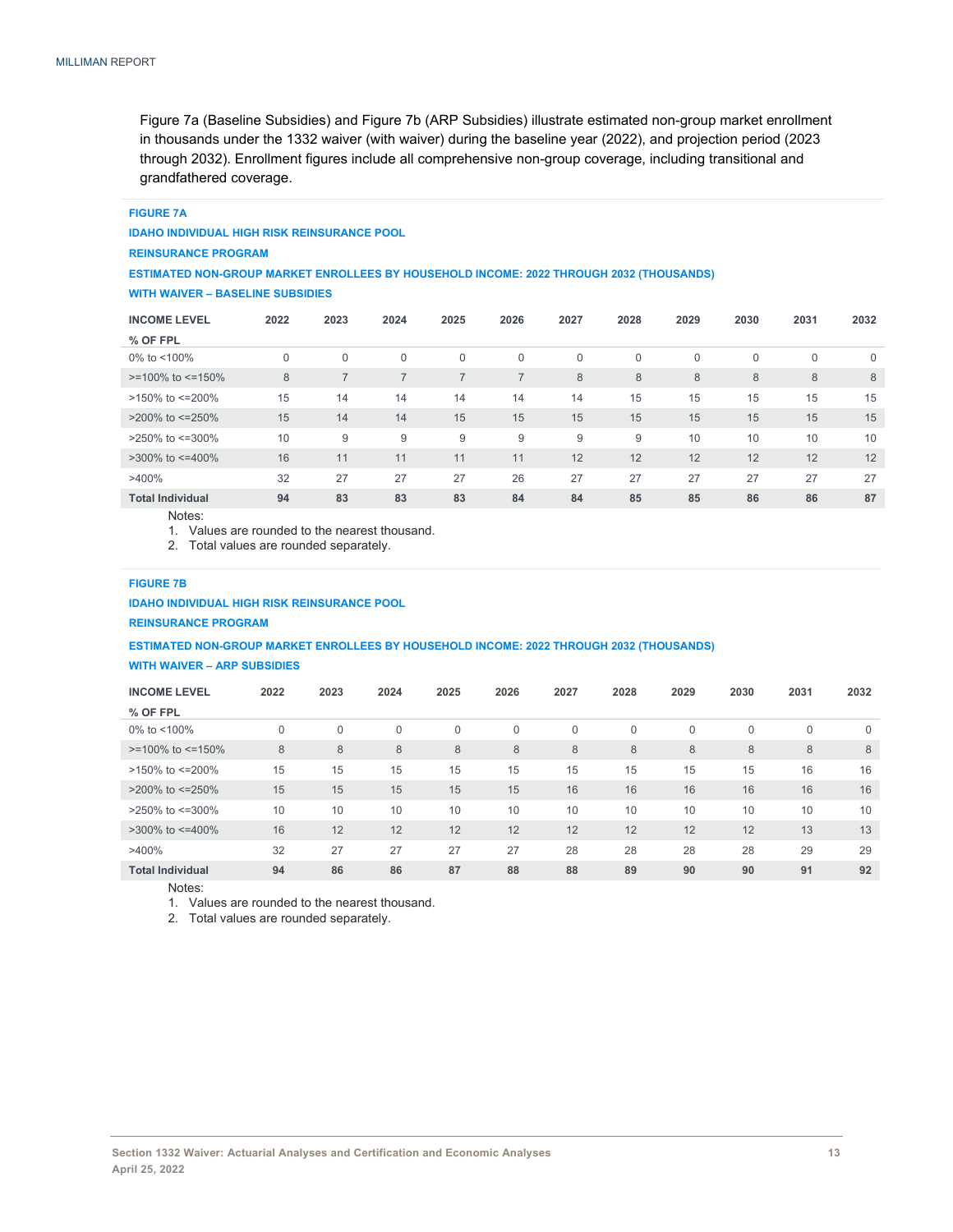Figure 8a (Baseline Subsidies) and Figure 8b (ARP Subsidies) illustrates the estimated net non-group market change resulting from the implementation of the 1332 waiver from 2023 through 2032. Enrollment figures include all comprehensive non-group coverage, including transitional and grandfathered coverage.

#### **FIGURE 8A**

#### **IDAHO INDIVIDUAL HIGH RISK REINSURANCE POOL**

**REINSURANCE PROGRAM** 

**ESTIMATED NON-GROUP MARKET ENROLLEES BY HOUSEHOLD INCOME: 2023 THROUGH 2032 (THOUSANDS) NET ENROLLMENT CHANGE RESULTING FROM WAIVER – BASELINE SUBSIDIES** 

| <b>INCOME LEVEL</b>      | 2022 | 2023 | 2024 | 2025 | 2026 | 2027 | 2028 | 2029 | 2030 | 2031 | 2032 |
|--------------------------|------|------|------|------|------|------|------|------|------|------|------|
| % OF FPL                 |      |      |      |      |      |      |      |      |      |      |      |
| 0% to $<$ 100%           | 0.0  | 0.0  | 0.0  | 0.0  | 0.0  | 0.0  | 0.0  | 0.0  | 0.0  | 0.0  | 0.0  |
| $>=100\%$ to $<=150\%$   | 0.0  | 0.0  | 0.0  | 0.0  | 0.0  | 0.0  | 0.0  | 0.0  | 0.0  | 0.0  | 0.0  |
| >150% to <=200%          | 0.0  | 0.0  | 0.0  | 0.0  | 0.0  | 0.0  | 0.0  | 0.0  | 0.0  | 0.0  | 0.0  |
| $>200\%$ to $\leq 250\%$ | 0.0  | 0.0  | 0.0  | 0.0  | 0.0  | 0.0  | 0.0  | 0.0  | 0.0  | 0.0  | 0.0  |
| $>250\%$ to $\leq 300\%$ | 0.0  | 0.0  | 0.0  | 0.0  | 0.0  | 0.0  | 0.0  | 0.0  | 0.0  | 0.0  | 0.0  |
| $>300\%$ to $\leq 400\%$ | 0.0  | 0.1  | 0.1  | 0.1  | 0.1  | 0.1  | 0.1  | 0.1  | 0.1  | 0.1  | 0.1  |
| >400%                    | 0.0  | 1.4  | 1.4  | 1.4  | 1.4  | 1.4  | 1.4  | 1.4  | 1.5  | 1.5  | 1.5  |
| <b>Total Individual</b>  | 0.0  | 1.5  | 1.5  | 1.5  | 1.5  | 1.5  | 1.6  | 1.6  | 1.6  | 1.6  | 1.6  |

Notes:

1. Values are rounded to the nearest thousand.

2. Total values are rounded separately.

#### **FIGURE 8B**

**IDAHO INDIVIDUAL HIGH RISK REINSURANCE POOL**

**REINSURANCE PROGRAM** 

**ESTIMATED NON-GROUP MARKET ENROLLEES BY HOUSEHOLD INCOME: 2023 THROUGH 2032 (THOUSANDS) NET ENROLLMENT CHANGE RESULTING FROM WAIVER – ARP SUBSIDIES** 

| <b>INCOME LEVEL</b>      | 2022 | 2023 | 2024 | 2025 | 2026 | 2027 | 2028 | 2029 | 2030 | 2031 | 2032 |
|--------------------------|------|------|------|------|------|------|------|------|------|------|------|
| % OF FPL                 |      |      |      |      |      |      |      |      |      |      |      |
| 0% to $<$ 100%           | 0.0  | 0.0  | 0.0  | 0.0  | 0.0  | 0.0  | 0.0  | 0.0  | 0.0  | 0.0  | 0.0  |
| $>=100\%$ to $<=150\%$   | 0.0  | 0.0  | 0.0  | 0.0  | 0.0  | 0.0  | 0.0  | 0.0  | 0.0  | 0.0  | 0.0  |
| >150% to <=200%          | 0.0  | 0.0  | 0.0  | 0.0  | 0.0  | 0.0  | 0.0  | 0.0  | 0.0  | 0.0  | 0.0  |
| $>$ 200% to $\leq$ =250% | 0.0  | 0.0  | 0.0  | 0.0  | 0.0  | 0.0  | 0.0  | 0.0  | 0.0  | 0.0  | 0.0  |
| $>250\%$ to $\leq 300\%$ | 0.0  | 0.0  | 0.0  | 0.0  | 0.0  | 0.0  | 0.0  | 0.0  | 0.0  | 0.0  | 0.0  |
| $>300\%$ to $\leq 400\%$ | 0.0  | 0.1  | 0.1  | 0.1  | 0.1  | 0.1  | 0.1  | 0.1  | 0.1  | 0.1  | 0.1  |
| $>400\%$                 | 0.0  | 1.0  | 1.0  | 1.0  | 1.0  | 1.0  | 1.0  | 1.0  | 1.0  | 1.0  | 1.0  |
| <b>Total Individual</b>  | 0.0  | 1.0  | 1.0  | 1.0  | 1.1  | 1.1  | 1.1  | 1.1  | 1.1  | 1.1  | 1.1  |

Notes:

1. Values are rounded to the nearest thousand.

2. Total values are rounded separately.

As previously stated, because the Pool is not assumed to materially impact out-of-pocket premium rates for the population receiving premium assistance, we have projected substantive enrollment changes only for the population ineligible for premium assistance.

#### **B. NON-GROUP MARKET ENROLLMENT BY PREMIUM TAX CREDIT ELIGIBILITY**

Figures 9a and 9b, 10a and 10b, and 11a and 11b illustrate the impact to non-group market enrollment resulting from the Pool based on enrollee APTC eligibility status with waiver, without waiver, and the net change under the Baseline Subsidies (a) and ARP subsidies (b). Under the ACA, qualifying households with income between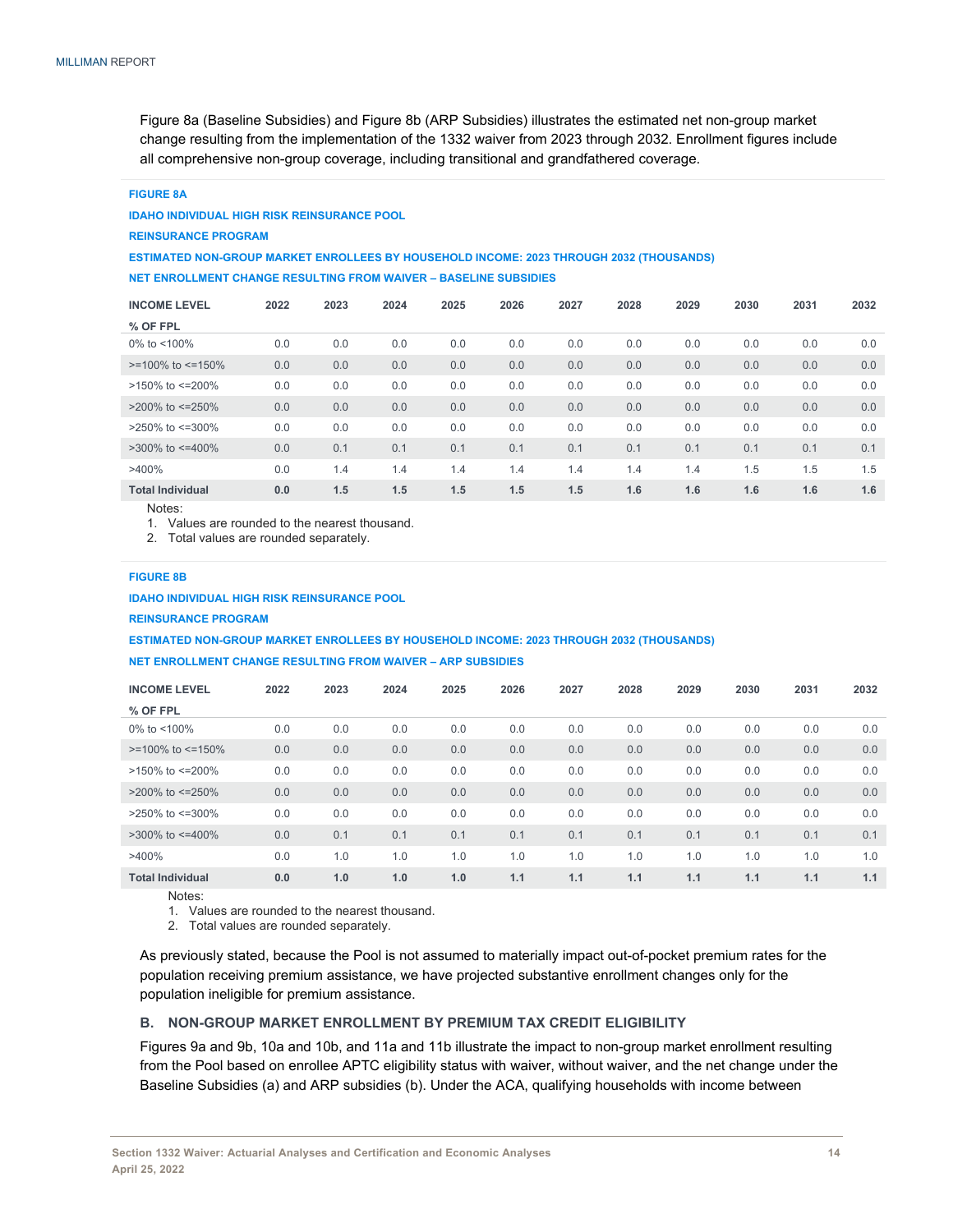100% <sup>5</sup> and 400% FPL who do not qualify for Medicare or Medicaid are eligible for an APTC that may be used to purchase health insurance coverage through YHI. These figures illustrate estimated non-group market enrollment without waiver, with waiver, and the net change. Enrollment figures under the Pool (with waiver) include all comprehensive non-group coverage, including transitional and grandfathered coverage. The enrollment decreases illustrated from 2022 to 2023 reflect the impact of transitional coverage assumed to end on December 31, 2022. Changes to the State's transitional coverage policy may impact individual market enrollment during the projection period.

 Enrollment in the 'Not Eligible' category includes individuals that may qualify for premium assistance but have not purchased a qualified health plan in YHI with premium assistance.

| <b>FIGURE 9A</b>                                                                                 |      |      |      |      |      |      |      |      |      |      |      |  |
|--------------------------------------------------------------------------------------------------|------|------|------|------|------|------|------|------|------|------|------|--|
| <b>IDAHO INDIVIDUAL HIGH RISK REINSURANCE POOL</b>                                               |      |      |      |      |      |      |      |      |      |      |      |  |
| <b>REINSURANCE PROGRAM</b>                                                                       |      |      |      |      |      |      |      |      |      |      |      |  |
| ESTIMATED NON-GROUP MARKET ENROLLEES BY PREMIUM TAX CREDIT STATUS: 2022 THROUGH 2032 (THOUSANDS) |      |      |      |      |      |      |      |      |      |      |      |  |
| <b>WITHOUT WAIVER - BASELINE SUBSIDIES</b>                                                       |      |      |      |      |      |      |      |      |      |      |      |  |
| <b>APTC</b><br><b>STATUS</b>                                                                     | 2022 | 2023 | 2024 | 2025 | 2026 | 2027 | 2028 | 2029 | 2030 | 2031 | 2032 |  |
| Eligible                                                                                         | 53   | 49   | 49   | 49   | 50   | 50   | 50   | 51   | 51   | 52   | 52   |  |
| Not Eligible                                                                                     | 41   | 33   | 33   | 32   | 32   | 33   | 33   | 33   | 33   | 33   | 33   |  |
| Composite                                                                                        | 94   | 81   | 81   | 82   | 82   | 83   | 83   | 84   | 84   | 85   | 85   |  |

Notes:

1. Values are rounded to the nearest thousand.

2. Total values are separately rounded.

#### **FIGURE 9B**

**IDAHO INDIVIDUAL HIGH RISK REINSURANCE POOL**

**REINSURANCE PROGRAM** 

**ESTIMATED NON-GROUP MARKET ENROLLEES BY PREMIUM TAX CREDIT STATUS: 2022 THROUGH 2032 (THOUSANDS)**

#### **WITHOUT WAIVER – ARP SUBSIDIES**

| <b>APTC</b><br><b>STATUS</b> | 2022 | 2023 | 2024 | 2025 | 2026 | 2027 | 2028 | 2029 | 2030 | 2031 | 2032 |
|------------------------------|------|------|------|------|------|------|------|------|------|------|------|
| Eligible                     | 53   | 56   | 56   | 57   | 57   | 58   | 58   | 59   | 59   | 59   | 60   |
| Not Eligible                 | 41   | 29   | 29   | 29   | 29   | 30   | 30   | 30   | 30   | 31   | 31   |
| Composite                    | 94   | 85   | 85   | 86   | 87   | 87   | 88   | 89   | 89   | 90   | 91   |

Notes:

1. Values are rounded to the nearest thousand.

2. Total values are separately rounded.

<sup>5</sup> Lawfully present non-citizens with income below 100% FPL may also receive a premium tax credit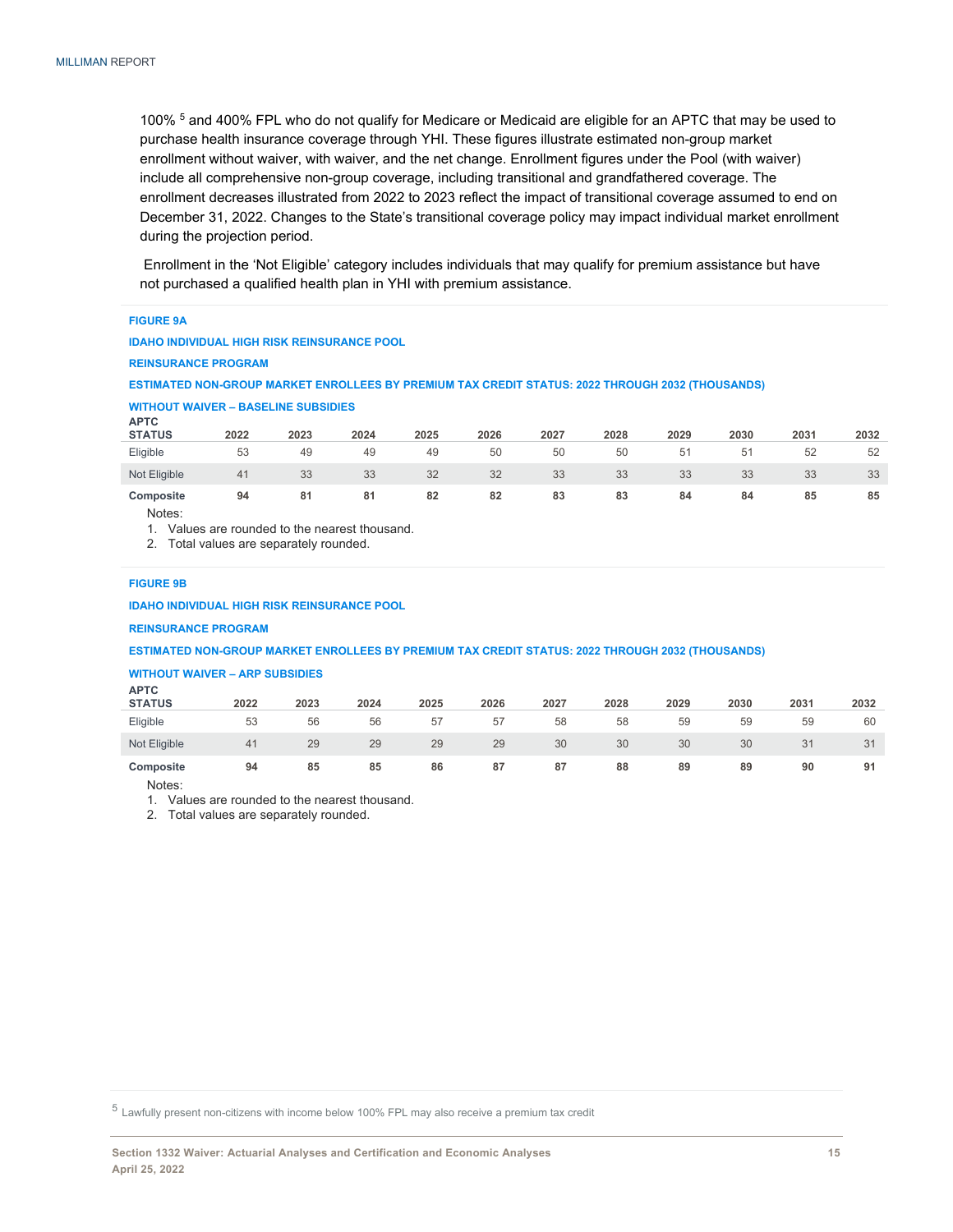#### **FIGURE 10A**

#### **IDAHO INDIVIDUAL HIGH RISK REINSURANCE POOL**

#### **REINSURANCE PROGRAM**

**ESTIMATED NON-GROUP MARKET ENROLLEES BY PREMIUM TAX CREDIT STATUS: 2022 THROUGH 2032 (THOUSANDS)**

#### **WITH WAIVER – BASELINE SUBSIDIES**

| <b>APTC</b><br><b>STATUS</b> | 2022 | 2023 | 2024 | 2025 | 2026 | 2027 | 2028 | 2029           | 2030 | 2031 | 2032 |
|------------------------------|------|------|------|------|------|------|------|----------------|------|------|------|
| Eligible                     | 53   | 49   | 49   | 49   | 50   | 50   | 50   | 5 <sup>1</sup> | 51   | 52   | 52   |
| Not Eligible                 | 41   | 34   | 34   | 34   | 34   | 34   | 34   | 34             | 34   | 35   | 35   |
| Composite                    | 94   | 83   | 83   | 83   | 84   | 84   | 85   | 85             | 86   | 86   | 87   |

Notes:

1. Values are rounded to the nearest thousand.

2. Total values are separately rounded.

#### **FIGURE 10B**

#### **IDAHO INDIVIDUAL HIGH RISK REINSURANCE POOL**

#### **REINSURANCE PROGRAM**

#### **ESTIMATED NON-GROUP MARKET ENROLLEES BY PREMIUM TAX CREDIT STATUS: 2022 THROUGH 2032 (THOUSANDS)**

### **WITH WAIVER – ARP SUBSIDIES APTC**

| ATU<br><b>STATUS</b> | 2022 | 2023 | 2024 | 2025 | 2026 | 2027 | 2028 | 2029 | 2030 | 2031 | 2032 |
|----------------------|------|------|------|------|------|------|------|------|------|------|------|
| Eligible             | 53   | 56   | 56   | 57   | 57   | 58   | 58   | 59   | 59   | 59   | 60   |
| Not Eligible         | 41   | 30   | 30   | 30   | 30   | 31   |      | 31   | 31   | 32   | 32   |
| Composite            | 94   | 86   | 86   | 87   | 88   | 88   | 89   | 90   | 90   |      | 92   |

Notes:

1. Values are rounded to the nearest thousand.

2. Total values are separately rounded.

#### **FIGURE 11A**

#### **IDAHO INDIVIDUAL HIGH RISK REINSURANCE POOL**

#### **REINSURANCE PROGRAM**

#### **ESTIMATED NON-GROUP MARKET ENROLLEES BY PREMIUM TAX CREDIT STATUS: 2022 THROUGH 2032 (THOUSANDS)**

## **NET ENROLLMENT CHANGE RESULTING FROM WAIVER – BASELINE SUBSIDIES APTC**

| <b>APIV</b><br><b>STATUS</b> | 2022 | 2023 | 2024 | 2025 | 2026 | 2027 | 2028 | 2029 | 2030 | 2031 | 2032 |
|------------------------------|------|------|------|------|------|------|------|------|------|------|------|
| Eligible                     | 0.0  | 0.0  | 0.0  | 0.0  | 0.0  | 0.0  | 0.0  | 0.0  | 0.0  | 0.0  | 0.0  |
| Not Eligible                 | 0.0  | 1.5  | 1.5  | 1.5  | 1.6  | 1.6  | 1.6  | 1.6  | 1.6  | 1.6  | 1.6  |
| Composite                    | 0.0  | 1.5  | 1.5  | 1.5  | 1.5  | 1.5  | 1.6  | 1.6  | 1.6  | 1.6  | 1.6  |

Notes:

1. Values are rounded to the nearest thousand.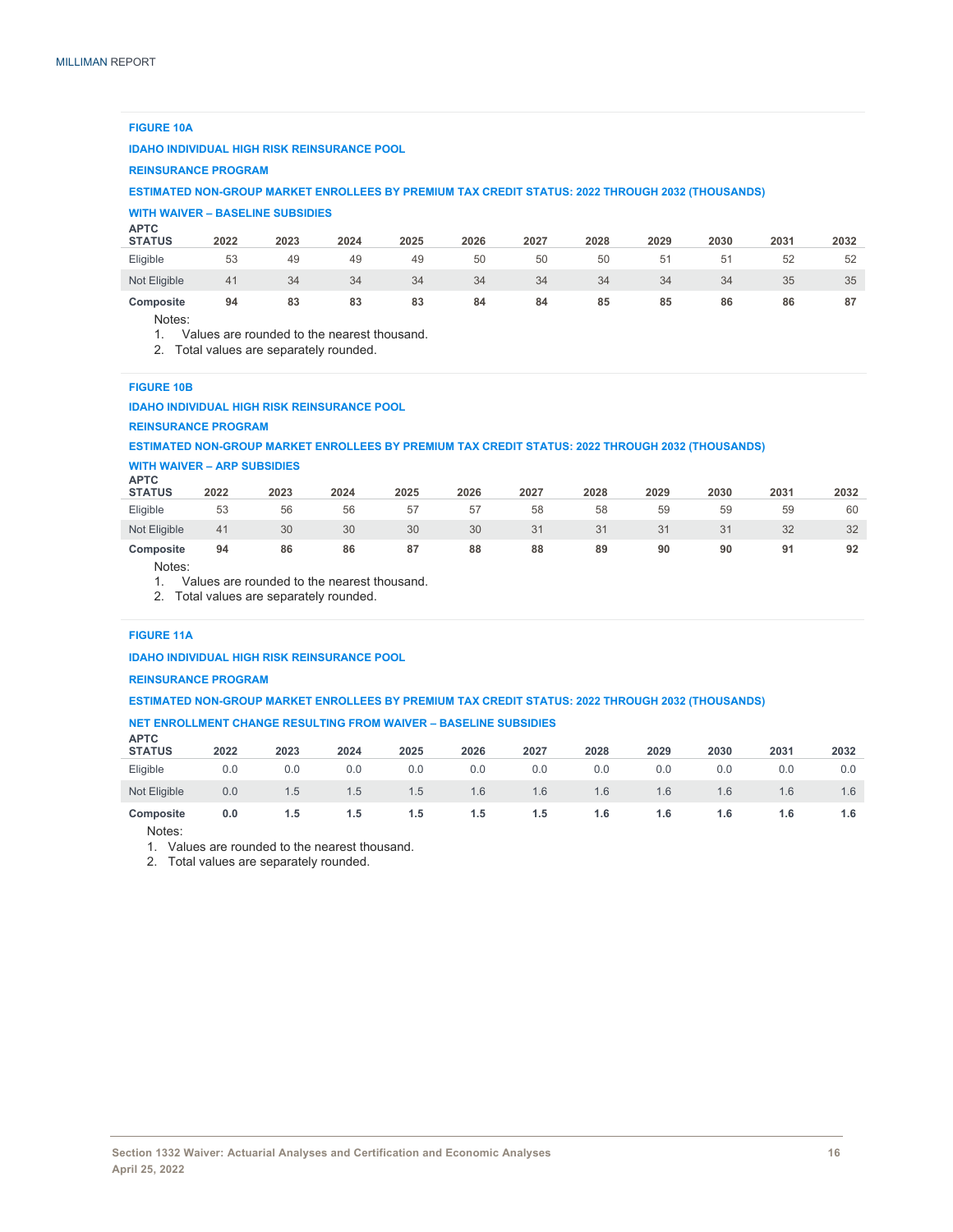#### **FIGURE 11B**

**IDAHO INDIVIDUAL HIGH RISK REINSURANCE POOL**

#### **REINSURANCE PROGRAM**

#### **ESTIMATED NON-GROUP MARKET ENROLLEES BY PREMIUM TAX CREDIT STATUS: 2022 THROUGH 2032 (THOUSANDS)**

## **NET ENROLLMENT CHANGE RESULTING FROM WAIVER – ARP SUBSIDIES APTC**

| ATU<br><b>STATUS</b> | 2022 | 2023 | 2024 | 2025 | 2026 | 2027 | 2028 | 2029 | 2030 | 2031 | 2032 |
|----------------------|------|------|------|------|------|------|------|------|------|------|------|
| Eligible             | 0.0  | 0.0  | 0.0  | 0.0  | 0.0  | 0.0  | 0.0  | 0.0  | 0.0  | 0.0  | 0.0  |
| Not Eligible         | 0.0  | 1.0  | 1.0  | 1.1  | 1.1  | 1.1  | 1.1  | 1.1  | 1.1  |      |      |
| Composite            | 0.0  | 1.0  | 1.0  | 1.0  | 1.1  | 1.1  | 1.1  | 1.1  | 1.1  |      |      |

Notes:

1. Values are rounded to the nearest thousand.

Total values are separately rounded.

Under the ARP Subsidies scenario, APTC enrollment represents a larger proportion of the individual market (approximately 65% in calendar year 2023) relative to Baseline Subsidies scenario (59% in calendar year 2023).

#### **C. NON-GROUP MARKET ENROLLMENT BY METALLIC LEVEL**

Figures 12a and 12b, 13a and 13b, and 14a and 14b illustrate the estimated impact to non-group market enrollment by plan level with waiver, without waiver, and the net change under the Baseline Subsidies (a) and ARP subsidies (b). Under the ACA, households may purchase a non-group plan in one of four metallic tiers: Bronze, Silver, Gold, or Platinum.<sup>6</sup> However, insurers participating in Idaho's non-group market do not currently offer Platinum level coverage. Catastrophic plans are available for individuals under age 30 or persons qualifying for an unaffordability or hardship exemption. Additionally, there is a relatively small portion of the non-group market that has maintained grandfathered or transitional coverage that was first purchased prior to the ACA's reformed rating rules implemented in 2014. For modeling purposes, we assumed transitional coverage will end and grandfathered coverage would phase-out after 2022.

### **FIGURE 12A IDAHO INDIVIDUAL HIGH RISK REINSURANCE POOL REINSURANCE PROGRAM ESTIMATED NON-GROUP MARKET ENROLLEES BY PLAN LEVEL: 2022 THROUGH 2032 (THOUSANDS) WITHOUT WAIVER - BASELINE SUBSIDIES PLAN**

| .<br><b>LEVEL</b> | 2022     | 2023 | 2024         | 2025         | 2026           | 2027         | 2028 | 2029         | 2030         | 2031           | 2032         |
|-------------------|----------|------|--------------|--------------|----------------|--------------|------|--------------|--------------|----------------|--------------|
| Catastrophic      | 0        | 0    | 0            | 0            | 0              | 0            |      | $\mathbf{0}$ | 0            | 0              | 0            |
| <b>Bronze</b>     | 49       | 50   | 50           | 50           | 50             | 51           | 51   | 51           | 52           | 52             | 52           |
| Silver            | 23       | 23   | 23           | 23           | 23             | 24           | 24   | 24           | 24           | 24             | 24           |
| Gold              |          | 8    | 8            | 8            | 8              | 8            | 8    | 8            | 8            | 8              | 8            |
| Platinum          | $\Omega$ | 0    | 0            | 0            | $\mathbf{0}$   | 0            | 0    | 0            | $\Omega$     | 0              | 0            |
| Non-ACA           | 15       | 0    | $\mathbf{0}$ | $\mathbf{0}$ | $\overline{0}$ | $\mathbf{0}$ | 0    | $\mathbf{0}$ | $\mathbf{0}$ | $\overline{0}$ | $\mathbf{0}$ |
| Composite         | 94       | 81   | 81           | 82           | 82             | 83           | 83   | 84           | 84           | 85             | 85           |

Notes:

1. Values are rounded to the nearest thousand.

2. Total values are separately rounded.

6 See https://www.healthcare.gov/choose-a-plan/plans-categories/ for more information.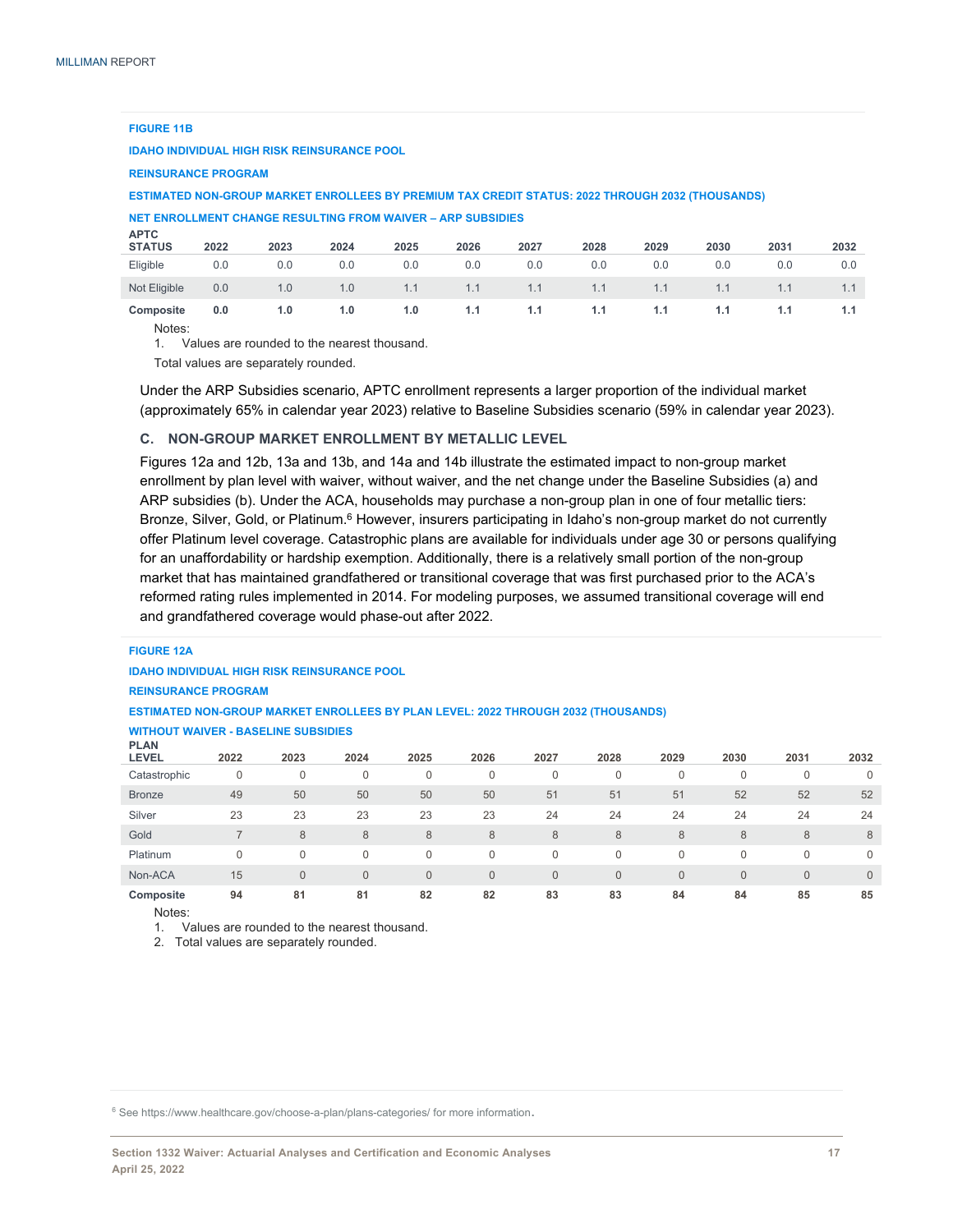#### **FIGURE 12B**

#### **IDAHO INDIVIDUAL HIGH RISK REINSURANCE POOL**

#### **REINSURANCE PROGRAM**

**ESTIMATED NON-GROUP MARKET ENROLLEES BY PLAN LEVEL: 2022 THROUGH 2032 (THOUSANDS)**

## **WITHOUT WAIVER - ARP SUBSIDIES PLAN**

| <b>PLAN</b><br><b>LEVEL</b> | 2022 | 2023           | 2024         | 2025           | 2026        | 2027         | 2028           | 2029           | 2030     | 2031           | 2032         |
|-----------------------------|------|----------------|--------------|----------------|-------------|--------------|----------------|----------------|----------|----------------|--------------|
| Catastrophic                | 0    | $\mathbf{0}$   | 0            | 0              | $\mathbf 0$ | 0            | 0              |                | 0        | $\mathbf 0$    |              |
| <b>Bronze</b>               | 49   | 52             | 53           | 53             | 54          | 54           | 54             | 55             | 55       | 56             | 56           |
| Silver                      | 23   | 24             | 24           | 24             | 24          | 25           | 25             | 25             | 25       | 25             | 26           |
| Gold                        |      | 8              | 8            | 8              | 8           | 8            | 8              | 8              | 8        | 8              | 9            |
| Platinum                    | 0    | $\Omega$       | 0            |                | $\Omega$    | 0            | $\mathbf 0$    |                | 0        | $\Omega$       | $\mathbf 0$  |
| Non-ACA                     | 15   | $\overline{0}$ | $\mathbf{0}$ | $\overline{0}$ | $\Omega$    | $\mathbf{0}$ | $\overline{0}$ | $\overline{0}$ | $\Omega$ | $\overline{0}$ | $\mathbf{0}$ |
| Composite                   | 94   | 85             | 85           | 86             | 87          | 87           | 88             | 89             | 89       | 90             | 91           |

Notes:

1. Values are rounded to the nearest thousand.

2. Total values are separately rounded.

#### **FIGURE 13A**

**IDAHO INDIVIDUAL HIGH RISK REINSURANCE POOL**

#### **REINSURANCE PROGRAM**

#### **ESTIMATED NON-GROUP MARKET ENROLLEES BY PLAN LEVEL: 2022 THROUGH 2032 (THOUSANDS)**

#### **WITH WAIVER - BASELINE SUBSIDIES PLAN**

| <b>FLAN</b><br><b>LEVEL</b> | 2022           | 2023           | 2024         | 2025           | 2026         | 2027         | 2028         | 2029         | 2030         | 2031         | 2032           |
|-----------------------------|----------------|----------------|--------------|----------------|--------------|--------------|--------------|--------------|--------------|--------------|----------------|
| Catastrophic                | 0              | $\mathbf 0$    | $\mathbf{0}$ | 0              | 0            | $\mathbf 0$  | 0            | 0            | 0            | $\mathbf{0}$ | 0              |
| <b>Bronze</b>               | 49             | 51             | 51           | 51             | 52           | 52           | 52           | 52           | 53           | 53           | 53             |
| Silver                      | 23             | 23             | 23           | 24             | 24           | 24           | 24           | 24           | 24           | 25           | 25             |
| Gold                        | $\overline{ }$ | 8              | 8            | 8              | 8            | 8            | 8            | 8            | 8            | 8            | 8              |
| Platinum                    | $\mathbf{0}$   | $\mathbf 0$    | $\Omega$     | $\mathbf{0}$   | 0            | $\mathbf 0$  | $\Omega$     | 0            | 0            | $\mathbf{0}$ | $\mathbf{0}$   |
| Non-ACA                     | 15             | $\overline{0}$ | $\mathbf{0}$ | $\overline{0}$ | $\mathbf{0}$ | $\mathbf{0}$ | $\mathbf{0}$ | $\mathbf{0}$ | $\mathbf{0}$ | $\mathbf{0}$ | $\overline{0}$ |
| Composite<br>Individual     | 94             | 83             | 83           | 83             | 84           | 84           | 85           | 85           | 86           | 86           | 87             |

Notes:

1. Values are rounded to the nearest thousand.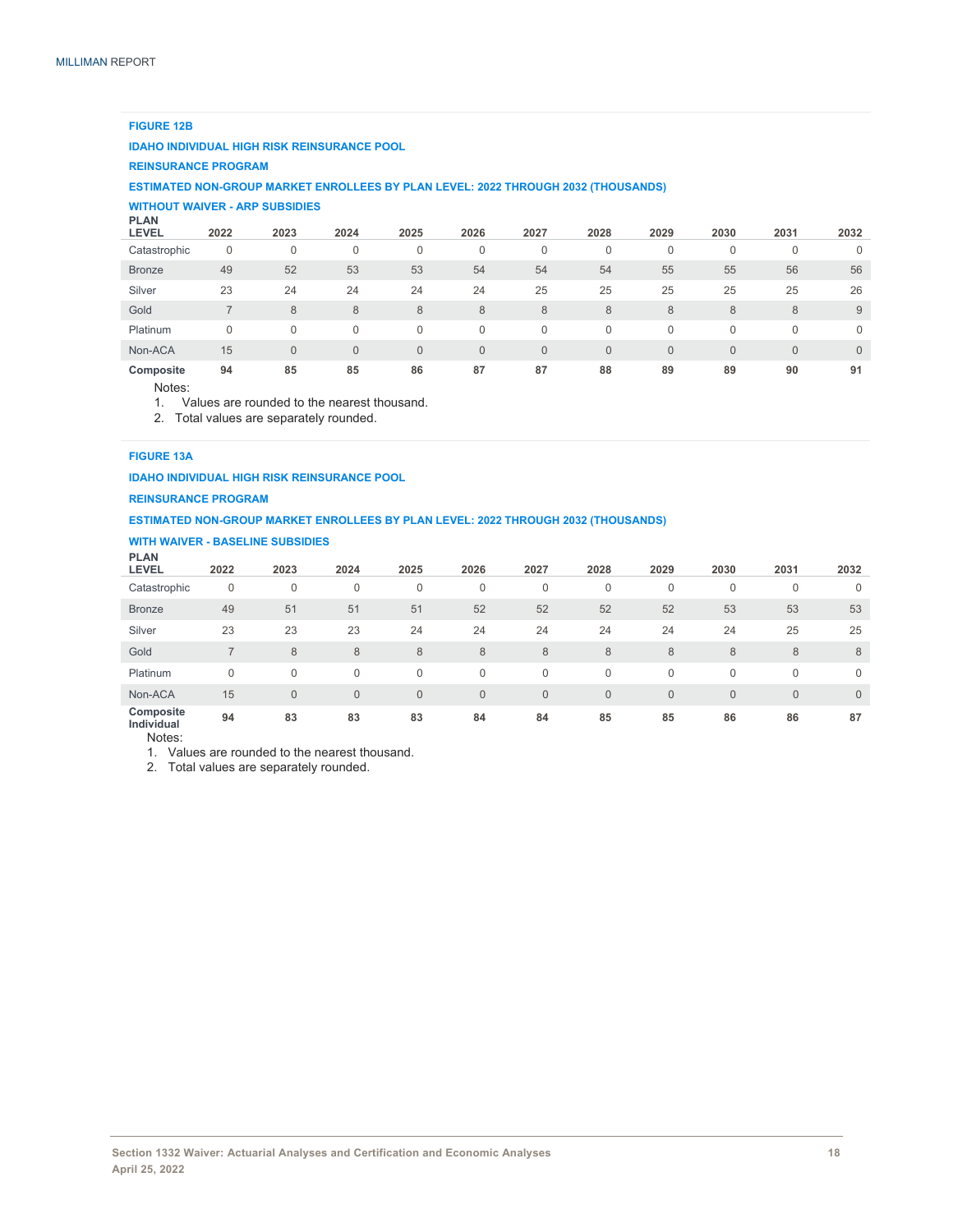#### **FIGURE 13B**

#### **IDAHO INDIVIDUAL HIGH RISK REINSURANCE POOL**

#### **REINSURANCE PROGRAM**

#### **ESTIMATED NON-GROUP MARKET ENROLLEES BY PLAN LEVEL: 2022 THROUGH 2032 (THOUSANDS)**

## **WITH WAIVER - ARP SUBSIDIES PLAN**

| <b>PLAN</b><br><b>LEVEL</b> | 2022 | 2023 | 2024           | 2025           | 2026         | 2027           | 2028         | 2029         | 2030         | 2031           | 2032         |
|-----------------------------|------|------|----------------|----------------|--------------|----------------|--------------|--------------|--------------|----------------|--------------|
| Catastrophic                | 0    | 0    | 0              | 0              | $\mathbf{0}$ | 0              | $\mathbf 0$  | $\mathbf{0}$ | 0            | $\mathbf 0$    | $\mathbf 0$  |
| <b>Bronze</b>               | 49   | 53   | 53             | 54             | 54           | 55             | 55           | 56           | 56           | 56             | 57           |
| Silver                      | 23   | 24   | 24             | 24             | 25           | 25             | 25           | 25           | 25           | 26             | 26           |
| Gold                        |      | 8    | 8              | 8              | 8            | 8              | 8            | 8            | 8            | 9              | 9            |
| Platinum                    | 0    |      | 0              | $\Omega$       | $\Omega$     | 0              | $\Omega$     | $\Omega$     | $\Omega$     | $\mathbf 0$    | $\mathbf 0$  |
| Non-ACA                     | 15   |      | $\overline{0}$ | $\overline{0}$ | $\mathbf{0}$ | $\overline{0}$ | $\mathbf{0}$ | $\mathbf{0}$ | $\mathbf{0}$ | $\overline{0}$ | $\mathbf{0}$ |
| Composite<br>Individual     | 94   | 86   | 86             | 87             | 88           | 88             | 89           | 90           | 90           | 91             | 92           |

Notes:

1. Values are rounded to the nearest thousand.

2. Total values are separately rounded.

#### **FIGURE 14A**

#### **IDAHO INDIVIDUAL HIGH RISK REINSURANCE POOL**

#### **REINSURANCE PROGRAM**

#### **ESTIMATED NON-GROUP MARKET ENROLLEES BY PLAN LEVEL: 2022 THROUGH 2032 (THOUSANDS)**

### **NET ENROLLMENT CHANGE RESULTING FROM WAIVER - BASELINE SUBSIDIES PLAN**

| <b>FLAN</b><br><b>LEVEL</b> | 2022 | 2023 | 2024 | 2025 | 2026 | 2027 | 2028 | 2029 | 2030 | 2031 | 2032 |
|-----------------------------|------|------|------|------|------|------|------|------|------|------|------|
| Catastrophic                | 0.0  | 0.0  | 0.0  | 0.0  | 0.0  | 0.0  | 0.0  | 0.0  | 0.0  | 0.0  | 0.0  |
| <b>Bronze</b>               | 0.0  | 1.0  | 1.0  | 1.0  | 1.0  | 1.0  | 1.0  | 1.1  | 1.1  | 1.1  | 1.1  |
| Silver                      | 0.0  | 0.3  | 0.4  | 0.4  | 0.4  | 0.4  | 0.4  | 0.4  | 0.4  | 0.4  | 0.4  |
| Gold                        | 0.0  | 0.1  | 0.1  | 0.1  | 0.1  | 0.1  | 0.1  | 0.1  | 0.1  | 0.1  | 0.1  |
| Platinum                    | 0.0  | 0.0  | 0.0  | 0.0  | 0.0  | 0.0  | 0.0  | 0.0  | 0.0  | 0.0  | 0.0  |
| Non-ACA                     | 0.0  | 0.0  | 0.0  | 0.0  | 0.0  | 0.0  | 0.0  | 0.0  | 0.0  | 0.0  | 0.0  |
| Composite                   | 0.0  | 1.5  | 1.5  | 1.5  | 1.5  | 1.5  | 1.6  | 1.6  | 1.6  | 1.6  | 1.6  |

Notes:

1. Values are rounded to the nearest thousand.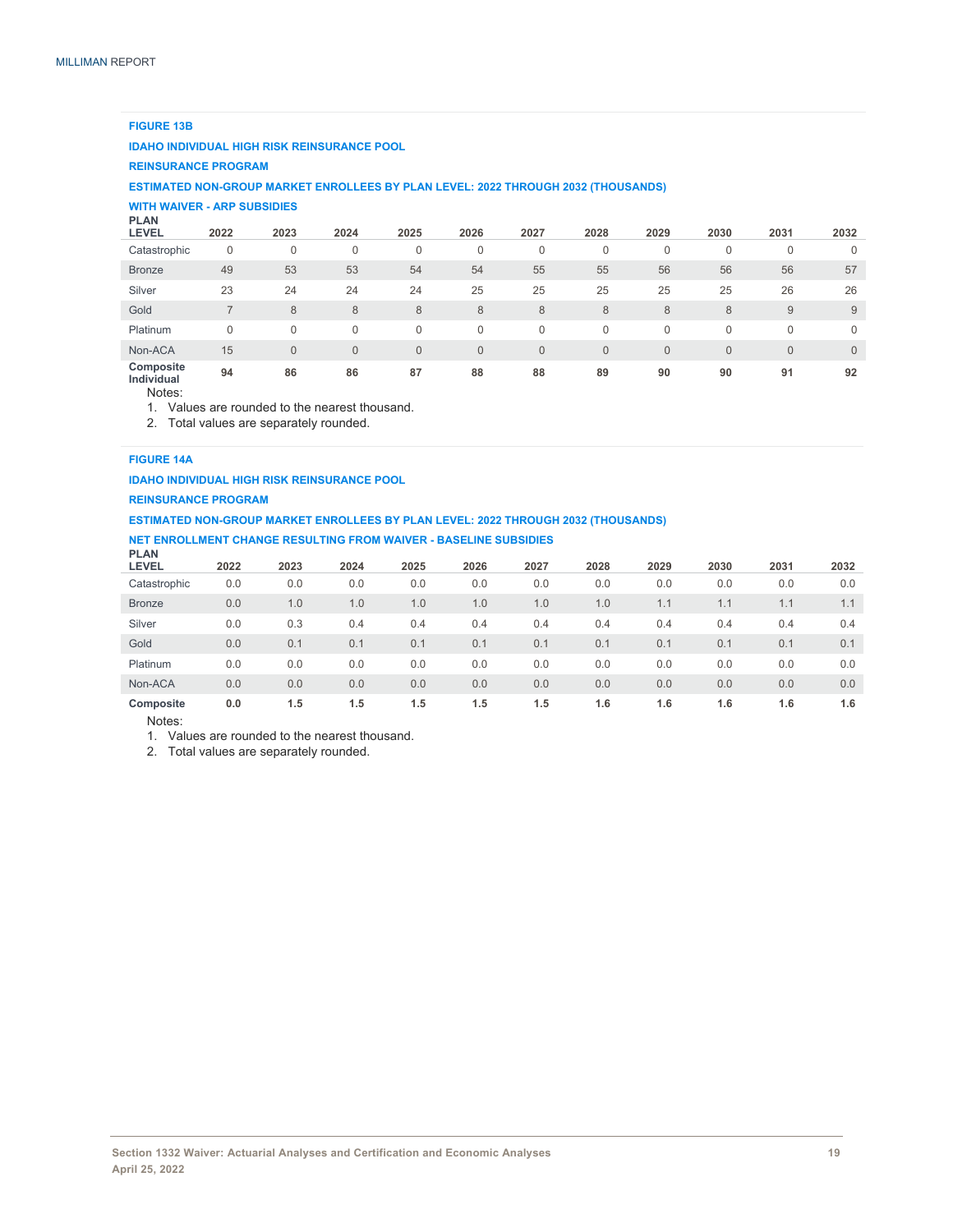#### **FIGURE 14B**

#### **IDAHO INDIVIDUAL HIGH RISK REINSURANCE POOL REINSURANCE PROGRAM**

**ESTIMATED NON-GROUP MARKET ENROLLEES BY PLAN LEVEL: 2022 THROUGH 2032 (THOUSANDS)**

#### **NET ENROLLMENT CHANGE RESULTING FROM WAIVER – ARP SUBSIDIES**

| <b>PLAN LEVEL</b> | 2022 | 2023 | 2024 | 2025 | 2026 | 2027 | 2028 | 2029 | 2030 | 2031 | 2032 |
|-------------------|------|------|------|------|------|------|------|------|------|------|------|
| Catastrophic      | 0.0  | 0.0  | 0.0  | 0.0  | 0.0  | 0.0  | 0.0  | 0.0  | 0.0  | 0.0  | 0.0  |
| <b>Bronze</b>     | 0.0  | 0.7  | 0.7  | 0.7  | 0.7  | 0.7  | 0.7  | 0.8  | 0.8  | 0.8  | 0.8  |
| Silver            | 0.0  | 0.2  | 0.2  | 0.2  | 0.2  | 0.2  | 0.2  | 0.2  | 0.2  | 0.2  | 0.2  |
| Gold              | 0.0  | 0.1  | 0.1  | 0.1  | 0.1  | 0.1  | 0.1  | 0.1  | 0.1  | 0.1  | 0.1  |
| Platinum          | 0.0  | 0.0  | 0.0  | 0.0  | 0.0  | 0.0  | 0.0  | 0.0  | 0.0  | 0.0  | 0.0  |
| Non-ACA           | 0.0  | 0.0  | 0.0  | 0.0  | 0.0  | 0.0  | 0.0  | 0.0  | 0.0  | 0.0  | 0.0  |
| Composite         | 0.0  | 1.0  | 1.0  | 1.0  | 1.1  | 1.1  | 1.1  | 1.1  | 1.1  | 1.1  | 1.1  |

Notes:

1. Values are rounded to the nearest thousand.

2. Total values are separately rounded.

As shown in Figure 14a and Figure 14b, the majority of individual market enrollment increases resulting from the waiver are estimated to come from the Bronze coverage tier, as individuals with income above 400% FPL predominately enroll in Bronze coverage because it is more affordable relative to other tiers.

#### **D. NON-GROUP MARKET ENROLLMENT BY AGE**

Figures 15a and 15b, 16a and 16b, and 17a and 17b illustrate the estimated impacts to non-group market enrollment by age group without waiver, with waiver, and the net change under the Baseline Subsidies (a) and ARP subsidies (b).

#### **FIGURE 15A**

**IDAHO INDIVIDUAL HIGH RISK REINSURANCE POOL REINSURANCE PROGRAM** 

#### **ESTIMATED NON-GROUP MARKET ENROLLEES BY PLAN LEVEL: 2022 THROUGH 2032 (THOUSANDS)**

#### **WITHOUT WAIVER - BASELINE SUBSIDIES**

| <b>AGE GROUP</b>    | 2022           | 2023 | 2024  | 2025  | 2026    | 2027  | 2028             | 2029 | 2030  | 2031  | 2032 |
|---------------------|----------------|------|-------|-------|---------|-------|------------------|------|-------|-------|------|
| <b>17 AND UNDER</b> | 16             | 13   | 13    | 12    | 12      | 12    | 12               | 13   | 13    | 13    | 13   |
| 18 TO 25            | $\overline{7}$ | 6    | $6\,$ | $\,6$ | $\,6\,$ | $6\,$ | $\,6$            | 6    | $6\,$ | $\,6$ | 6    |
| 26 TO 34            | 11             | 9    | 9     | $9\,$ | 9       | 9     | $\boldsymbol{9}$ | 9    | 10    | 10    | 10   |
| 35 TO 44            | 17             | 15   | 15    | 15    | 15      | 15    | 15               | 15   | 15    | 15    | 16   |
| 45 TO 54            | 16             | 14   | 14    | 14    | 14      | 14    | 15               | 15   | 15    | 15    | 15   |
| 55 TO 64            | 26             | 23   | 23    | 22    | 22      | 23    | 23               | 23   | 23    | 23    | 23   |
| <b>65 AND OVER</b>  | 3              | 3    | 3     | 3     | 3       | 3     | 3                | 3    | 3     | 3     | 3    |
| <b>TOTAL</b>        | 94             | 81   | 81    | 82    | 82      | 83    | 83               | 84   | 84    | 85    | 85   |

Notes:

1. Values are rounded to the nearest thousand.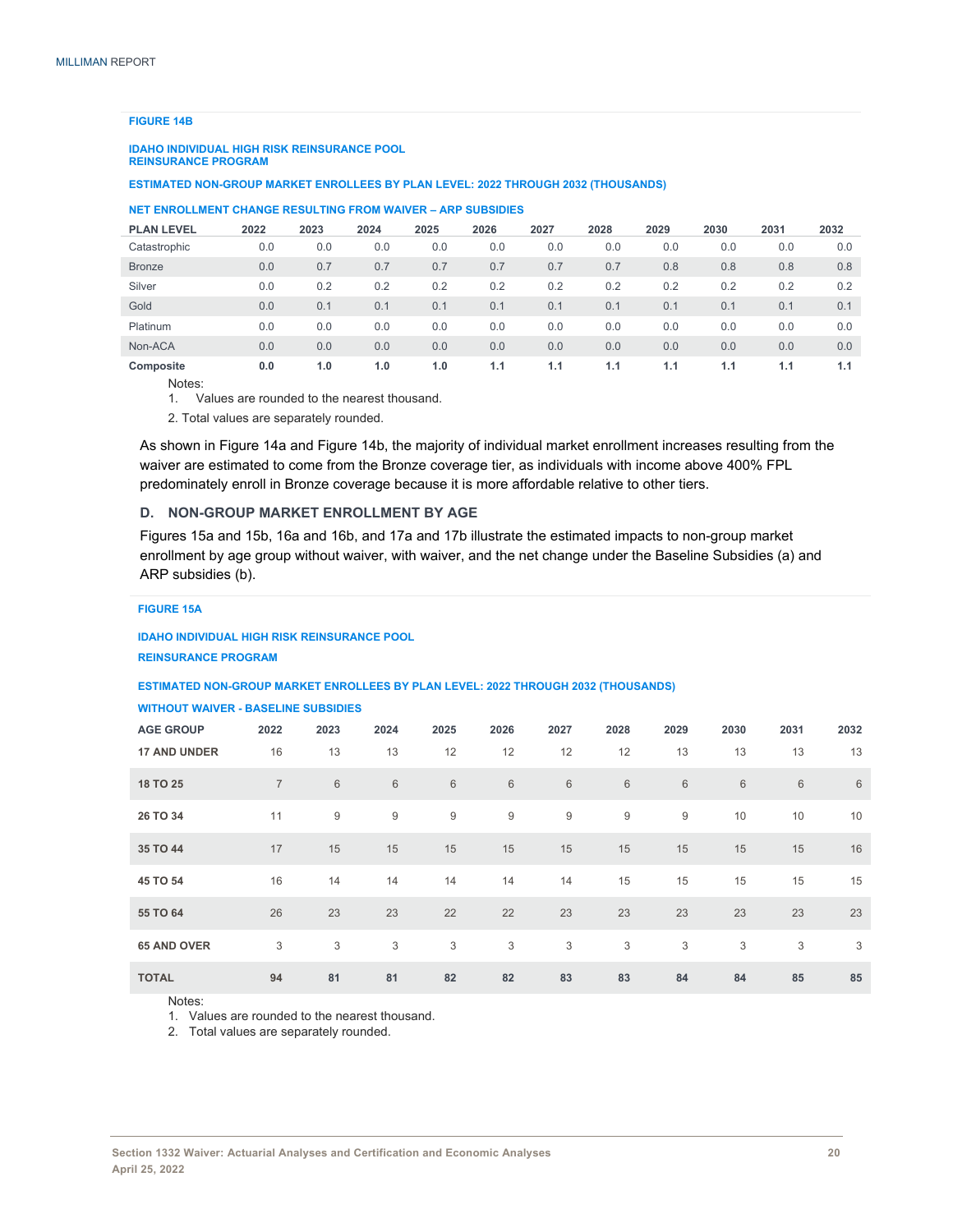#### **FIGURE 15B**

**IDAHO INDIVIDUAL HIGH RISK REINSURANCE POOL**

#### **REINSURANCE PROGRAM**

**ESTIMATED NON-GROUP MARKET ENROLLEES BY PLAN LEVEL: 2022 THROUGH 2032 (THOUSANDS)**

#### **WITHOUT WAIVER - ARP SUBSIDIES**

| <b>AGE GROUP</b> | 2022           | 2023 | 2024 | 2025 | 2026 | 2027 | 2028 | 2029 | 2030 | 2031 | 2032 |
|------------------|----------------|------|------|------|------|------|------|------|------|------|------|
| 17 and Under     | 16             | 13   | 13   | 13   | 13   | 13   | 13   | 13   | 14   | 14   | 14   |
| 18 to 25         | $\overline{7}$ | 6    | 6    | 6    | 6    | 6    | 6    |      | ⇁    |      |      |
| 26 to 34         | 11             | 10   | 10   | 10   | 10   | 10   | 10   | 10   | 10   | 10   | 10   |
| 35 to 44         | 17             | 15   | 15   | 16   | 16   | 16   | 16   | 16   | 16   | 16   | 17   |
| 45 to 54         | 16             | 14   | 15   | 15   | 15   | 15   | 15   | 16   | 16   | 16   | 16   |
| 55 to 64         | 26             | 23   | 23   | 23   | 23   | 24   | 24   | 24   | 24   | 24   | 24   |
| 65 and Over      | 3              | 3    | 3    | 3    | 3    | 3    | 3    | 3    | 3    | 3    | 3    |
| <b>Total</b>     | 94             | 85   | 85   | 86   | 87   | 87   | 88   | 89   | 89   | 90   | 91   |

Notes:

1. Values are rounded to the nearest thousand.

2. Total values are separately rounded.

#### **FIGURE 16A**

#### **IDAHO INDIVIDUAL HIGH RISK REINSURANCE POOL**

**REINSURANCE PROGRAM ESTIMATED NON-GROUP MARKET ENROLLEES BY PLAN LEVEL: 2022 THROUGH 2032 (THOUSANDS)**

#### **WITH WAIVER - BASELINE SUBSIDIES**

| <b>AGE GROUP</b> | 2022           | 2023 | 2024 | 2025 | 2026 | 2027            | 2028            | 2029 | 2030 | 2031 | 2032 |
|------------------|----------------|------|------|------|------|-----------------|-----------------|------|------|------|------|
| 17 and Under     | 16             | 13   | 13   | 13   | 13   | 13              | 13              | 13   | 13   | 13   | 13   |
| 18 to 25         | $\overline{ }$ | 6    | 6    | 6    | 6    | $6\phantom{1}6$ | $6\phantom{1}6$ | 6    | 6    | 6    | 6    |
| 26 to 34         | 11             | 9    | 9    | 9    | 10   | 10              | 10              | 10   | 10   | 10   | 10   |
| 35 to 44         | 17             | 15   | 15   | 15   | 15   | 15              | 15              | 16   | 16   | 16   | 16   |
| 45 to 54         | 16             | 14   | 14   | 14   | 15   | 15              | 15              | 15   | 15   | 15   | 16   |
| 55 to 64         | 26             | 23   | 23   | 23   | 23   | 23              | 23              | 23   | 23   | 23   | 23   |
| 65 and Over      | 3              | 3    | 3    | 3    | 3    | 3               | 3               | 3    | 3    | 3    | 3    |
| <b>Total</b>     | 94             | 83   | 83   | 83   | 84   | 84              | 85              | 85   | 86   | 86   | 87   |

Notes:

1. Values are rounded to the nearest thousand.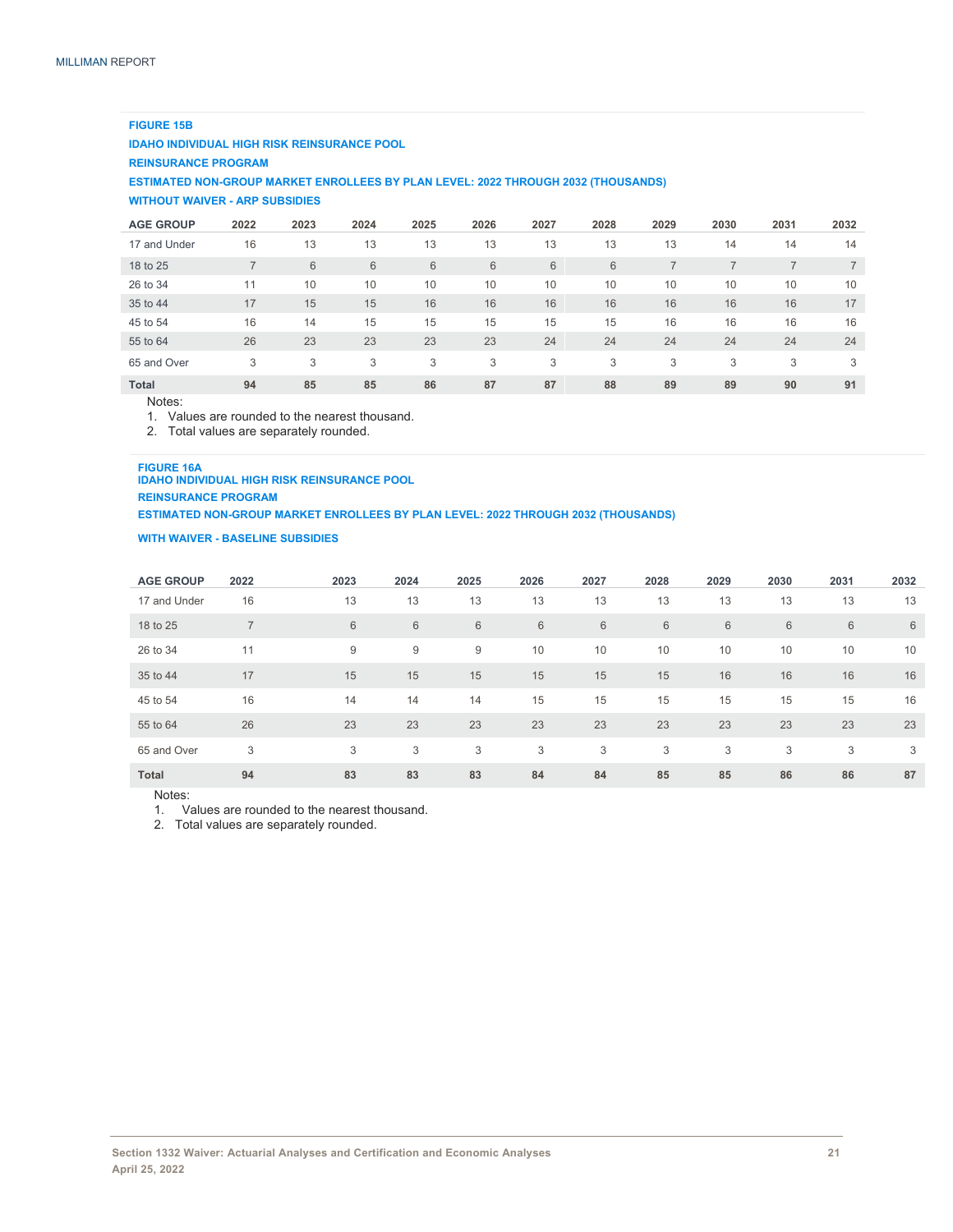#### **FIGURE 16B**

#### **IDAHO INDIVIDUAL HIGH RISK REINSURANCE POOL**

#### **REINSURANCE PROGRAM**

#### **ESTIMATED NON-GROUP MARKET ENROLLEES BY PLAN LEVEL: 2022 THROUGH 2032 (THOUSANDS)**

#### **WITH WAIVER – ARP SUBSIDIES**

| AGE<br><b>GROUP</b> | 2022           | 2023           | 2024 | 2025 | 2026 | 2027 | 2028 | 2029 | 2030 | 2031 | 2032 |
|---------------------|----------------|----------------|------|------|------|------|------|------|------|------|------|
| 17 and<br>Under     | 16             | 13             | 13   | 13   | 13   | 13   | 13   | 14   | 14   | 14   | 14   |
| 18 to 25            | $\overline{7}$ | $6\phantom{1}$ | 6    | 6    |      |      |      |      |      |      |      |
| 26 to 34            | 11             | 10             | 10   | 10   | 10   | 10   | 10   | 10   | 10   | 10   | 10   |
| 35 to 44            | 17             | 16             | 16   | 16   | 16   | 16   | 16   | 16   | 17   | 17   | 17   |
| 45 to 54            | 16             | 15             | 15   | 15   | 15   | 15   | 16   | 16   | 16   | 16   | 16   |
| 55 to 64            | 26             | 24             | 24   | 24   | 24   | 24   | 24   | 24   | 24   | 24   | 24   |
| 65 and Over         | 3              | 3              | 3    | 3    | 3    | 3    | 3    | 3    | 3    | 3    | 3    |
| <b>Total</b>        | 94             | 86             | 86   | 87   | 88   | 88   | 89   | 90   | 90   | 91   | 92   |
|                     |                |                |      |      |      |      |      |      |      |      |      |

#### Notes:

1. Values are rounded to the nearest thousand.

2. Total values are separately rounded.

#### **FIGURE 17A**

#### **IDAHO INDIVIDUAL HIGH RISK REINSURANCE POOL**

#### **REINSURANCE PROGRAM**

#### **ESTIMATED NON-GROUP MARKET ENROLLEES BY PLAN LEVEL: 2022 THROUGH 2032 (THOUSANDS)**

#### **NET ENROLLMENT CHANGE RESULTING FROM WAIVER - BASELINE SUBSIDIES**

| <b>AGE GROUP</b> | 2022 | 2023 | 2024 | 2025 | 2026 | 2027 | 2028 | 2029 | 2030 | 2031 | 2032 |
|------------------|------|------|------|------|------|------|------|------|------|------|------|
| 17 and Under     | 0.0  | 0.1  | 0.1  | 0.1  | 0.1  | 0.1  | 0.1  | 0.1  | 0.1  | 0.1  | 0.1  |
| 18 to 25         | 0.0  | 0.2  | 0.2  | 0.2  | 0.2  | 0.2  | 0.2  | 0.2  | 0.2  | 0.2  | 0.2  |
| 26 to 34         | 0.0  | 0.3  | 0.3  | 0.3  | 0.3  | 0.3  | 0.3  | 0.3  | 0.3  | 0.3  | 0.3  |
| 35 to 44         | 0.0  | 0.3  | 0.3  | 0.3  | 0.3  | 0.3  | 0.3  | 0.3  | 0.3  | 0.3  | 0.3  |
| 45 to 54         | 0.0  | 0.3  | 0.3  | 0.3  | 0.3  | 0.3  | 0.3  | 0.3  | 0.3  | 0.3  | 0.3  |
| 55 to 64         | 0.0  | 0.3  | 0.3  | 0.3  | 0.3  | 0.3  | 0.3  | 0.3  | 0.3  | 0.3  | 0.4  |
| 65 and Over      | 0.0  | 0.0  | 0.0  | 0.0  | 0.0  | 0.0  | 0.0  | 0.0  | 0.0  | 0.0  | 0.0  |
| <b>Total</b>     | 0.0  | 1.5  | 1.5  | 1.5  | 1.5  | 1.5  | 1.6  | 1.6  | 1.6  | 1.6  | 1.6  |

Notes:

1. Values are rounded to the nearest thousand.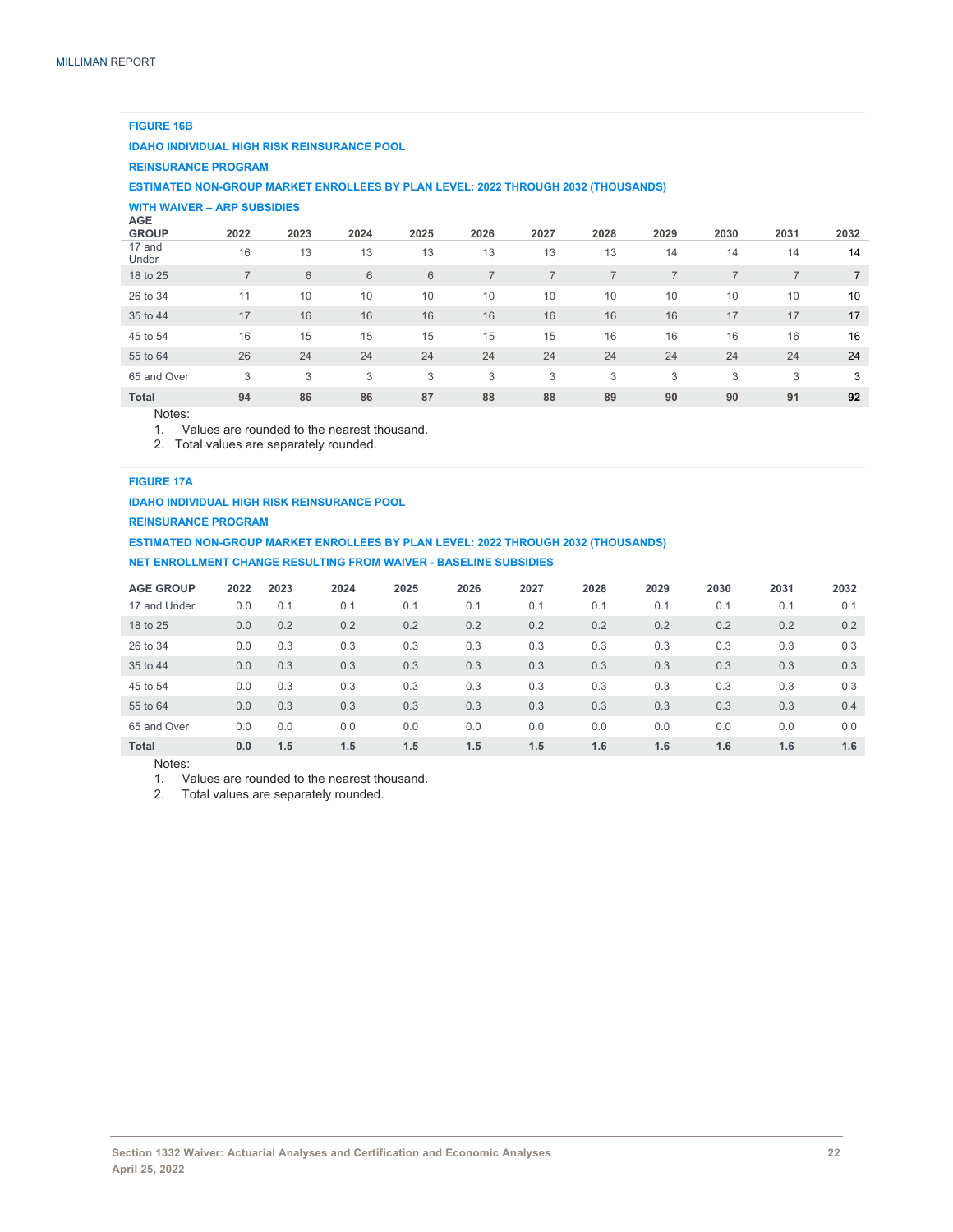| <b>FIGURE 17B</b>                                                                        |      |      |      |      |      |      |      |      |      |      |      |
|------------------------------------------------------------------------------------------|------|------|------|------|------|------|------|------|------|------|------|
| <b>IDAHO INDIVIDUAL HIGH RISK REINSURANCE POOL</b>                                       |      |      |      |      |      |      |      |      |      |      |      |
| <b>REINSURANCE PROGRAM</b>                                                               |      |      |      |      |      |      |      |      |      |      |      |
| <b>ESTIMATED NON-GROUP MARKET ENROLLEES BY PLAN LEVEL: 2022 THROUGH 2032 (THOUSANDS)</b> |      |      |      |      |      |      |      |      |      |      |      |
| NET ENROLLMENT CHANGE RESULTING FROM WAIVER - ARP SUBSIDIES                              |      |      |      |      |      |      |      |      |      |      |      |
| <b>AGE GROUP</b>                                                                         | 2022 | 2023 | 2024 | 2025 | 2026 | 2027 | 2028 | 2029 | 2030 | 2031 | 2032 |
| 17 and Under                                                                             | 0.0  | 0.1  | 0.1  | 0.1  | 0.1  | 0.1  | 0.1  | 0.1  | 0.1  | 0.1  | 0.1  |
| 18 to 25                                                                                 | 0.0  | 0.1  | 0.1  | 0.1  | 0.1  | 0.1  | 0.1  | 0.1  | 0.1  | 0.1  | 0.1  |
| 26 to 34                                                                                 | 0.0  | 0.2  | 0.2  | 0.2  | 0.2  | 0.2  | 0.2  | 0.2  | 0.2  | 0.2  | 0.2  |
| 35 to 44                                                                                 | 0.0  | 0.2  | 0.2  | 0.2  | 0.2  | 0.2  | 0.2  | 0.2  | 0.2  | 0.2  | 0.2  |
|                                                                                          |      |      |      |      |      |      |      |      |      |      |      |

**Total 0.0 1.0 1.0 1.0 1.1 1.1 1.1 1.1 1.1 1.1 1.1**  Notes:

1. Values are rounded to the nearest thousand.

2. Total values are separately rounded.

As shown in Figure 17a and Figure 17b, the change in enrollment in the individual market due to the Pool is projected to increase individual market enrollment across each age group slightly.

45 to 54 0.0 0.2 0.2 0.2 0.2 0.2 0.2 0.2 0.2 0.2 0.2 55 to 64 0.0 0.2 0.2 0.2 0.2 0.2 0.2 0.2 0.2 0.2 0.2 65 and Over 0.0 0.0 0.0 0.0 0.0 0.0 0.0 0.0 0.0 0.0 0.0

#### **E. NON-GROUP MARKET HEALTH STATUS IMPACT**

Because of the Pool's limited impact on overall market enrollment, we do not estimate any material changes to the overall individual market risk pool's morbidity. The reduced premium rates resulting from the implementation of the Pool will benefit Idahoans regardless of health status.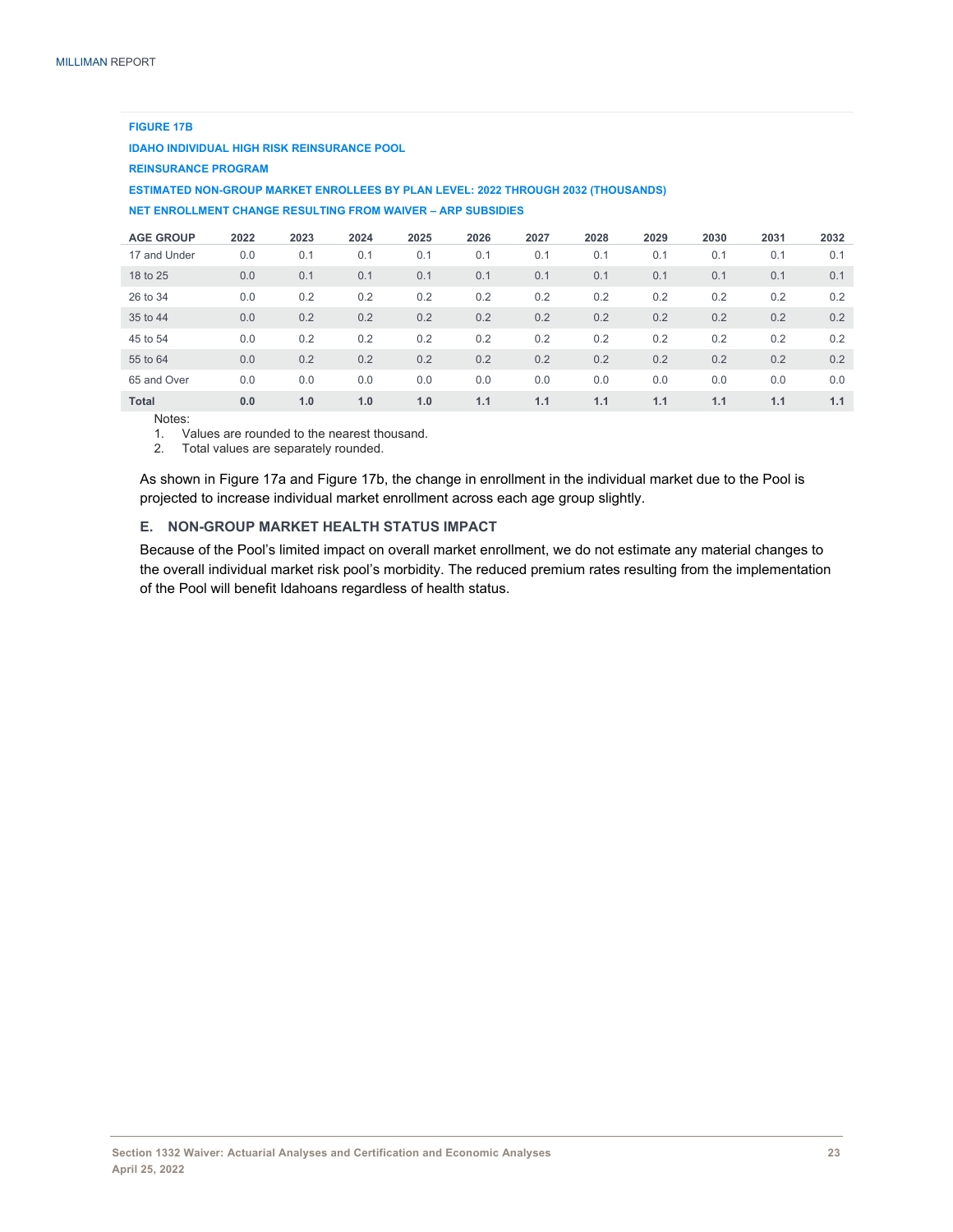## 4. Affordability Requirements

As required under 45 CFR 155.1308(f)(3)(iv)(B), a state's proposed 1332 waiver must provide coverage and cost sharing protections against excessive out-of-pocket spending that are at least as affordable under Title I of the ACA. As described in CMS-9936-N, increasing the number of state residents with large health care spending burdens relative to their incomes would result in a waiver proposal failing to meet the affordability requirement of the 1332 waiver application.<sup>7</sup> Additionally, regulations state an evaluation of the affordability requirement will take into account the impact of the waiver proposal to "vulnerable residents, including low-income individuals, elderly individuals, and those with serious health issues or who have a greater risk of developing serious health issues".

The Pool is estimated to result in premium rate decreases of approximately 10% (relative to without the waiver). This decrease is driven primarily by the direct subsidy that the Pool provides to the individual market, and to a lesser extent, the marginally improved morbidity of the individual market risk pool.

While the overall premium rate impacts from the Pool are estimated to reduce premium rates by approximately 10%, the following directional impacts are estimated to be experienced by different cohorts of Idaho's individual health insurance market.

- For the majority of the existing APTC-eligible population, the 1332 waiver will not impact out-of-pocket premium costs for the second-lowest cost Silver plan (subsidy benchmark plan). These households will continue to pay up to a maximum percentage of their household income for the subsidy benchmark plan.
- A very small portion of consumers receiving an APTC in the absence of the Pool may no longer be eligible for the subsidy after the implementation of the Pool, due to the premium expense not exceeding the maximum percentage of household income as defined under the ACA. These consumers will realize out-ofpocket premium savings as a result of the Pool. The income level at which this described scenario occurs increases with age and will occur at higher income levels under the ARP Subsidies scenario relative to the Baseline Subsidies scenario.
- For consumers purchasing coverage through YHI without an APTC or outside YHI, premium savings will be realized from the Pool.
- For persons qualifying for APTC that are purchasing Bronze level coverage, it is possible that out-of-pocket premiums may increase as a result of the Pool. As the Pool is estimated to reduce the dollar amount of the APTC for qualifying individuals, the available financial assistance that can be applied to the purchase of Bronze level coverage is reduced. Based on March 2022 enrollment data provided by YHI, approximately 34,000 Idahoans are purchasing Bronze coverage with an APTC.
- Due to the ACA's permissible 3:1 age rating factor and the discontinuation of federal CSR payments, some older adults are eligible for a \$0 Bronze plan at income levels above 300% FPL (and even more likely so if ARP Subsidies are extended through the projection period). As the Pool is estimated to reduce premiums, it is likely the number of marketplace enrollees qualifying for a \$0 Bronze plan will decrease by a very small degree relative to without the waiver.
- For enrollees with income under 200% FPL, we estimate a large portion of marketplace enrollees will continue to have access to a Bronze plan with \$0 out-of-pocket premium. Additionally, the majority of consumers with income less than 200% FPL are projected to purchase Silver coverage to access plans with reduced cost sharing (CSR variants).

Premium savings from the Pool will vary by allowable rating factors under the ACA and the APTC structure: age, tobacco-usage, geographic location, plan metallic level, and household income. Enrollees will realize out-of-pocket premium savings consistent with their demographics as they relate to these factors. The Pool does not make any changes to required insurer plan design, cost sharing limitations, or cost sharing assistance in the non-group market.

The following sections provide estimates of changes in market premiums and APTC amounts resulting from the Pool.

<sup>7</sup> See https://www.gpo.gov/fdsys/pkg/FR-2015-12-16/pdf/2015-31563.pdf for more information.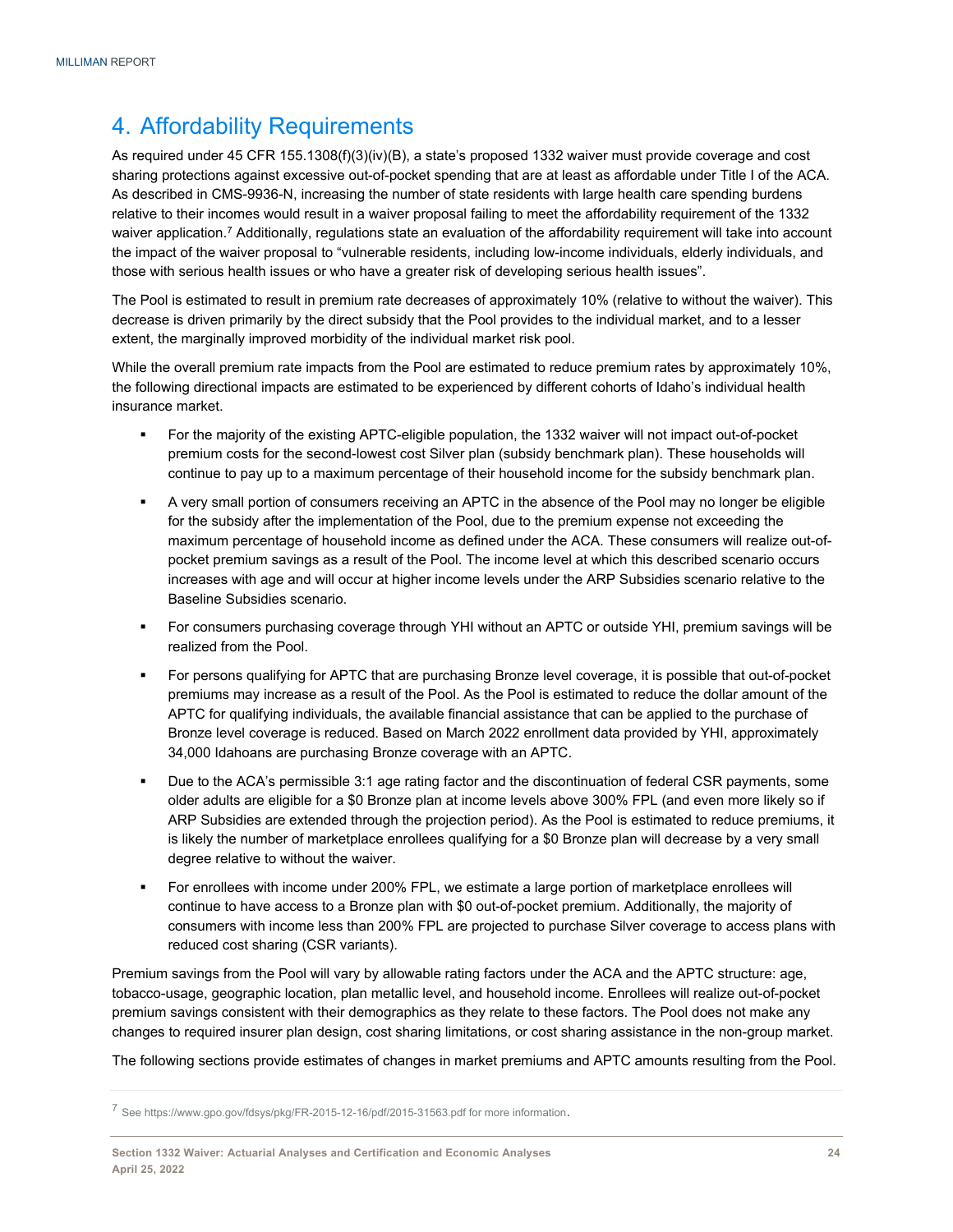#### **A. NON-GROUP MARKET PER MEMBER PER MONTH PREMIUM**

Figures 18a and 18b, 19a and 19b, and 20a and 20b illustrate estimated non-group PMPM premiums for 2022 and the ten-year projection period without the waiver, under the waiver, and the net change in PMPM premiums for the Baseline Subsidies (a) and ARP subsidies (b). We have illustrated premiums separately for ACAcompliant coverage (ACA) and transitional/grandfathered coverage (Non-ACA). ACA coverage reflects premiums attributable to coverage purchased through YHI, as well as coverage outside YHI that is compliant with ACA rating rules. Note, drivers of premium rate changes include direct impacts from the Pool, as well as age and plan mix changes. Non-ACA coverage is assumed to end after 2022 under both the without and with waiver scenarios. In projecting premium rates beyond 2022, we have relied on CMS Office of the Actuary's National Health Expenditure projections for per capita private health insurance spending (excluding Medigap and Property & Casualty insurance).8

| <b>FIGURE 18A</b> |  |
|-------------------|--|
|                   |  |

**IDAHO INDIVIDUAL HIGH RISK REINSURANCE POOL**

**REINSURANCE PROGRAM** 

#### **ESTIMATED NON-GROUP PREMIUM PMPM BY PLAN TYPE: 2022 THROUGH 2032**

## **WITHOUT WAIVER – BASELINE SUBSIDIES**

| <b>PLAN</b><br><b>TYPE</b> | 2022  | 2023     | 2024                                                  | 2025     | 2026     | 2027     | 2028     | 2029     | 2030     | 2031  | 2032  |
|----------------------------|-------|----------|-------------------------------------------------------|----------|----------|----------|----------|----------|----------|-------|-------|
| <b>ACA</b>                 | \$498 | \$547    | \$574                                                 | \$601    | \$628    | \$655    | \$683    | \$712    | \$743    | \$775 | \$808 |
| Non-ACA                    | 235   | $\Omega$ | $\Omega$                                              | $\Omega$ | $\Omega$ | $\Omega$ | $\Omega$ | $\Omega$ | $\Omega$ |       |       |
| Composite                  | \$456 | \$547    | \$574                                                 | \$601    | \$628    | \$655    | \$683    | \$712    | \$743    | \$775 | \$808 |
|                            |       |          | Note: Values are rounded to the nearest whole dollar. |          |          |          |          |          |          |       |       |

#### **FIGURE 18B**

#### **IDAHO INDIVIDUAL HIGH RISK REINSURANCE POOL**

**REINSURANCE PROGRAM** 

#### **ESTIMATED NON-GROUP PREMIUM PMPM BY PLAN TYPE: 2022 THROUGH 2032**

## **WITHOUT WAIVER – ARP SUBSIDIES PLAN**

|                            | Note: Values are rounded to the nearest whole dollar. |       |       |          |          |          |       |          |          |       |          |  |  |
|----------------------------|-------------------------------------------------------|-------|-------|----------|----------|----------|-------|----------|----------|-------|----------|--|--|
| Composite                  | \$456                                                 | \$544 | \$570 | \$597    | \$623    | \$650    | \$677 | \$706    | \$737    | \$768 | \$801    |  |  |
| Non-ACA                    | 235                                                   |       |       | $\Omega$ | $\Omega$ | $\Omega$ |       | $\Omega$ | $\Omega$ |       | $\Omega$ |  |  |
| <b>ACA</b>                 | \$498                                                 | \$544 | \$570 | \$597    | \$623    | \$650    | \$677 | \$706    | \$737    | \$768 | \$801    |  |  |
| <b>FLAN</b><br><b>TYPE</b> | 2022                                                  | 2023  | 2024  | 2025     | 2026     | 2027     | 2028  | 2029     | 2030     | 2031  | 2032     |  |  |

#### **FIGURE 19A**

**IDAHO INDIVIDUAL HIGH RISK REINSURANCE POOL**

**REINSURANCE PROGRAM ESTIMATED NON-GROUP PREMIUM PMPM BY PLAN TYPE: 2022 THROUGH 2032** 

#### **WITH WAIVER – BASELINE SUBSIDIES**

| <b>PLAN TYPE</b>                                      | 2022  | 2023     | 2024     | 2025     | 2026     | 2027     | 2028     | 2029  | 2030  | 2031  | 2032  |  |
|-------------------------------------------------------|-------|----------|----------|----------|----------|----------|----------|-------|-------|-------|-------|--|
| <b>ACA</b>                                            | \$498 | \$485    | \$516    | \$542    | \$566    | \$589    | \$616    | \$642 | \$669 | \$697 | \$727 |  |
| Non-ACA                                               | 235   | $\Omega$ | $\Omega$ | $\Omega$ | $\Omega$ | $\Omega$ | $\Omega$ | 0     |       |       |       |  |
| Composite                                             | \$456 | \$485    | \$516    | \$542    | \$566    | \$589    | \$616    | \$642 | \$669 | \$697 | \$727 |  |
| Note: Values are rounded to the nearest whole dollar. |       |          |          |          |          |          |          |       |       |       |       |  |

<sup>8</sup> https://www.cms.gov/files/zip/nhe-projections-tables.zip, Table 17.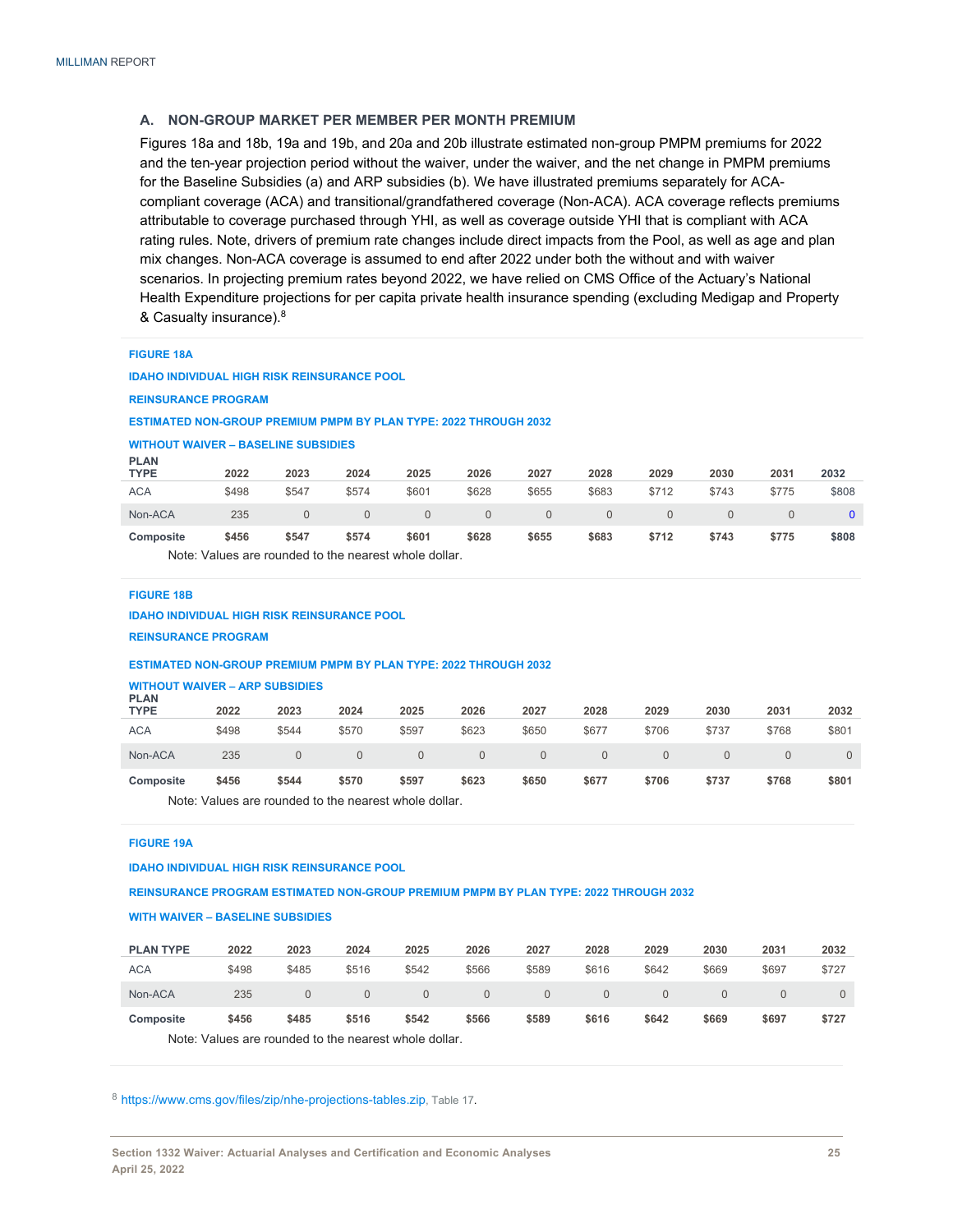| <b>FIGURE 19B</b>                                                                           |                                                                                                 |              |              |          |          |              |              |          |              |          |          |  |  |  |
|---------------------------------------------------------------------------------------------|-------------------------------------------------------------------------------------------------|--------------|--------------|----------|----------|--------------|--------------|----------|--------------|----------|----------|--|--|--|
| <b>IDAHO INDIVIDUAL HIGH RISK REINSURANCE POOL</b>                                          |                                                                                                 |              |              |          |          |              |              |          |              |          |          |  |  |  |
| <b>REINSURANCE PROGRAM ESTIMATED NON-GROUP PREMIUM PMPM BY PLAN TYPE: 2022 THROUGH 2032</b> |                                                                                                 |              |              |          |          |              |              |          |              |          |          |  |  |  |
| <b>WITH WAIVER - ARP SUBSIDIES</b>                                                          |                                                                                                 |              |              |          |          |              |              |          |              |          |          |  |  |  |
| <b>PLAN TYPE</b>                                                                            | 2022                                                                                            | 2023         | 2024         | 2025     | 2026     | 2027         | 2028         | 2029     | 2030         | 2031     | 2032     |  |  |  |
| <b>ACA</b>                                                                                  | \$498                                                                                           | \$480        | \$510        | \$536    | \$559    | \$583        | \$610        | \$635    | \$662        | \$690    | \$720    |  |  |  |
| Non-ACA                                                                                     | 235                                                                                             | $\mathbf{0}$ | $\mathbf{0}$ | $\Omega$ | $\Omega$ | $\mathbf{0}$ | $\mathbf{0}$ | $\Omega$ | $\mathbf{0}$ | $\Omega$ | $\Omega$ |  |  |  |
| Composite                                                                                   | \$559<br>\$583<br>\$456<br>\$480<br>\$510<br>\$536<br>\$610<br>\$635<br>\$662<br>\$690<br>\$720 |              |              |          |          |              |              |          |              |          |          |  |  |  |
|                                                                                             | Note: Values are rounded to the nearest whole dollar.                                           |              |              |          |          |              |              |          |              |          |          |  |  |  |

#### **FIGURE 20A**

| <b>COVERAGE REINSURANCE PROGRAM ESTIMATED NON-GROUP PREMIUM PMPM BY PLAN TYPE: 2022 THROUGH 2032</b> |          |          |          |           |              |             |                |          |          |              |          |  |  |
|------------------------------------------------------------------------------------------------------|----------|----------|----------|-----------|--------------|-------------|----------------|----------|----------|--------------|----------|--|--|
| <b>NET PMPM DOLLAR CHANGE - BASELINE SUBSIDIES</b>                                                   |          |          |          |           |              |             |                |          |          |              |          |  |  |
| <b>PLAN TYPE</b>                                                                                     | 2022     | 2023     | 2024     | 2025      | 2026         | 2027        | 2028           | 2029     | 2030     | 2031         | 2032     |  |  |
| <b>ACA</b>                                                                                           | \$0      | (\$62)   | (\$58)   | (\$59)    | (\$62)       | (\$65)      | (\$67)         | (\$70)   | (\$74)   | (\$78)       | (\$82)   |  |  |
| Non-ACA                                                                                              | $\Omega$ | $\Omega$ | $\Omega$ | $\Omega$  | $\mathbf{0}$ | $\mathbf 0$ | $\overline{0}$ | $\Omega$ | $\Omega$ | $\mathbf{0}$ | $\Omega$ |  |  |
| Composite                                                                                            | \$0      | ( \$62)  | ( \$58)  | $($ \$59) | ( \$62)      | $($ \$65)   | $($ \$67)      | (\$70)   | (S74)    | (S78)        | (\$82)   |  |  |
| Note: Values are rounded to the nearest whole dollar                                                 |          |          |          |           |              |             |                |          |          |              |          |  |  |

#### **FIGURE 20B**

#### **IDAHO INDIVIDUAL HIGH RISK REINSURANCE POOL**

**IDAHO INDIVIDUAL HIGH RISK REINSURANCE POOL**

#### **COVERAGE REINSURANCE PROGRAM ESTIMATED NON-GROUP PREMIUM PMPM BY PLAN TYPE: 2022 THROUGH 2032**

| <b>NET PMPM DOLLAR CHANGE - ARP SUBSIDIES</b> |          |          |          |           |          |          |           |          |          |          |          |
|-----------------------------------------------|----------|----------|----------|-----------|----------|----------|-----------|----------|----------|----------|----------|
| <b>PLAN TYPE</b>                              | 2022     | 2023     | 2024     | 2025      | 2026     | 2027     | 2028      | 2029     | 2030     | 2031     | 2032     |
| <b>ACA</b>                                    | (50)     | (\$64)   | (\$60)   | $($ \$61) | (\$64)   | (\$67)   | (\$68)    | (\$71)   | ( \$74)  | (\$78)   | (\$81)   |
| Non-ACA                                       | $\Omega$ | $\Omega$ | $\Omega$ | $\Omega$  | $\Omega$ | $\Omega$ | $\Omega$  | $\Omega$ | $\Omega$ | $\Omega$ | $\Omega$ |
| Composite                                     | (50)     | (\$64)   | (\$60)   | $($ \$61) | (\$64)   | (\$67)   | $($ \$68) | (\$71)   | (\$74)   | (\$78)   | (\$81)   |
| .                                             |          | $\cdots$ |          | .         |          |          |           |          |          |          |          |

Note: Values are rounded to the nearest whole dollar.

As observed in the above figures, the Pool is estimated to result in a PMPM premium decrease for ACA compliant coverage of approximately \$60 to \$80 PMPM during the ten-year projection period relative to estimated premium levels without the waiver. The above premium rate changes have not been normalized for changes in age and metallic plan mix resulting from the Pool. Premium rates under the waiver in 2023 and beyond are estimated to increase due primarily to healthcare expense inflation, while still being lower if the Pool was terminated.

#### **B. NON-GROUP MARKET AGGREGATE PREMIUM**

The following tables illustrate estimated non-group aggregate premium for 2022 and the ten-year projection period without the waiver, under the waiver, and the net change in aggregate premium for the Baseline Subsidies (a) and ARP subsidies (b). We have illustrated premiums separately for ACA-compliant coverage (ACA) and transitional/grandfathered coverage (Non-ACA). ACA coverage reflects premiums attributable to coverage purchased through YHI, as well as coverage outside YHI that is compliant with ACA rating rules.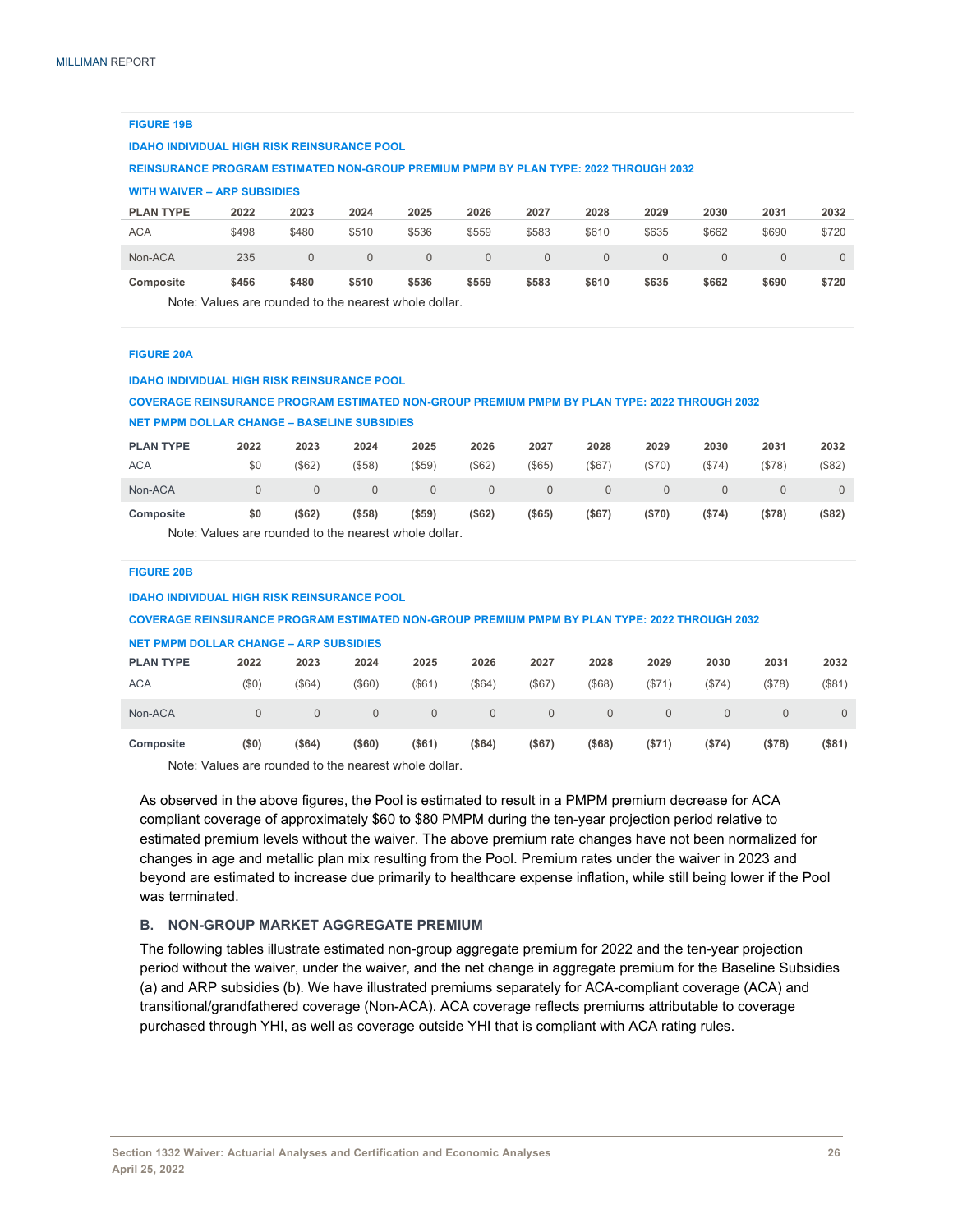#### **FIGURE 21A**

**IDAHO INDIVIDUAL HIGH RISK REINSURANCE POOL**

#### **REINSURANCE PROGRAM**

**ESTIMATED NON-GROUP AGGREGATE PREMIUM BY PLAN TYPE: 2022 THROUGH 2032 (\$ MILLIONS)** 

#### **WITHOUT WAIVER – BASELINE SUBSIDIES**

| <b>PLAN TYPE</b>                                         | 2022    | 2023    | 2024    | 2025    | 2026    | 2027    | 2028    | 2029    | 2030    | 2031    | 2032    |
|----------------------------------------------------------|---------|---------|---------|---------|---------|---------|---------|---------|---------|---------|---------|
| <b>ACA</b>                                               | \$474.3 | \$533.0 | \$560.9 | \$589.4 | \$618.4 | \$648.8 | \$680.9 | \$714.7 | \$750.2 | \$787.5 | \$826.8 |
| Non-ACA                                                  | 42.6    | 0.0     | 0.0     | 0.0     | 0.0     | 0.0     | 0.0     | 0.0     | 0.0     | 0.0     | 0.0     |
| <b>Composite</b>                                         | \$516.9 | \$533.0 | \$560.9 | \$589.4 | \$618.4 | \$648.8 | \$680.9 | \$714.7 | \$750.2 | \$787.5 | \$826.8 |
| Note: Dollar amounts are rounded to the nearest million. |         |         |         |         |         |         |         |         |         |         |         |

#### **FIGURE 21B**

#### **IDAHO INDIVIDUAL HIGH RISK REINSURANCE POOL**

**REINSURANCE PROGRAM** 

**ESTIMATED NON-GROUP AGGREGATE PREMIUM BY PLAN TYPE: 2022 THROUGH 2032 (\$ MILLIONS)** 

**WITHOUT WAIVER – ARP SUBSIDIES** 

| <b>PLAN TYPE</b> | 2022                                                    | 2023    | 2024    | 2025    | 2026    | 2027    | 2028    | 2029    | 2030    | 2031    | 2032    |  |  |
|------------------|---------------------------------------------------------|---------|---------|---------|---------|---------|---------|---------|---------|---------|---------|--|--|
| <b>ACA</b>       | \$474.3                                                 | \$552.1 | \$582.9 | \$614.5 | \$646.8 | \$679.7 | \$714.4 | \$751.0 | \$789.5 | \$830.0 | \$872.7 |  |  |
| Non-ACA          | 42.6                                                    | 0.0     | 0.0     | 0.0     | 0.0     | 0.0     | 0.0     | 0.0     | 0.0     | 0.0     | 0.0     |  |  |
| Composite        | \$516.9                                                 | \$552.1 | \$582.9 | \$614.5 | \$646.8 | \$679.7 | \$714.4 | \$751.0 | \$789.5 | \$830.0 | \$872.7 |  |  |
|                  | Note: Dollar amounts are rounded to the nearest million |         |         |         |         |         |         |         |         |         |         |  |  |

Note: Dollar amounts are rounded to the nearest million.

As illustrated in Figure 21a and Figure 21b, aggregate ACA-compliant premiums in 2022 are estimated to be \$474 million. During the projection period, individual market premium volume without the waiver is estimated to increase to approximately \$830 million under the Baseline Subsidies scenario (\$870 million under the ARP Subsidies scenario).

#### **FIGURE 22A**

**IDAHO INDIVIDUAL HIGH RISK REINSURANCE POOL** 

**REINSURANCE PROGRAM** 

#### **ESTIMATED NON-GROUP AGGREGATE PREMIUM BY PLAN TYPE: 2022 THROUGH 2032 (\$ MILLIONS)**

#### **WITH WAIVER – BASELINE SUBSIDIES**

| <b>PLAN</b><br><b>TYPE</b> | 2022    | 2023    | 2024    | 2025    | 2026    | 2027    | 2028    | 2029    | 2030    | 2031    | 2032    |
|----------------------------|---------|---------|---------|---------|---------|---------|---------|---------|---------|---------|---------|
| <b>ACA</b>                 | \$474.3 | \$481.7 | \$513.8 | \$541.7 | \$567.7 | \$595.0 | \$626.1 | \$656.4 | \$688.3 | \$721.9 | \$757.1 |
| Non-ACA                    | 42.6    | 0.0     | 0.0     | 0.0     | 0.0     | 0.0     | 0.0     | 0.0     | 0.0     | 0.0     | 0.0     |
| Composite                  | \$516.9 | \$481.7 | \$513.8 | \$541.7 | \$567.7 | \$595.0 | \$626.1 | \$656.4 | \$688.3 | \$721.9 | \$757.1 |

Note: Dollar amounts are rounded to the nearest million.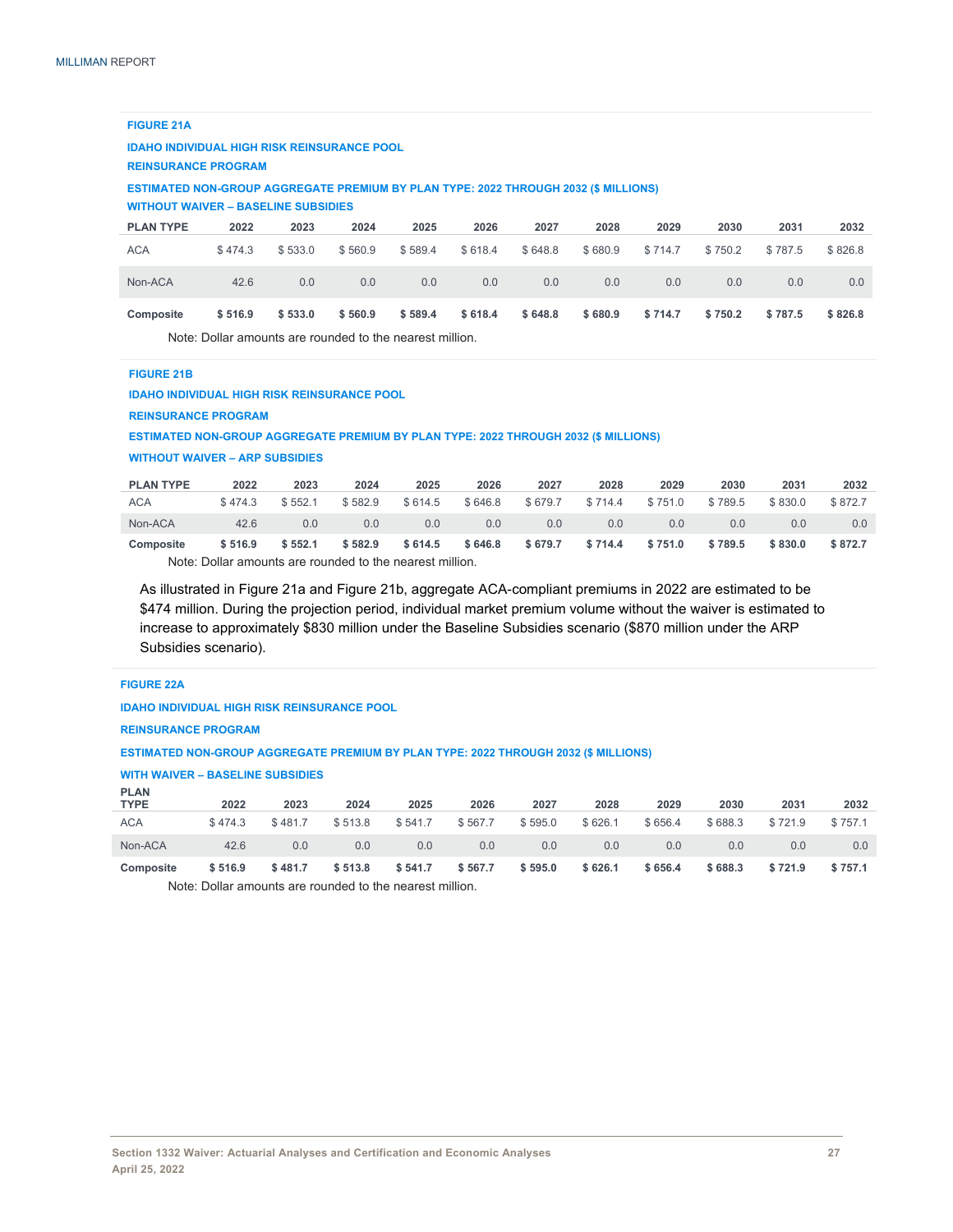**FIGURE 22B** 

|                            | <b>IDAHO INDIVIDUAL HIGH RISK REINSURANCE POOL</b>                                         |         |         |         |         |         |         |         |         |         |         |  |  |  |
|----------------------------|--------------------------------------------------------------------------------------------|---------|---------|---------|---------|---------|---------|---------|---------|---------|---------|--|--|--|
| <b>REINSURANCE PROGRAM</b> |                                                                                            |         |         |         |         |         |         |         |         |         |         |  |  |  |
|                            | <b>ESTIMATED NON-GROUP AGGREGATE PREMIUM BY PLAN TYPE: 2022 THROUGH 2032 (\$ MILLIONS)</b> |         |         |         |         |         |         |         |         |         |         |  |  |  |
|                            | <b>WITH WAIVER - ARP SUBSIDIES</b>                                                         |         |         |         |         |         |         |         |         |         |         |  |  |  |
| <b>PLAN</b><br><b>TYPE</b> | 2022                                                                                       | 2023    | 2024    | 2025    | 2026    | 2027    | 2028    | 2029    | 2030    | 2031    | 2032    |  |  |  |
| <b>ACA</b>                 | \$474.3                                                                                    | \$492.8 | \$527.7 | \$558.6 | \$587.7 | \$617.4 | \$650.9 | \$683.8 | \$718.5 | \$755.1 | \$793.5 |  |  |  |
| Non-ACA                    | 42.6<br>0.0<br>0.0<br>0.0<br>0.0<br>0.0<br>0.0<br>0.0<br>0.0<br>0.0<br>0.0                 |         |         |         |         |         |         |         |         |         |         |  |  |  |
| Composite                  | \$516.9                                                                                    | \$492.8 | \$527.7 | \$558.6 | \$587.7 | \$617.4 | \$650.9 | \$683.8 | \$718.5 | \$755.1 | \$793.5 |  |  |  |

Note: Dollar amounts are rounded to the nearest million.

| <b>FIGURE 23A</b>          |                                                                                            |          |          |          |          |          |           |          |          |          |          |
|----------------------------|--------------------------------------------------------------------------------------------|----------|----------|----------|----------|----------|-----------|----------|----------|----------|----------|
|                            | <b>IDAHO INDIVIDUAL HIGH RISK REINSURANCE POOL</b>                                         |          |          |          |          |          |           |          |          |          |          |
|                            | <b>REINSURANCE PROGRAM</b>                                                                 |          |          |          |          |          |           |          |          |          |          |
|                            | <b>ESTIMATED NON-GROUP AGGREGATE PREMIUM BY PLAN TYPE: 2022 THROUGH 2032 (\$ MILLIONS)</b> |          |          |          |          |          |           |          |          |          |          |
|                            | <b>NET CHANGE - BASELINE SUBSIDIES</b>                                                     |          |          |          |          |          |           |          |          |          |          |
| <b>PLAN</b><br><b>TYPE</b> | 2022                                                                                       | 2023     | 2024     | 2025     | 2026     | 2027     | 2028      | 2029     | 2030     | 2031     | 2032     |
| <b>ACA</b>                 | \$0.0                                                                                      | (\$51.3) | (\$47.2) | (\$47.7) | (\$50.7) | (\$53.8) | (\$54.8)  | (\$58.2) | (\$61.9) | (\$65.7) | (\$69.7) |
| Non-ACA                    | 0.0                                                                                        | 0.0      | 0.0      | 0.0      | 0.0      | 0.0      | 0.0       | 0.0      | 0.0      | 0.0      | 0.0      |
| Composite                  | \$0.0                                                                                      | (S 51.3) | (S.47.2) | (\$47.7) | (S 50.7) | (S 53.8) | (S, 54.8) | (\$58.2) | (S 61.9) | (S 65.7) | (\$69.7) |
|                            | Note: Dollar amounts are rounded to the nearest million                                    |          |          |          |          |          |           |          |          |          |          |
|                            |                                                                                            |          |          |          |          |          |           |          |          |          |          |
| <b>FIGURE 23B</b>          |                                                                                            |          |          |          |          |          |           |          |          |          |          |
|                            | <b>IDAHO INDIVIDUAL HIGH RISK REINSURANCE POOL</b>                                         |          |          |          |          |          |           |          |          |          |          |
|                            | <b>REINSURANCE PROGRAM</b>                                                                 |          |          |          |          |          |           |          |          |          |          |
|                            | <b>ESTIMATED NON-GROUP AGGREGATE PREMIUM BY PLAN TYPE: 2022 THROUGH 2032 (\$ MILLIONS)</b> |          |          |          |          |          |           |          |          |          |          |
|                            | <b>NET CHANGE - ARP SUBSIDIES</b>                                                          |          |          |          |          |          |           |          |          |          |          |
| <b>PLAN</b><br><b>TYPE</b> | 2022                                                                                       | 2023     | 2024     | 2025     | 2026     | 2027     | 2028      | 2029     | 2030     | 2031     | 2032     |
| <b>ACA</b>                 | \$0.0                                                                                      | (\$59.2) | (\$55.2) | (\$55.9) | (\$59.0) | (\$62.3) | (\$63.5)  | (\$67.1) | (S70.9)  | (\$74.9) | (\$79.2) |

Note: Dollar amounts are rounded to the nearest million.

The change in aggregate premium resulting from the waiver is tied closely to assumed Pool funding in each year. Pool funding under the Baseline Subsidies scenario is assumed to increase from \$58.5 million (calendar year 2023) to \$81.2 million (calendar year 2032). Pool funding under the ARP Subsidies scenario is assumed to increase from \$63.5 million (calendar year 2023) to \$86.2 million (calendar year 2032). Premium reductions from the Pool are offset by slightly higher market enrollment attributable to more affordable insurance coverage under the waiver.

Non-ACA 0.0 0.0 0.0 0.0 0.0 0.0 0.0 0.0 0.0 0.0 0.0 **Composite \$ 0.0 (\$ 59.2) (\$ 55.2) (\$ 55.9) (\$ 59.0) (\$ 62.3) (\$ 63.5) (\$ 67.1) (\$ 70.9) (\$ 74.9) (\$ 79.2)** 

#### **C. SECOND-LOWEST-COST SILVER PLAN PREMIUM – 40 YEAR OLD**

Based on discussions with the Department of Insurance, we have assumed the premium rate impact from the Pool will not vary materially among carriers, nor will the impact to the second-lowest-cost silver plan premium vary relative to other plans offered on YHI or outside the marketplace.

Figures 24a and 24b, 25a and 25b, and 26a and 26b illustrate the estimated second-lowest-cost Silver plan PMPM premiums (also referred to as the "subsidy benchmark plan") for a single, 40 year old, non-tobacco user in Idaho's six rating areas for the Baseline Subsidies (a) and ARP subsidies (b).9 The majority of enrollment is estimated to be in Rating Areas 3 through 5, representing nearly 75% of statewide individual market enrollment.

<sup>9</sup> https://www.cms.gov/CCIIO/Programs-and-Initiatives/Health-Insurance-Market-Reforms/id-gra.html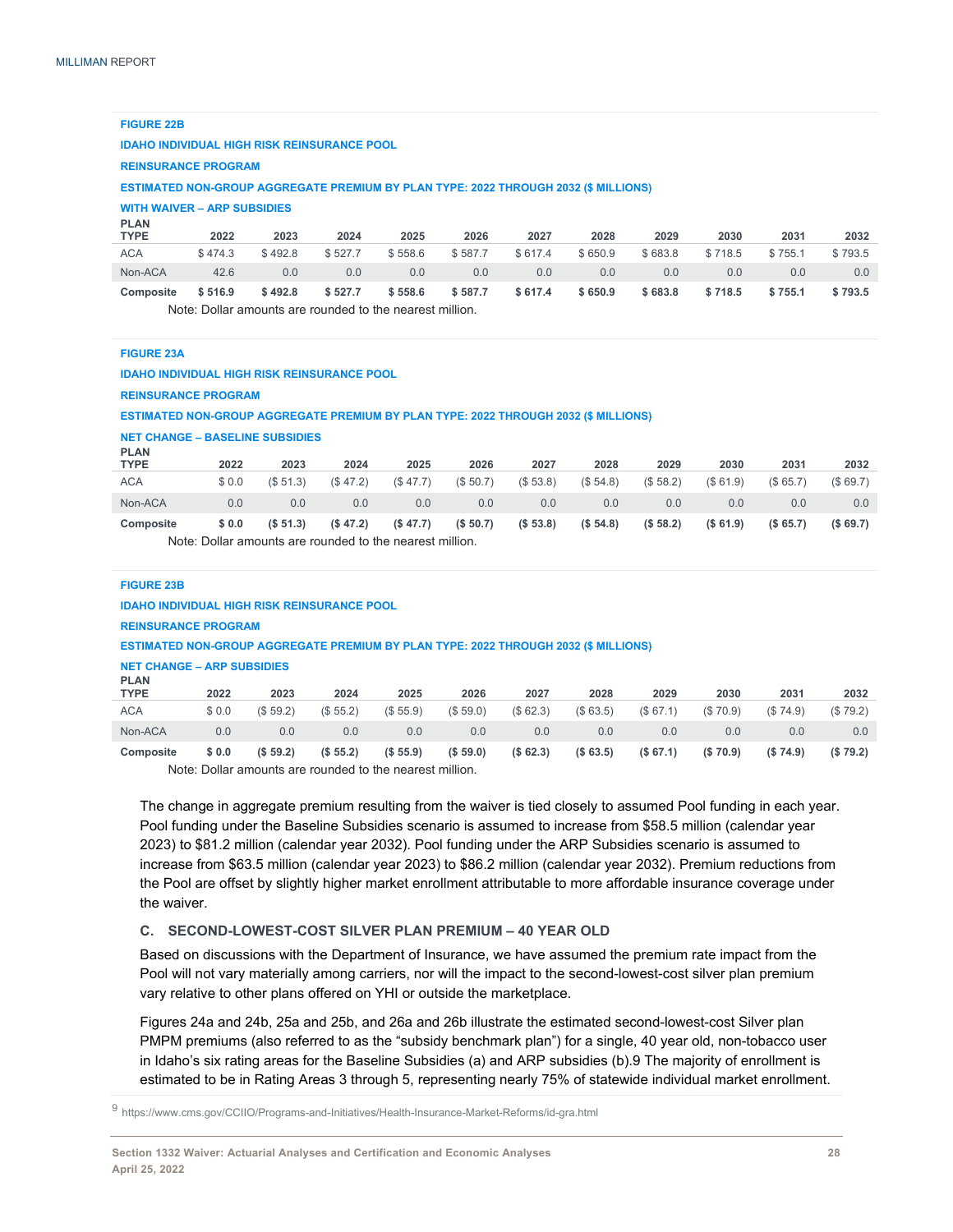We have assumed variation by rating area during the projection period is consistent with the observed variation in the baseline year.

#### **FIGURE 24A**

**IDAHO INDIVIDUAL HIGH RISK REINSURANCE POOL** 

**REINSURANCE PROGRAM** 

#### **ESTIMATED SECOND LOWEST COST SILVER PLAN PMPM PREMIUM, SINGLE 40 YEAR OLD: 2022 THROUGH 2032**

**WITHOUT WAIVER – BASELINE SUBSIDIES** 

| <b>RATING AREA</b> | 2022  | 2023  | 2024  | 2025  | 2026  | 2027  | 2028  | 2029  | 2030  | 2031  | 2032  |
|--------------------|-------|-------|-------|-------|-------|-------|-------|-------|-------|-------|-------|
|                    | \$446 | \$491 | \$515 | \$539 | \$563 | \$588 | \$613 | \$639 | \$666 | \$695 | \$724 |
| $\overline{2}$     | 479   | 528   | 554   | 579   | 605   | 631   | 658   | 686   | 715   | 746   | 778   |
| 3                  | 458   | 504   | 529   | 553   | 578   | 603   | 629   | 656   | 684   | 713   | 743   |
| $\overline{4}$     | 445   | 490   | 514   | 538   | 562   | 586   | 611   | 637   | 664   | 693   | 722   |
| 5                  | 518   | 571   | 599   | 627   | 655   | 683   | 712   | 742   | 774   | 807   | 842   |
| 6                  | 445   | 491   | 514   | 538   | 562   | 587   | 612   | 638   | 665   | 693   | 723   |
| Composite          | \$461 | \$508 | \$533 | \$557 | \$582 | \$607 | \$633 | \$660 | \$688 | \$718 | \$749 |

Notes:

1. Values are rounded to the nearest whole dollar.<br>2. Premiums reflect non-tobacco user.

Premiums reflect non-tobacco user.

#### **FIGURE 24B**

**IDAHO INDIVIDUAL HIGH RISK REINSURANCE POOL** 

**REINSURANCE PROGRAM** 

**ESTIMATED SECOND LOWEST COST SILVER PLAN PMPM PREMIUM, SINGLE 40 YEAR OLD: 2022 THROUGH 2032** 

**WITHOUT WAIVER – ARP SUBSIDIES** 

| <b>RATING AREA</b> | 2022  | 2023  | 2024  | 2025  | 2026  | 2027  | 2028  | 2029  | 2030  | 2031  | 2032  |
|--------------------|-------|-------|-------|-------|-------|-------|-------|-------|-------|-------|-------|
|                    | \$446 | \$491 | \$515 | \$538 | \$563 | \$587 | \$612 | \$638 | \$665 | \$693 | \$723 |
| $\overline{2}$     | 479   | 527   | 553   | 578   | 604   | 630   | 657   | 685   | 714   | 745   | 777   |
| 3                  | 458   | 504   | 528   | 553   | 577   | 602   | 628   | 654   | 682   | 712   | 742   |
| 4                  | 445   | 489   | 513   | 537   | 561   | 585   | 610   | 636   | 663   | 691   | 721   |
| 5                  | 518   | 570   | 598   | 626   | 654   | 682   | 711   | 741   | 773   | 806   | 840   |
| 6                  | 445   | 490   | 514   | 538   | 562   | 586   | 611   | 637   | 664   | 692   | 722   |
| Composite          | \$461 | \$507 | \$532 | \$556 | \$581 | \$606 | \$632 | \$659 | \$687 | \$717 | \$747 |

Notes:<br>1.

1. Values are rounded to the nearest whole dollar.<br>2 Premiums reflect non-tobacco user

Premiums reflect non-tobacco user.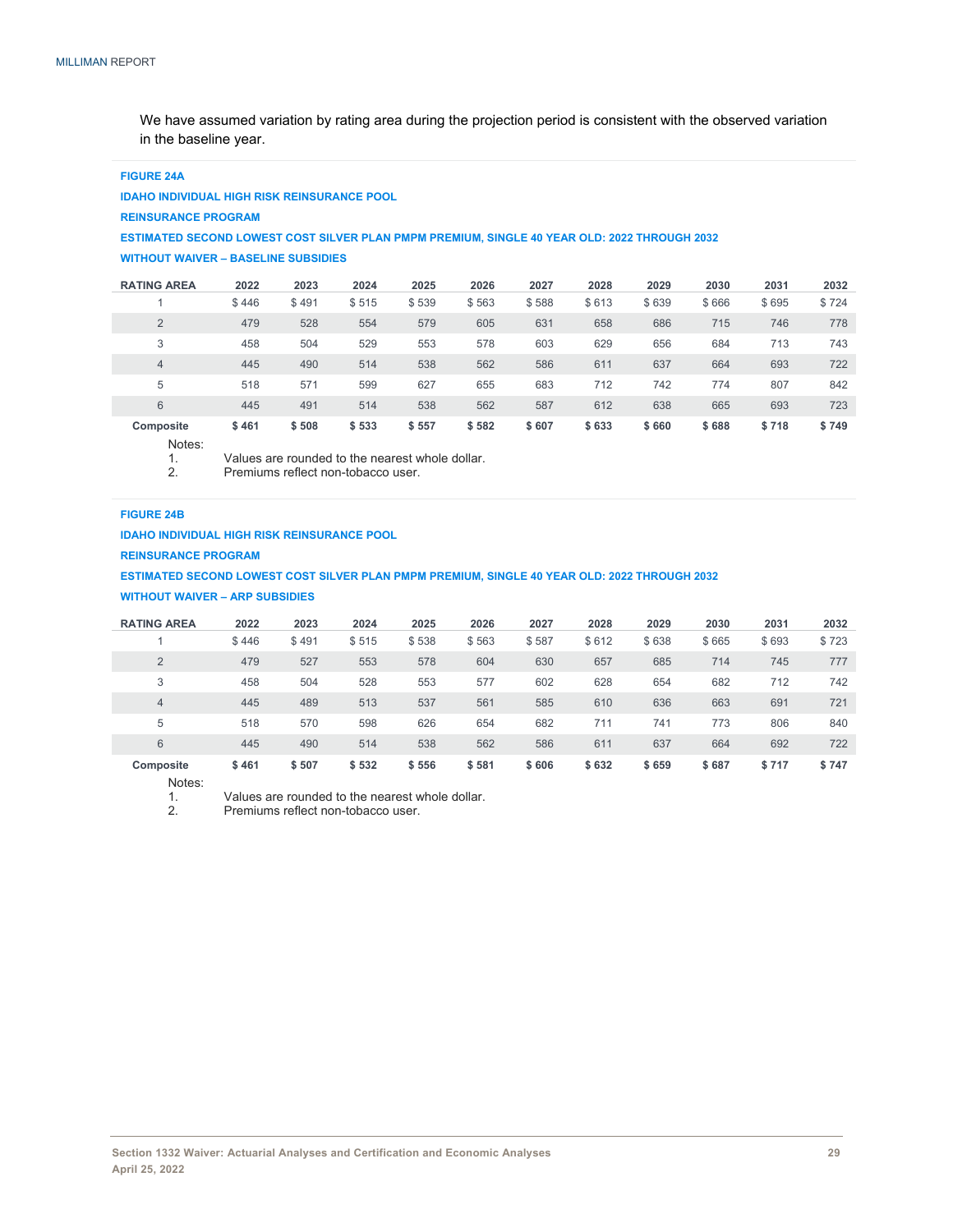#### **FIGURE 25A**

**IDAHO INDIVIDUAL HIGH RISK REINSURANCE POOL** 

**REINSURANCE PROGRAM** 

**ESTIMATED SECOND LOWEST COST SILVER PLAN PMPM PREMIUM, SINGLE 40 YEAR OLD: 2022 THROUGH 2032** 

#### **WITH WAIVER – BASELINE SUBSIDIES**

| <b>RATING AREA</b> | 2022  | 2023  | 2024  | 2025  | 2026  | 2027  | 2028  | 2029  | 2030  | 2031  | 2032  |
|--------------------|-------|-------|-------|-------|-------|-------|-------|-------|-------|-------|-------|
|                    | \$446 | \$437 | \$464 | \$487 | \$509 | \$530 | \$554 | \$577 | \$601 | \$626 | \$652 |
| $\overline{2}$     | 479   | 469   | 498   | 523   | 546   | 569   | 595   | 619   | 645   | 672   | 700   |
| 3                  | 458   | 448   | 476   | 500   | 522   | 544   | 568   | 592   | 617   | 642   | 669   |
| 4                  | 445   | 435   | 463   | 486   | 507   | 528   | 552   | 575   | 599   | 624   | 650   |
| 5                  | 518   | 507   | 539   | 566   | 591   | 616   | 644   | 670   | 698   | 727   | 758   |
| 6                  | 445   | 436   | 463   | 486   | 508   | 529   | 553   | 576   | 600   | 625   | 651   |
| Composite          | \$461 | \$451 | \$480 | \$504 | \$526 | \$547 | \$572 | \$596 | \$621 | \$647 | \$674 |

Notes:

1. Values are rounded to the nearest whole dollar.<br>2 Premiums reflect non-tobacco user

Premiums reflect non-tobacco user.

#### **FIGURE 25B**

#### **IDAHO INDIVIDUAL HIGH RISK REINSURANCE POOL**

**REINSURANCE PROGRAM** 

## **ESTIMATED SECOND LOWEST COST SILVER PLAN PMPM PREMIUM, SINGLE 40 YEAR OLD: 2022 THROUGH 2032**

**WITH WAIVER – ARP SUBSIDIES** 

| <b>RATING AREA</b> | 2022  | 2023  | 2024  | 2025  | 2026  | 2027  | 2028  | 2029  | 2030  | 2031  | 2032  |
|--------------------|-------|-------|-------|-------|-------|-------|-------|-------|-------|-------|-------|
|                    | \$446 | \$433 | \$461 | \$484 | \$506 | \$527 | \$551 | \$574 | \$598 | \$624 | \$650 |
| $\overline{2}$     | 479   | 465   | 495   | 520   | 543   | 566   | 592   | 617   | 643   | 670   | 698   |
| 3                  | 458   | 445   | 473   | 497   | 519   | 541   | 566   | 589   | 614   | 640   | 667   |
| $\overline{4}$     | 445   | 432   | 459   | 483   | 504   | 525   | 550   | 573   | 597   | 622   | 648   |
| 5                  | 518   | 504   | 535   | 563   | 588   | 612   | 641   | 667   | 696   | 725   | 756   |
| 6                  | 445   | 432   | 460   | 483   | 505   | 526   | 550   | 573   | 597   | 623   | 649   |
| Composite<br>.     | \$461 | \$448 | \$476 | \$500 | \$522 | \$545 | \$570 | \$593 | \$618 | \$645 | \$672 |

Notes:

1. Values are rounded to the nearest whole dollar.<br>2. Premiums reflect non-tobacco user.

Premiums reflect non-tobacco user.

#### **FIGURE 26A**

**IDAHO INDIVIDUAL HIGH RISK REINSURANCE POOL** 

**REINSURANCE PROGRAM** 

#### **ESTIMATED SECOND LOWEST COST SILVER PLAN PMPM PREMIUM, SINGLE 40 YEAR OLD: 2022 THROUGH 2032**

**NET CHANGE – BASELINE SUBSIDIES** 

| <b>RATING AREA</b> | 2022         | 2023    | 2024    | 2025    | 2026    | 2027    | 2028    | 2029    | 2030    | 2031    | 2032    |
|--------------------|--------------|---------|---------|---------|---------|---------|---------|---------|---------|---------|---------|
|                    | \$0          | \$ (55) | \$ (51) | \$ (52) | \$ (55) | \$ (58) | \$ (59) | \$ (62) | \$ (65) | \$ (69) | \$ (72) |
| $\overline{2}$     | $\theta$     | (59)    | (55)    | (56)    | (59)    | (62)    | (63)    | (67)    | (70)    | (74)    | (78)    |
| 3                  | 0            | (56)    | (53)    | (53)    | (56)    | (59)    | (60)    | (64)    | (67)    | (71)    | (74)    |
| $\overline{4}$     | $\mathbf{0}$ | (55)    | (51)    | (52)    | (55)    | (58)    | (59)    | (62)    | (65)    | (69)    | (72)    |
| 5                  | 0            | (64)    | (60)    | (60)    | (64)    | (67)    | (68)    | (72)    | (76)    | (80)    | (84)    |
| 6                  | $\mathbf 0$  | (55)    | (51)    | (52)    | (55)    | (58)    | (59)    | (62)    | (65)    | (69)    | (72)    |
| Composite<br>.     | \$0          | \$ (57) | \$ (53) | \$ (54) | \$ (57) | \$ (60) | \$ (61) | \$ (64) | \$ (68) | \$ (71) | \$ (75) |

Notes:

1. Values are rounded to the nearest whole dollar.<br>2 Premiums reflect non-tobacco user

Premiums reflect non-tobacco user.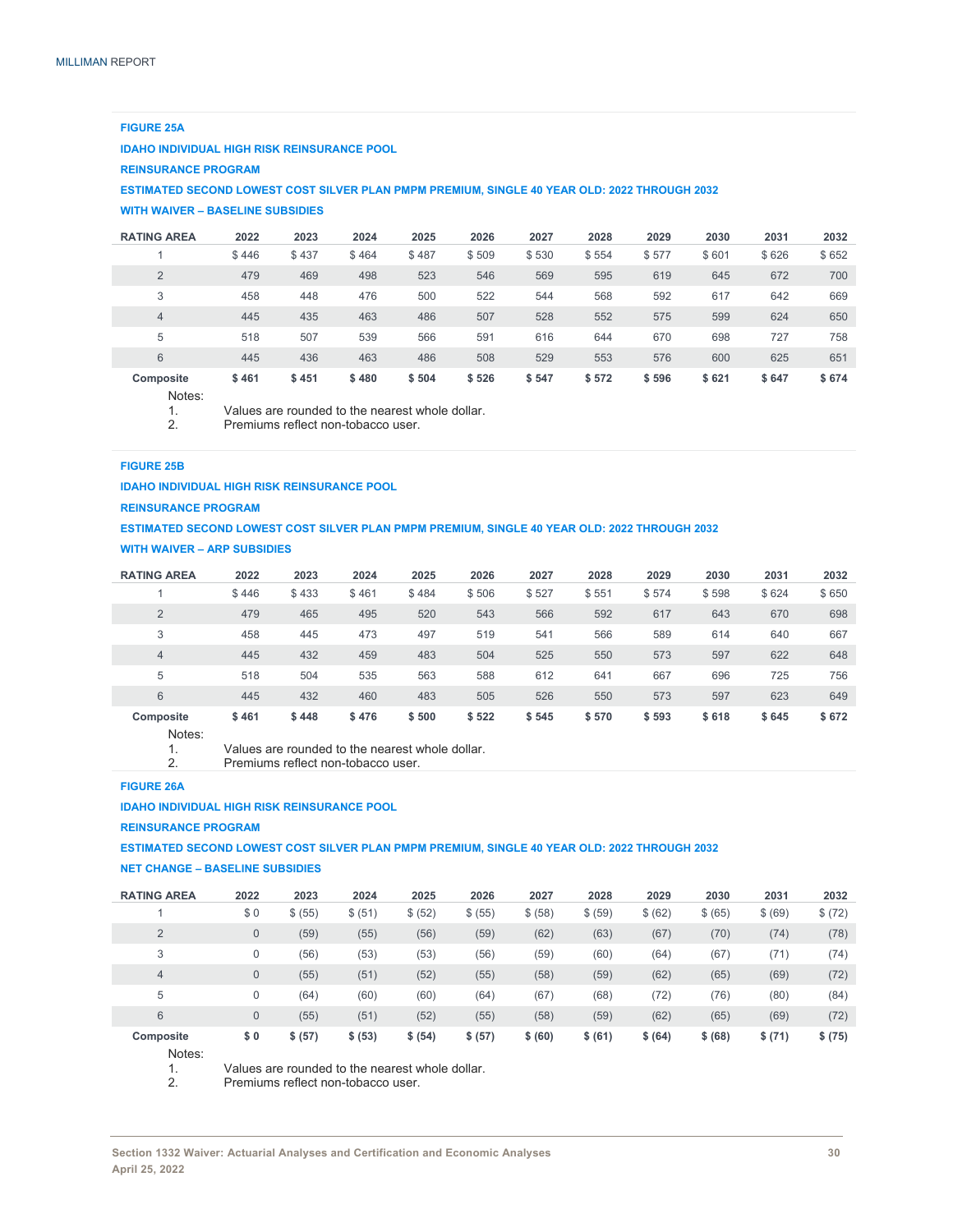| <b>IDAHO INDIVIDUAL HIGH RISK REINSURANCE POOL</b>                                           |              |         |         |         |         |         |         |         |         |         |         |
|----------------------------------------------------------------------------------------------|--------------|---------|---------|---------|---------|---------|---------|---------|---------|---------|---------|
| <b>REINSURANCE PROGRAM</b>                                                                   |              |         |         |         |         |         |         |         |         |         |         |
| ESTIMATED SECOND LOWEST COST SILVER PLAN PMPM PREMIUM, SINGLE 40 YEAR OLD: 2022 THROUGH 2032 |              |         |         |         |         |         |         |         |         |         |         |
| <b>NET CHANGE - ARP SUBSIDIES</b>                                                            |              |         |         |         |         |         |         |         |         |         |         |
| <b>RATING AREA</b>                                                                           | 2022         | 2023    | 2024    | 2025    | 2026    | 2027    | 2028    | 2029    | 2030    | 2031    | 2032    |
|                                                                                              | \$0          | \$ (57) | \$ (54) | \$ (54) | \$ (57) | \$ (60) | \$ (61) | \$ (63) | \$ (66) | \$ (70) | \$ (73) |
| $\overline{2}$                                                                               | $\mathbf{0}$ | (62)    | (58)    | (58)    | (61)    | (64)    | (65)    | (68)    | (71)    | (75)    | (78)    |
| 3                                                                                            | $\mathbf 0$  | (59)    | (55)    | (56)    | (58)    | (61)    | (62)    | (65)    | (68)    | (71)    | (75)    |
| $\overline{4}$                                                                               | $\mathbf{0}$ | (57)    | (54)    | (54)    | (57)    | (60)    | (60)    | (63)    | (66)    | (69)    | (73)    |
| 5                                                                                            | $\mathbf 0$  | (67)    | (63)    | (63)    | (66)    | (69)    | (70)    | (74)    | (77)    | (81)    | (85)    |
| 6                                                                                            | $\mathbf{0}$ | (57)    | (54)    | (54)    | (57)    | (60)    | (60)    | (63)    | (66)    | (69)    | (73)    |

### **FIGURE 26B**

**Composite \$ 0 \$ (59) \$ (56) \$ (56) \$ (59) \$ (62) \$ (63) \$ (66) \$ (69) \$ (72) \$ (75)**  Notes:

1. Values are rounded to the nearest whole dollar.

2. Premiums reflect non-tobacco user.

As shown in Figure 26a and Figure 26b, each rating area is expected to experience a reduction in the premium amount for the subsidy benchmark plan under the "with waiver" scenario. We have assumed the baseline premium rates accurately reflect the underlying insured population in each rating region. Therefore, on a PMPM basis, rating areas with higher baseline premiums are estimated to have a greater PMPM reduction relative to rating areas with less expense premiums. Similarly, because the Pool will reimburse insurers for covered individuals meeting specific clinical criteria, we have assumed these clinical conditions are uniformly and proportionately distributed by rating area. On a percentage basis, we estimate premium rate reductions of approximately 10% resulting from the Pool for the subsidy benchmark plan.

#### **D. ADVANCED PREMIUM TAX CREDIT**

Figures 27a and 27b, 28a and 28b, and 29a and 29b illustrate the estimated number of average monthly enrollees receiving an APTC through YHI, the average APTC PMPM amount, and aggregate APTC expenditures for 2022 and the ten-year projection period without the waiver, under the waiver, and the net change for these values resulting from waiver implementation for the Baseline Subsidies (a) and ARP subsidies (b). In the without waiver scenario, we estimate aggregate APTC expenditures of approximately \$292 million in 2022, increasing to approximately between \$450 million (Baseline Subsidies) and \$540 million (ARP Subsidies) by 2032.

#### **FIGURE 27A**

#### **IDAHO INDIVIDUAL HIGH RISK REINSURANCE POOL**

**REINSURANCE PROGRAM** 

#### **ESTIMATED PREMIUM TAX CREDIT ENROLLMENT AND EXPENDITURES: 2022 THROUGH 2032**

#### **WITHOUT WAIVER – BASELINE SUBSIDIES**

|                             | 2022  | 2023  | 2024  | 2025  | 2026  | 2027  | 2028  | 2029  | 2030  | 2031  | 2032  |
|-----------------------------|-------|-------|-------|-------|-------|-------|-------|-------|-------|-------|-------|
| APTC Enrollees <sup>1</sup> | 53.4  | 48.6  | 48.9  | 49.3  | 49.7  | 50.1  | 50.5  | 50.9  | 51.3  | 51.7  | 52.1  |
| APTC PMPM <sup>2</sup>      | \$456 | \$471 | \$496 | \$521 | \$546 | \$571 | \$598 | \$625 | \$654 | \$684 | \$716 |
| Aggregate APTC <sup>3</sup> | \$292 | \$274 | \$291 | \$308 | \$326 | \$343 | \$362 | \$382 | \$403 | \$425 | \$448 |

Notes:

1. Values for APTC enrollees are rounded to the nearest thousand.

2. Values for APTC PMPM are rounded to the nearest whole dollar.

3. Values for Aggregate APTC are rounded to the nearest million.

4. Figures represent estimated average monthly effectuated enrollment each year.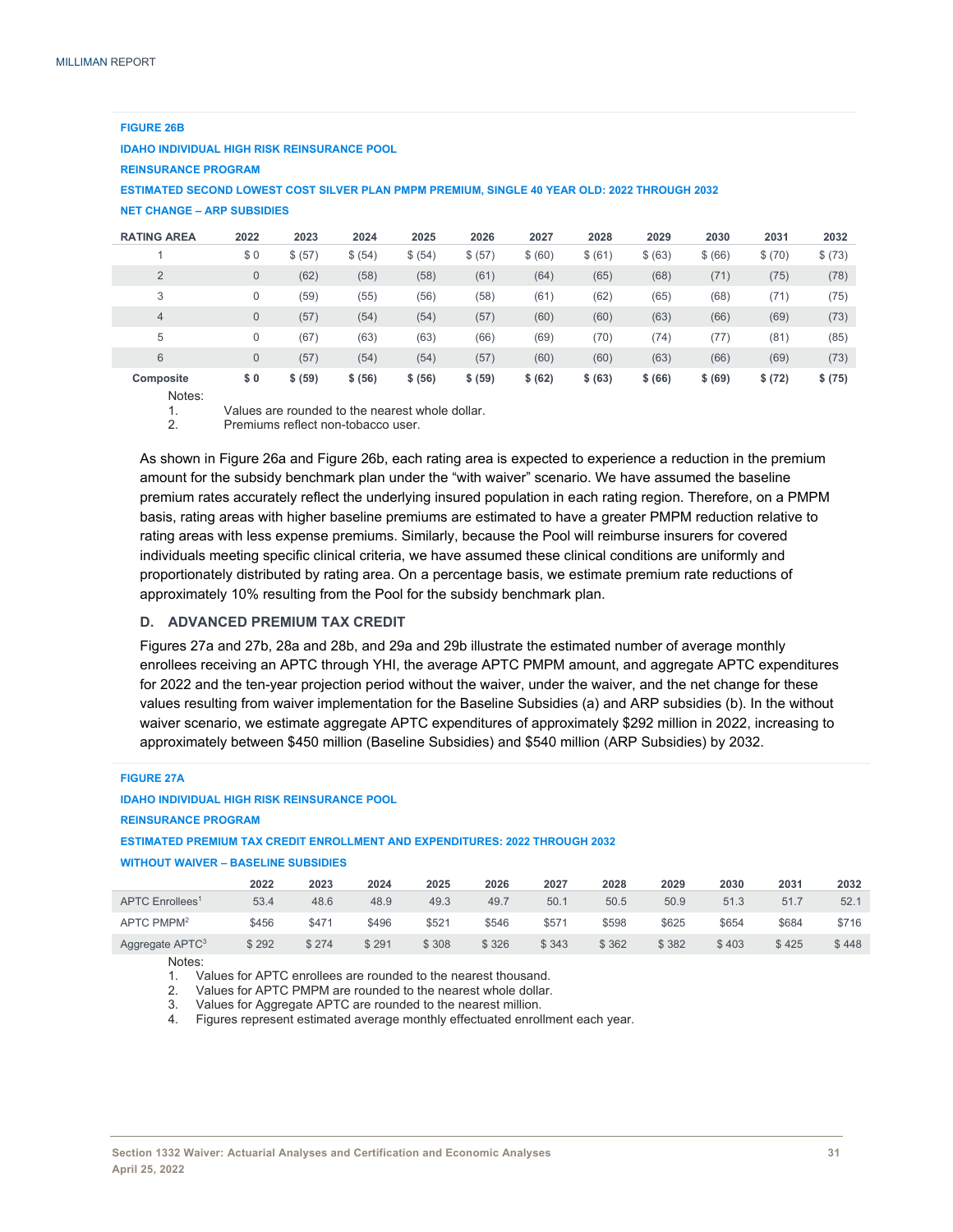#### **FIGURE 27B**

#### **IDAHO INDIVIDUAL HIGH RISK REINSURANCE POOL**

#### **REINSURANCE PROGRAM**

**ESTIMATED PREMIUM TAX CREDIT ENROLLMENT AND EXPENDITURES: 2022 THROUGH 2032**

#### **WITHOUT WAIVER – ARP SUBSIDIES**

|                             | 2022  | 2023  | 2024  | 2025  | 2026  | 2027  | 2028  | 2029  | 2030  | 2031  | 2032  |
|-----------------------------|-------|-------|-------|-------|-------|-------|-------|-------|-------|-------|-------|
| APTC Enrollees <sup>1</sup> | 53.4  | 55.8  | 56.3  | 56.7  | 57.1  | 57.6  | 58.1  | 58.5  | 59.0  | 59.5  | 59.9  |
| APTC PMPM <sup>2</sup>      | \$456 | \$496 | \$522 | \$548 | \$574 | \$600 | \$627 | \$655 | \$685 | \$716 | \$749 |
| Aggregate APTC <sup>3</sup> | \$292 | \$332 | \$352 | \$373 | \$393 | \$414 | \$437 | \$460 | \$485 | \$511 | \$539 |

Notes:

- 1. Values for APTC enrollees are rounded to the nearest thousand.
- 2. Values for APTC PMPM are rounded to the nearest whole dollar.<br>3. Values for Aggregate APTC are rounded to the nearest million.
- Values for Aggregate APTC are rounded to the nearest million.
- 4. Figures represent estimated average monthly effectuated enrollment each year.

#### **FIGURE 28A**

#### **IDAHO INDIVIDUAL HIGH RISK REINSURANCE POOL**

#### **REINSURANCE PROGRAM**

#### **ESTIMATED PREMIUM TAX CREDIT ENROLLMENT AND EXPENDITURES: 2022 THROUGH 2032**

#### **WITH WAIVER – BASELINE SUBSIDIES**

|                             | 2022  | 2023  | 2024  | 2025  | 2026  | 2027  | 2028  | 2029  | 2030  | 2031  | 2032  |
|-----------------------------|-------|-------|-------|-------|-------|-------|-------|-------|-------|-------|-------|
| APTC Enrollees <sup>1</sup> | 53.4  | 48.6  | 48.9  | 49.3  | 49.7  | 50.1  | 50.5  | 50.9  | 51.3  | 51.7  | 52.1  |
| APTC PMPM <sup>2</sup>      | \$456 | \$402 | \$431 | \$456 | \$477 | \$499 | \$524 | \$547 | \$572 | \$598 | \$625 |
| Aggregate APTC <sup>3</sup> | \$292 | \$234 | \$253 | \$270 | \$285 | \$300 | \$317 | \$334 | \$352 | \$371 | \$391 |

Notes:

1. Values for APTC enrollees are rounded to the nearest thousand.<br>2 Values for APTC PMPM are rounded to the nearest whole dollar

2. Values for APTC PMPM are rounded to the nearest whole dollar.

3. Values for Aggregate APTC are rounded to the nearest million.

Figures represent estimated average monthly effectuated enrollment each year.

#### **FIGURE 28B**

#### **IDAHO INDIVIDUAL HIGH RISK REINSURANCE POOL**

**REINSURANCE PROGRAM** 

#### **ESTIMATED PREMIUM TAX CREDIT ENROLLMENT AND EXPENDITURES: 2022 THROUGH 2032**

#### **WITH WAIVER – ARP SUBSIDIES**

|                             | 2022  | 2023  | 2024  | 2025  | 2026  | 2027  | 2028  | 2029  | 2030  | 2031  | 2032  |
|-----------------------------|-------|-------|-------|-------|-------|-------|-------|-------|-------|-------|-------|
| APTC Enrollees <sup>1</sup> | 53.4  | 55.8  | 56.3  | 56.7  | 57.1  | 57.6  | 58.0  | 58.5  | 59.0  | 59.5  | 59.9  |
| APTC PMPM <sup>2</sup>      | \$456 | \$429 | \$458 | \$483 | \$506 | \$529 | \$556 | \$581 | \$607 | \$634 | \$663 |
| Aggregate APTC <sup>3</sup> | \$292 | \$287 | \$309 | \$329 | \$347 | \$366 | \$387 | \$408 | \$430 | \$453 | \$477 |

Notes:

1. Values for APTC enrollees are rounded to the nearest thousand.<br>2. Values for APTC PMPM are rounded to the nearest whole dollar.

2. Values for APTC PMPM are rounded to the nearest whole dollar.<br>3 Values for Aggregate APTC are rounded to the nearest million

3. Values for Aggregate APTC are rounded to the nearest million.

Figures represent estimated average monthly effectuated enrollment each year.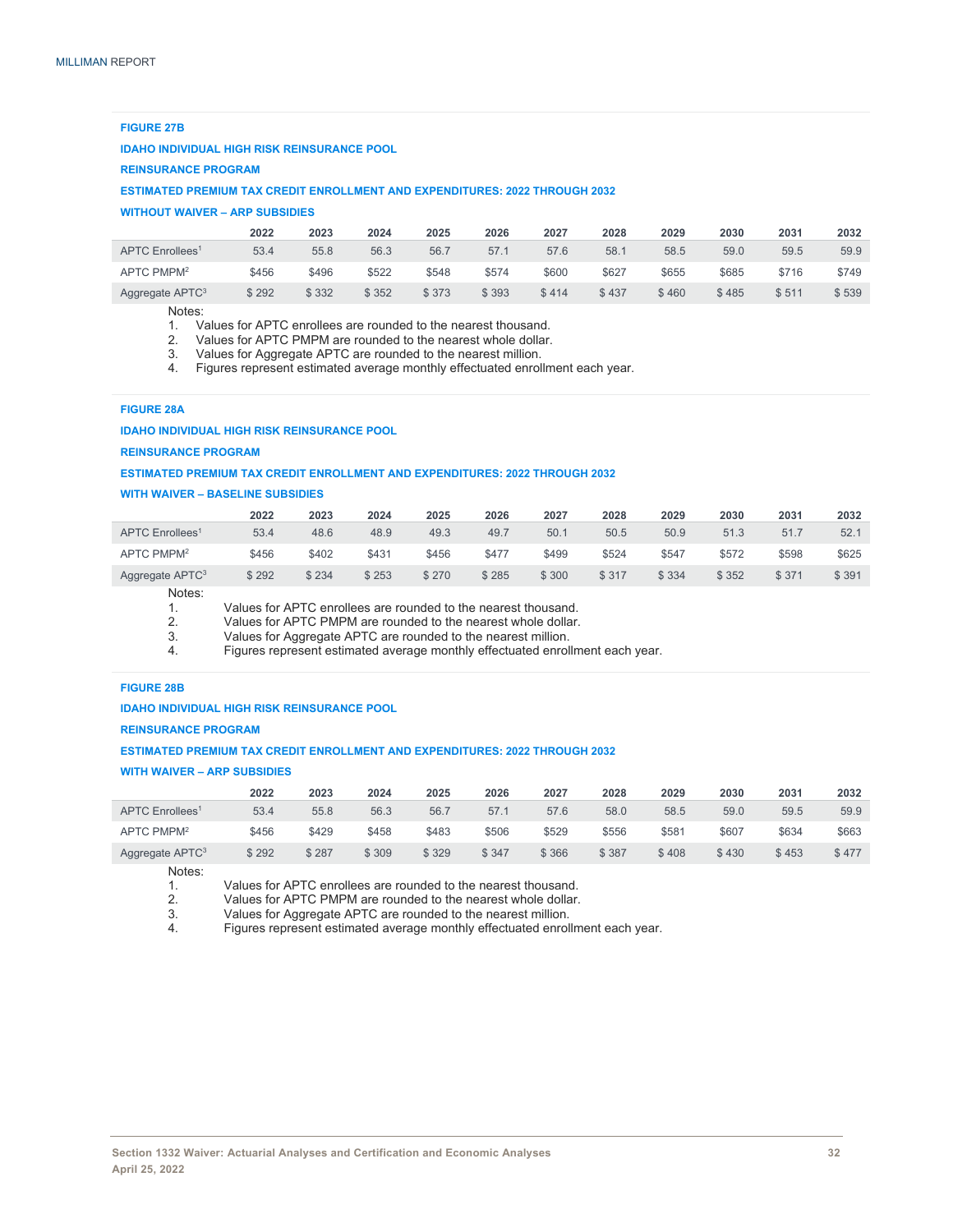#### **FIGURE 29A**

#### **IDAHO INDIVIDUAL HIGH RISK REINSURANCE POOL**

#### **REINSURANCE PROGRAM**

**ESTIMATED PREMIUM TAX CREDIT ENROLLMENT AND EXPENDITURES: 2022 THROUGH 2032**

#### **NET CHANGE – BASELINE SUBSIDIES**

|                             | 2022 | 2023   | 2024  | 2025  | 2026   | 2027  | 2028  | 2029    | 2030               | 2031               | 2032   |
|-----------------------------|------|--------|-------|-------|--------|-------|-------|---------|--------------------|--------------------|--------|
| APTC Enrollees <sup>1</sup> | 0.0  | 0.0    | 0.0   | 0.0   | 0.0    | 0.0   | 0.0   | 0.0     | 0.0                | 0.0                | 0.0    |
| APTC PMPM <sup>2</sup>      | \$0  | (\$69) | (S64) | (S65) | (\$69) | (S73) | (S74) | ( \$78) | (S82)              | (S86)              | (\$91) |
| Aggregate APTC <sup>3</sup> | \$0  | (S 40) | (S38) | (S39) | (S 41) | (S44) | (S45) | (S48)   | (S <sub>51</sub> ) | (S <sub>54</sub> ) | (\$57) |
| $\cdots$                    |      |        |       |       |        |       |       |         |                    |                    |        |

Notes:

| Values for APTC enrollees are rounded to the nearest thousand. |
|----------------------------------------------------------------|
|----------------------------------------------------------------|

2. Values for APTC PMPM are rounded to the nearest whole dollar.

3. Values for Aggregate APTC are rounded to the nearest million.

4. Figures represent estimated average monthly effectuated enrollment each year.

#### **FIGURE 29B**

#### **IDAHO INDIVIDUAL HIGH RISK REINSURANCE POOL**

#### **REINSURANCE PROGRAM**

#### **ESTIMATED PREMIUM TAX CREDIT ENROLLMENT AND EXPENDITURES: 2022 THROUGH 2032**

#### **NET CHANGE – ARP SUBSIDIES**

|                             | 2022     | 2023   | 2024      | 2025      | 2026  | 2027   | 2028   | 2029   | 2030   | 2031      | 2032   |
|-----------------------------|----------|--------|-----------|-----------|-------|--------|--------|--------|--------|-----------|--------|
| APTC Enrollees <sup>1</sup> | 0.0      | 0.0    | 0.0       | 0.0       | 0.0   | 0.0    | 0.0    | 0.0    | 0.0    | 0.0       | 0.0    |
| APTC PMPM <sup>2</sup>      | $($ \$0) | (S67)  | $($ \$63) | $($ \$64) | \$67) | (S70)  | (S71)  | (S75)  | (S78)  | $($ \$82) | (\$86) |
| Aggregate APTC <sup>3</sup> | \$0      | (S 45) | (S43)     | (S.44)    | (S46) | (S.49) | (\$50) | (\$52) | (S 55) | (S58)     | (\$62) |

Notes:

1. Values for APTC enrollees are rounded to the nearest thousand.<br>2. Values for APTC PMPM are rounded to the nearest whole dollar.

2. Values for APTC PMPM are rounded to the nearest whole dollar.

3. Values for Aggregate APTC are rounded to the nearest million.

4. Figures represent estimated average monthly effectuated enrollment each year.

As shown in Figure 29a and Figure 29b, the Pool is estimated to not have any material impact on APTC enrollment.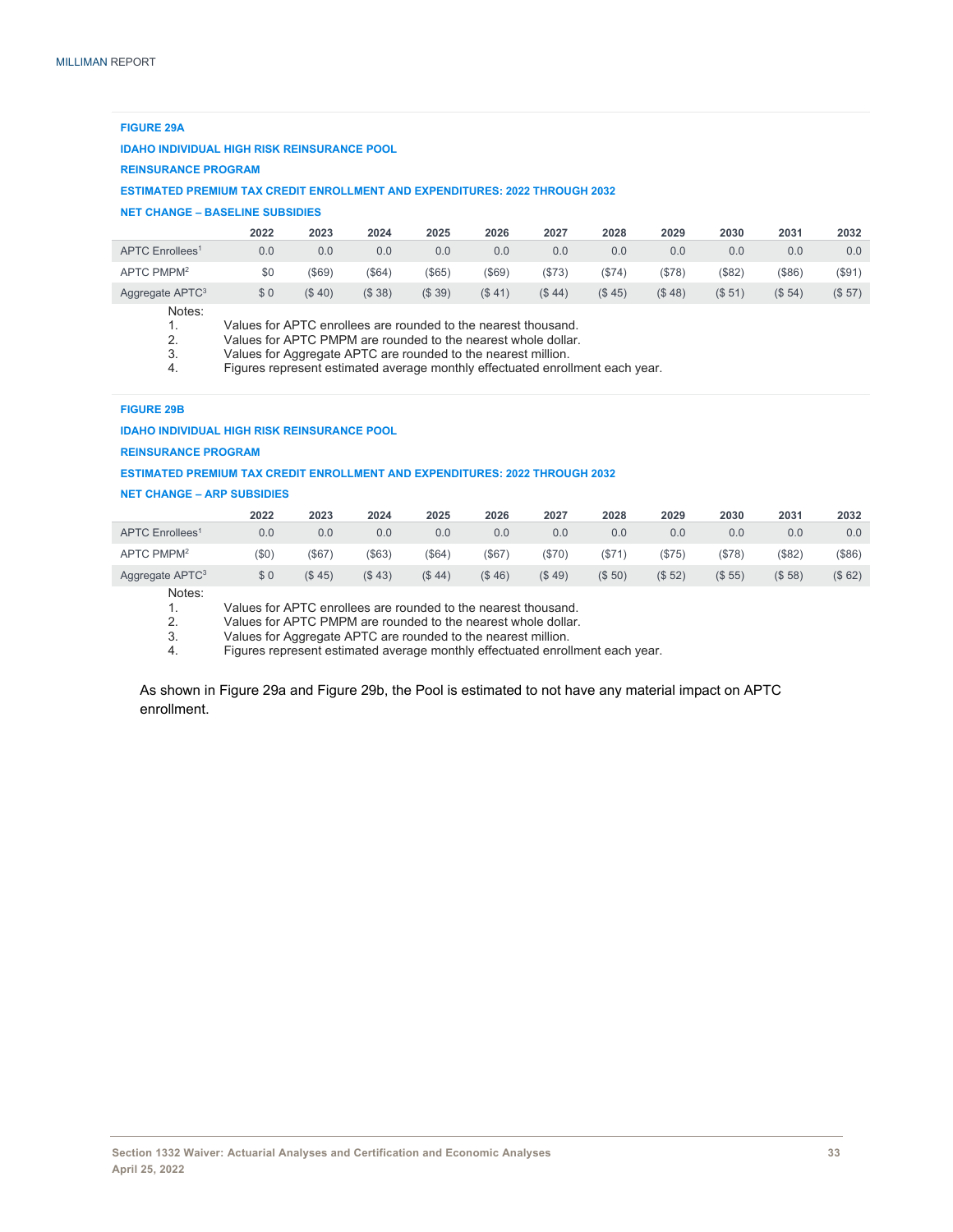## 5. Comprehensiveness Requirements

As required under 45 CFR 155.1308(f)(3)(iv)(A), a state's proposed 1332 waiver must provide coverage that is at least as comprehensive as the coverage defined in Section 1302(b) of the ACA. As described in CMS-9936-N, comprehensiveness refers to the scope of benefits provided by the coverage as measured by the extent to which coverage meets the requirements for essential health benefits (EHBs). The Pool makes no changes to EHB requirements in the individual market, fulfilling the comprehensiveness requirements of 45 CFR 155.1308(f)(4)(iv)(A).

## 6. Sensitivity Testing Related to the End of the Covid-19 Public Health **Emergency**

In the above projections, we have not made any explicit adjustments for individual market enrollment changes resulting from the end of the COVID-19 PHE. As of the date of this report, the end of the COVID-19 PHE has not been announced and therefore the timing of any enrollment impacts from the end of the PHE are uncertain. During the PHE, the Medicaid redetermination process has been paused<sup>10</sup>, resulting in a portion of the Medicaid population retaining coverage that would have otherwise lapsed to the extent the PHE was not in effect.

To illustrate the potential effects of higher individual market that may result from the end of the PHE, we have modeled an alternative scenario that assumes an additional 10,000 individuals with household income between 139% and 200% FPL enter the ACA-compliant market in calendar year 2023. The additional enrollment of 10,000 persons is assumed to occur with or without the waiver in place. Figure 30 illustrates the impact of this scenario for total ACAcompliant enrollment, APTC enrollment, and APTC expenditures under both the Baseline Subsidies and ARP subsidies scenarios. Total Pool funding is assumed to remain the same as the assumptions documented in Figure 3a and Figure 3b. While APTC expenditures increase as a result of the enrollment influx, the APTC change from the waiver itself is estimated to only vary between 7% (\$40.1 million to \$43.0 million under the Baseline Subsidies scenario) and 6% (\$45.3 million to \$47.8 million under the ARP Subsidies scenario) as a result of the waiver.

10 https://www.medicaid.gov/federal-policy-guidance/downloads/sho22001.pdf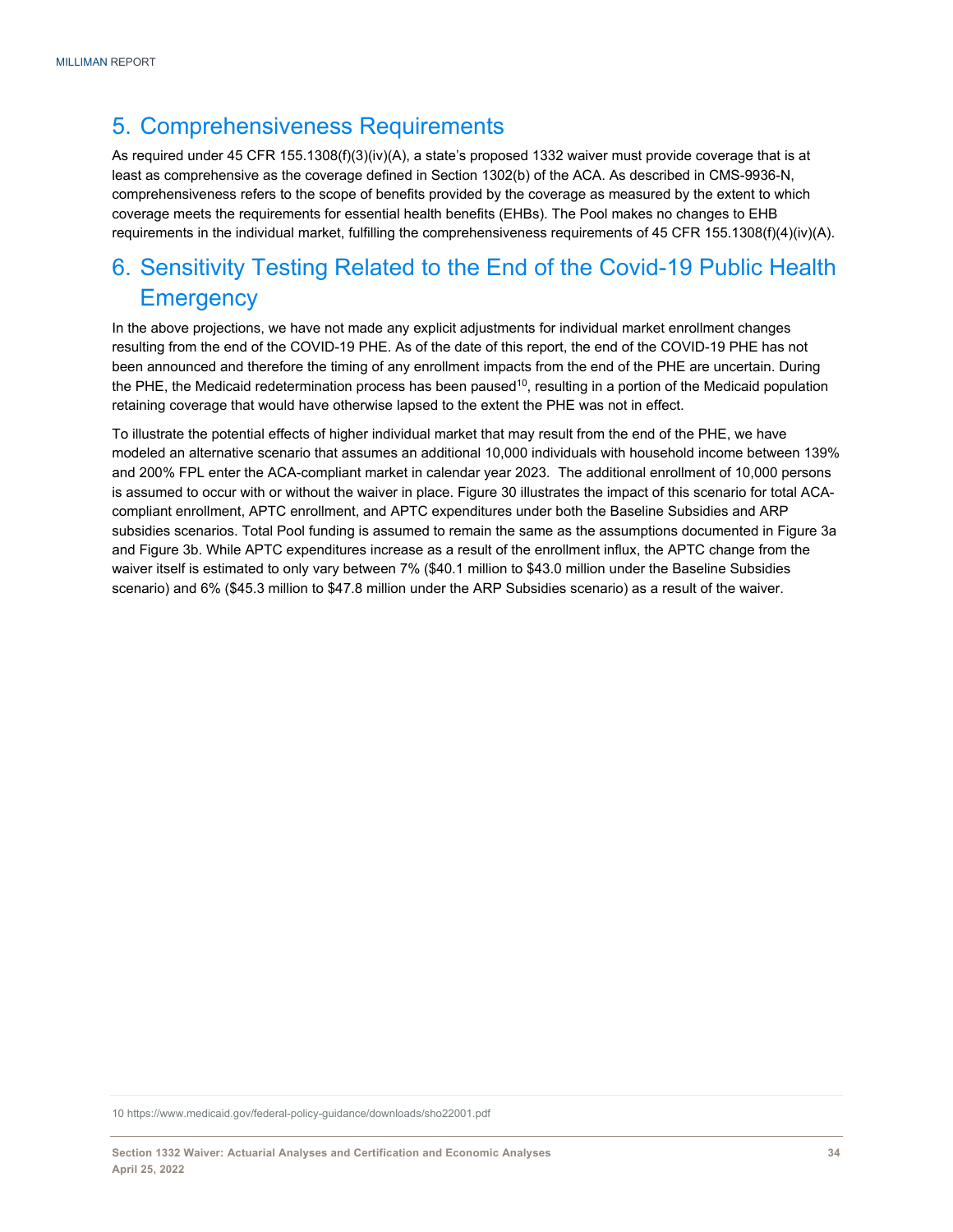**FIGURE 30** 

**IDAHO INDIVIDUAL HIGH RISK REINSURANCE POOL** 

| Estimated Impact of the End of the COVID-19 Public Health Emergency on Calendar Year 2023 |                                                                            |                                   |                      |                                                                   |                                                                    |                      |  |  |  |  |  |
|-------------------------------------------------------------------------------------------|----------------------------------------------------------------------------|-----------------------------------|----------------------|-------------------------------------------------------------------|--------------------------------------------------------------------|----------------------|--|--|--|--|--|
|                                                                                           | INDIVIDUALS INSURED IN NON-GROUP MARKET -                                  | <b>BASELINE SUBSIDIES</b>         |                      | INDIVIDUALS INSURED IN NON-GROUP MARKET - ARP<br><b>SUBSIDIES</b> |                                                                    |                      |  |  |  |  |  |
| <b>PHE STATUS</b>                                                                         | <b>WITHOUT 1332</b><br><b>WAIVER</b>                                       | <b>WITH 1332</b><br><b>WAIVER</b> | <b>WAIVER IMPACT</b> | <b>WITHOUT 1332</b><br><b>WAIVER</b>                              | <b>WITH 1332</b><br><b>WAIVER</b>                                  | <b>WAIVER IMPACT</b> |  |  |  |  |  |
| No PHE Influx                                                                             | 81.2                                                                       | 82.7                              | 1.5                  | 84.6                                                              | 85.6                                                               | 1.0                  |  |  |  |  |  |
| PHE Influx Scenario                                                                       | 91.2                                                                       | 92.7                              | 1.5                  | 94.6                                                              | 95.6                                                               | 1.0                  |  |  |  |  |  |
| <b>PHE Influx Change</b>                                                                  | 10.0                                                                       | 10.0                              | 0.0                  | 10.0                                                              | 10.0                                                               | 0.0                  |  |  |  |  |  |
|                                                                                           | <b>INDIVIDUALS ENROLLED IN APTCS - BASELINE</b>                            | <b>SUBSIDIES</b>                  |                      |                                                                   | INDIVIDUALS ENROLLED IN APTCS - ARP SUBSIDIES                      |                      |  |  |  |  |  |
|                                                                                           | <b>WITHOUT 1332</b>                                                        | <b>WITH 1332</b>                  |                      | <b>WITHOUT 1332</b>                                               | <b>WITH 1332</b>                                                   |                      |  |  |  |  |  |
| <b>PHE STATUS</b>                                                                         | <b>WAIVER</b>                                                              | <b>WAIVER</b>                     | <b>WAIVER IMPACT</b> | <b>WAIVER</b>                                                     | <b>WAIVER</b>                                                      | <b>WAIVER IMPACT</b> |  |  |  |  |  |
| No PHE Influx                                                                             | 48.6                                                                       | 48.6                              | 0.0                  | 55.8                                                              | 55.8                                                               | 0.0                  |  |  |  |  |  |
| PHE Influx Scenario                                                                       | 58.6                                                                       | 58.6                              | 0.0                  | 65.8                                                              | 65.8                                                               | 0.0                  |  |  |  |  |  |
| <b>PHE Influx Change</b>                                                                  | 10.0                                                                       | 10.0                              | 0.0                  | 10.0                                                              | 10.0                                                               | 0.0                  |  |  |  |  |  |
|                                                                                           | <b>TOTAL APTC EXPENDITURES - BASELINE SUBSIDIES</b><br><b>WITHOUT 1332</b> | <b>WITH 1332</b>                  |                      | <b>WITHOUT 1332</b>                                               | <b>TOTAL APTC EXPENDITURES - ARP SUBSIDIES</b><br><b>WITH 1332</b> |                      |  |  |  |  |  |
| <b>PHE STATUS</b>                                                                         | <b>WAIVER</b>                                                              | <b>WAIVER</b>                     | <b>WAIVER IMPACT</b> | <b>WAIVER</b>                                                     | <b>WAIVER</b>                                                      | <b>WAIVER IMPACT</b> |  |  |  |  |  |
| No PHE Influx                                                                             | \$274.4                                                                    | \$234.3                           | (\$40.1)             | \$332.4                                                           | \$287.2                                                            | (\$45.3)             |  |  |  |  |  |
| <b>PHE Influx Scenario</b>                                                                | \$342.4                                                                    | \$299.4                           | (S43.0)              | \$405.5                                                           | \$357.7                                                            | (\$47.8)             |  |  |  |  |  |
| <b>PHE Influx Change</b>                                                                  | \$68.0                                                                     | \$65.1                            | (S 2.9)              | \$73.1                                                            | \$70.6                                                             | (S 2.5)              |  |  |  |  |  |

Figure 31 illustrates the change in estimated federal pass-through funding under the alternative scenario in calendar year 2023, reflecting the APTC savings and the estimated APTC / PTC reconciliation factor of 92.8%. Federal passthrough funding is estimated to increase by \$2.9 million under the Baseline Subsidies scenario and by \$2.5 million under the ARP Subsidies scenario. Since the new enrollees are assumed to qualify for significant premium assistance as a result of having income between 139% and 200% FPL, the share of total market premiums funded by APTC expenditures increases, resulting in greater pass-through funding under the waiver.

| <b>FIGURE 31</b><br><b>IDAHO INDIVIDUAL HIGH RISK REINSURANCE POOL</b><br>Estimated Impact of the End of the COVID-19 Public Health Emergency on Calendar Year 2023 Expenditures |                                                                                     |                                                 |                                                                                |                                                 |  |  |  |  |  |
|----------------------------------------------------------------------------------------------------------------------------------------------------------------------------------|-------------------------------------------------------------------------------------|-------------------------------------------------|--------------------------------------------------------------------------------|-------------------------------------------------|--|--|--|--|--|
|                                                                                                                                                                                  | <b>IMPACT OF WAIVER ON FEDERAL APTC</b><br><b>EXPENDITURES - BASELINE SUBSIDIES</b> |                                                 | <b>IMPACT OF WAIVER ON FEDERAL APTC</b><br><b>EXPENDITURES - ARP SUBSIDIES</b> |                                                 |  |  |  |  |  |
| <b>PHE STATUS</b>                                                                                                                                                                | <b>GROSS EXPENDITURES</b>                                                           | <b>NET OF PTC/APTC</b><br><b>RECONCILIATION</b> | <b>GROSS EXPENDITURES</b>                                                      | <b>NET OF PTC/APTC</b><br><b>RECONCILIATION</b> |  |  |  |  |  |
| No PHE Influx                                                                                                                                                                    | (\$40.1)                                                                            | (\$37.2)                                        | (\$45.3)                                                                       | (\$42.0)                                        |  |  |  |  |  |
| PHE Influx Scenario                                                                                                                                                              | (\$43.0)                                                                            | (S39.9)                                         | (\$47.8)                                                                       | (\$44.4)                                        |  |  |  |  |  |
| <b>PHE Influx Change</b>                                                                                                                                                         | (S 2.9)                                                                             | (S 2.7)                                         | (S 2.5)                                                                        | (\$2.4)                                         |  |  |  |  |  |

Figure 32 illustrates the estimated impact of the alternative scenario on the premium rate for the second-lowest cost silver plan for a 21 year old in calendar year 2023. Because the total Pool funding remains unchanged, the premium rate decrease resulting from the Pool is estimated to be dampened as the reinsurance funds must be spread across a larger market with additional aggregate claims expense. While premium rates for a 21 year old are illustrated, the estimated percentage impact to premium rates for other ages will be identical. The influx of 10,000 members with income between 139% and 200% FPL is also estimated to increase the required silver loading for cost-sharing reduction (CSR) plans, causing premium rate for the second-lowest cost silver plan to increase with or without the waiver.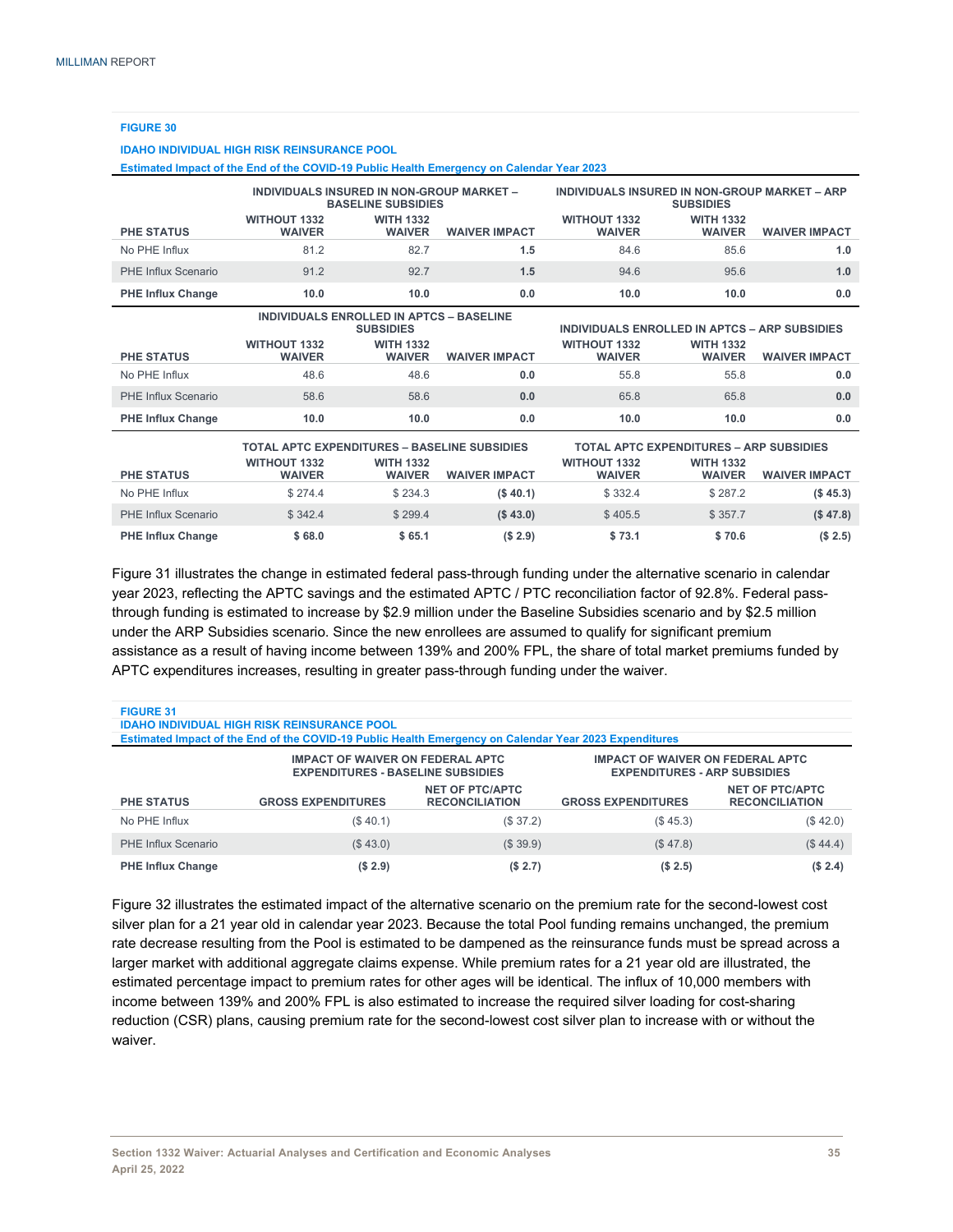#### **FIGURE 32**

#### **IDAHO INDIVIDUAL HIGH RISK REINSURANCE POOL**

#### **CHANGES IN SECOND LOWEST COST SILVER PLAN MONTHLY PREMIUM FROM PHE TERMINATION**

|                     | 21-YEAR OLD MONTHLY PREMIUM - BASELINE |                                             |               |          |  |  |  |  |  |  |
|---------------------|----------------------------------------|---------------------------------------------|---------------|----------|--|--|--|--|--|--|
| <b>PHE STATUS</b>   | <b>WITHOUT 1332 WAIVER</b>             | <b>WITH 1332 WAIVER</b>                     | <b>CHANGE</b> | % CHANGE |  |  |  |  |  |  |
| No PHE Influx       | \$397                                  | \$353                                       | (44)          | (11%)    |  |  |  |  |  |  |
| PHE Influx Scenario | \$410                                  | \$370                                       | (40)          | (10%)    |  |  |  |  |  |  |
|                     |                                        | 21-YEAR OLD MONTHLY PREMIUM - ARP SUBSIDIES |               |          |  |  |  |  |  |  |
| <b>PHE STATUS</b>   | <b>WITHOUT 1332 WAIVER</b>             | <b>WITH 1332 WAIVER</b>                     | <b>CHANGE</b> | % CHANGE |  |  |  |  |  |  |
| No PHE Influx       | \$397                                  | \$350                                       | (46)          | (12%)    |  |  |  |  |  |  |
| PHE Influx Scenario | \$409                                  | \$367                                       | (42)          | $(10\%)$ |  |  |  |  |  |  |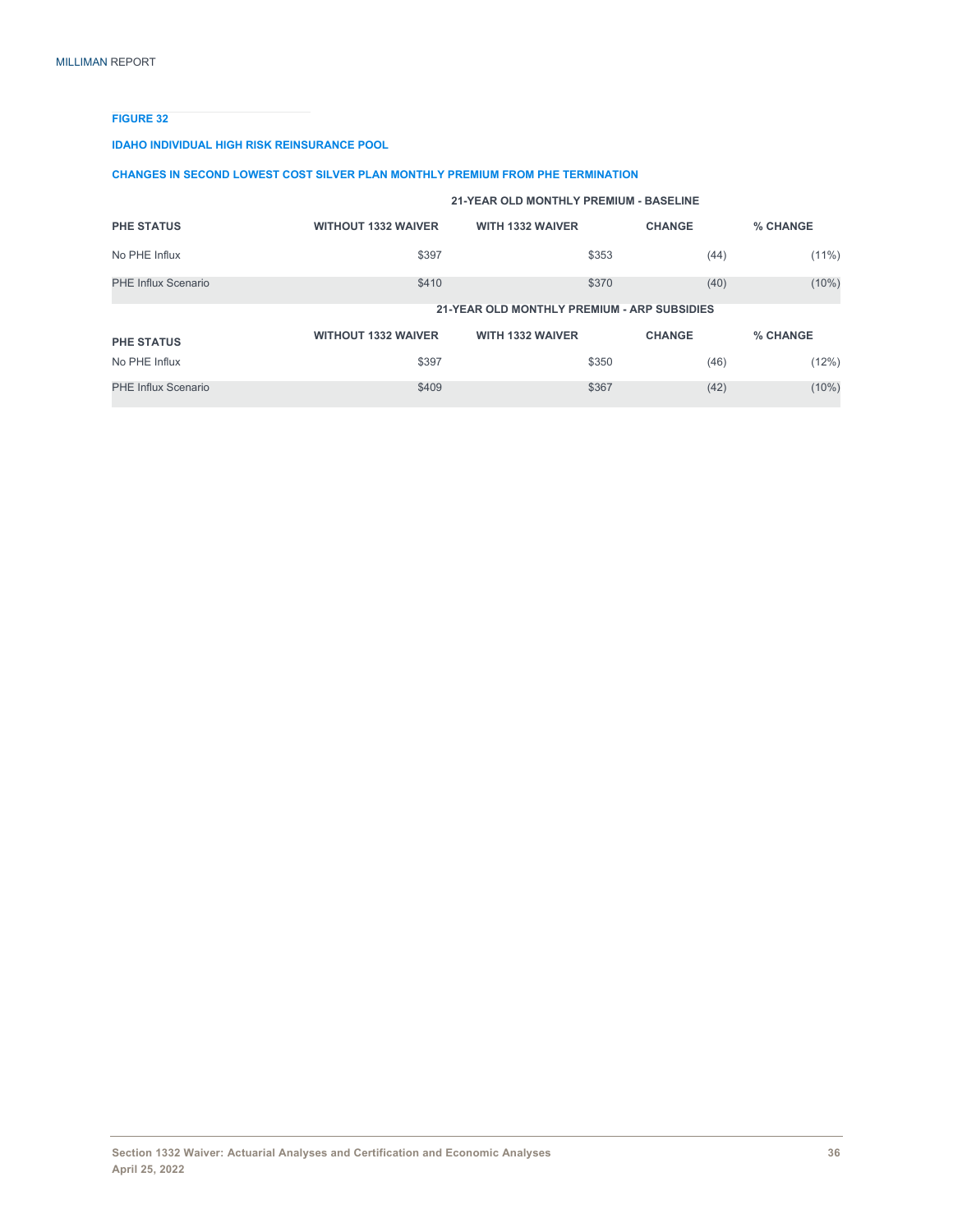## SECTION II. ECONOMIC ANALYSIS

45 CFR 155.1308(f)(4)(ii) requires the Section 1332 Waiver application to provide economic analyses to support the State's estimates that the proposed waiver will comply with the comprehensive coverage requirement, the affordability requirement, and the scope of coverage requirement and the federal deficit requirement. Analyses related to the estimated impact of the 1332 waiver to health insurance coverage in Idaho has been provided within the actuarial certification. This section addresses the deficit neutrality requirements of the waiver application, providing a ten-year budget plan that includes all costs under the waiver, including administrative and other costs to the federal government.

As shown in the actuarial analysis, Figures 29a and 29b, the Pool is estimated to have a significant impact on the federal government APTC expenditures for Idahoans purchasing health insurance coverage through YHI. Per CMS guidance, we have assumed for the purposes of the final pass-through calculation, the federal APTC expenditure savings are adjusted by a APTC / PTC reconciliation factor adjustment, reflecting the ratio between initial APTC amounts and final PTC amounts as calculated on tax returns. The 92.8% factor used in the below figures was developed based on calendar 2019 experience, specifically calendar 2019 tax data published by the Internal Revenue Service  $11$  and effectuated APTC data published by CMS $12$ . This percentage may materially change for the final pass-through calculation. Based on calendar year 2021 pass-through payments for existing Section 1332 waiver reinsurance programs, the adjustment factor varied from 89.7% to 98.2%.

Figure 33a (Baseline Subsidies) and Figure 33b (ARP Subsidies) provide a summary of estimated federal expenditure changes during the ten-year projection period. The change in federal APTC expenditures is dependent upon a number of factors but will be directly impacted by the total annual funding for the Pool (illustrated in Figure 3a and Figure 3b) established by the Board each year. All else equal, a larger annual Pool funding amount than assumed in Figure 3a and Figure 3b will increase federal APTC expenditure savings, while reducing the Pool's funding will result in a lower amount of federal APTC expenditure savings.

#### **FIGURE 33A**

#### **IDAHO INDIVIDUAL HIGH RISK REINSURANCE POOL**

**REINSURANCE PROGRAM – BASELINE SUBSIDIES** 

#### **ESTIMATED FEDERAL GOVERNMENT EXPENDITURES CHANGES: 2023 THROUGH 2032 (IN MILLIONS)**

| <b>REVENUE / (EXPENSE) ITEM</b>                          | 2023                 | 2024                 | 2025    | 2026     | 2027     | 2028      | 2029       | 2030               | 2031               | 2032      |
|----------------------------------------------------------|----------------------|----------------------|---------|----------|----------|-----------|------------|--------------------|--------------------|-----------|
| <b>Federal APTC Expenditures</b><br>(Currently Enrolled) | ( \$ 40)             | (\$38)               | (S39)   | (S41)    | (S44)    | (S.45)    | (S.48)     | (S <sub>51</sub> ) | (S <sub>54</sub> ) | (\$57)    |
| <b>APTC/PTC Reconciliation</b><br>Factor                 | 92.8%                | 92.8%                | 92.8%   | 92.8%    | 92.8%    | 92.8%     | 92.8%      | 92.8%              | 92.8%              | 92.8%     |
| Net Change in Federal<br><b>Expenditures</b>             | (S <sub>37.2</sub> ) | (S <sub>35.2</sub> ) | (S36.0) | (S.38.3) | (\$40.6) | (S, 41.7) | (S, 44, 3) | (S, 47.0)          | (S49.9)            | (S, 52.9) |
| <b>Reinsurance Funding</b><br>.                          | \$58.5               | \$54.9               | \$55.9  | \$59.2   | \$62.8   | \$64.3    | \$68.2     | \$72.3             | \$76.6             | \$81.2    |

Notes:

1. Dollar amounts are rounded to the nearest million.<br>2 Total values senarately rounded

Total values separately rounded.

12 https://www.cms.gov/CCIIO/Resources/Forms-Reports-and-Other-Resources/Downloads/Early-2020-2019-Effectuated-Enrollment-Report.pdf

<sup>11</sup> https://www.irs.gov/pub/irs-soi/19in13id.xlsx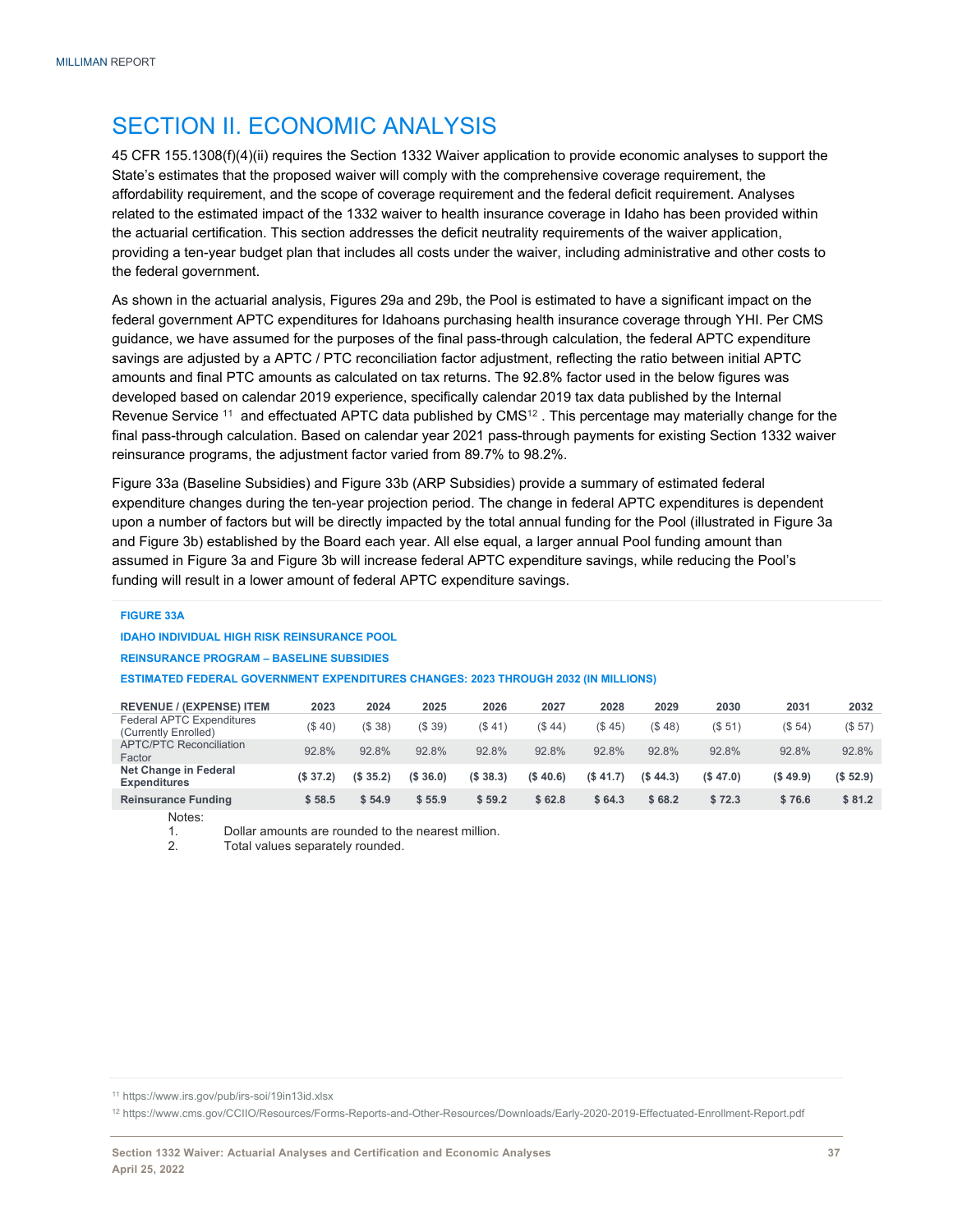#### **FIGURE 33B**

#### **IDAHO INDIVIDUAL HIGH RISK REINSURANCE POOL**

#### **REINSURANCE PROGRAM – ARP SUBSIDIES**

**ESTIMATED FEDERAL GOVERNMENT EXPENDITURES CHANGES: 2023 THROUGH 2032 (IN MILLIONS)** 

| <b>REVENUE / (EXPENSE) ITEM</b>                          | 2023      | 2024     | 2025      | 2026     | 2027     | 2028      | 2029               | 2030                 | 2031                 | 2032      |
|----------------------------------------------------------|-----------|----------|-----------|----------|----------|-----------|--------------------|----------------------|----------------------|-----------|
| <b>Federal APTC Expenditures</b><br>(Currently Enrolled) | (S.45)    | (\$43)   | (\$44)    | (\$46)   | (S49)    | (S 50)    | (S <sub>52</sub> ) | (S 55)               | (S58)                | (\$62)    |
| <b>APTC/PTC Reconciliation</b><br>Factor                 | 92.8%     | 92.8%    | 92.8%     | 92.8%    | 92.8%    | 92.8%     | 92.8%              | 92.8%                | 92.8%                | 92.8%     |
| Net Change in Federal<br><b>Expenditures</b>             | (S, 42.0) | (S.39.8) | (S, 40.6) | (S.42.8) | (\$45.2) | (S, 46.1) | (S.48.7)           | (S <sub>51.4</sub> ) | (S <sub>54.3</sub> ) | (S, 57.3) |
| <b>Reinsurance Funding</b>                               | \$63.5    | \$59.9   | \$60.9    | \$64.2   | \$67.8   | \$69.3    | \$73.2             | \$77.3               | \$81.6               | \$86.2    |
| .                                                        |           |          |           |          |          |           |                    |                      |                      |           |

Notes:

1. Dollar amounts are rounded to the nearest million.<br>2. Total values separately rounded.

Total values separately rounded.

Federal APTC Expenditures: The Pool is projected to reduce the premium rate for the second lowest cost Silver plan (subsidy benchmark plan), and therefore reduce the per capita APTC. Federal APTC reductions are larger under the ARP Subsidies scenarios because a greater number of Idahoans qualify for an APTC relative to the Baseline Subsidies scenario. Further detail on APTC savings is provided in Figure 29a and Figure 29b of the actuarial certification.

Exchange User Assessment: We have assumed YHI, Idaho's state-based insurance marketplace, will continue to operate during the ten-year projection period. Therefore, we do not estimate any change in federal expenditures as it relates to the Exchange User Assessment.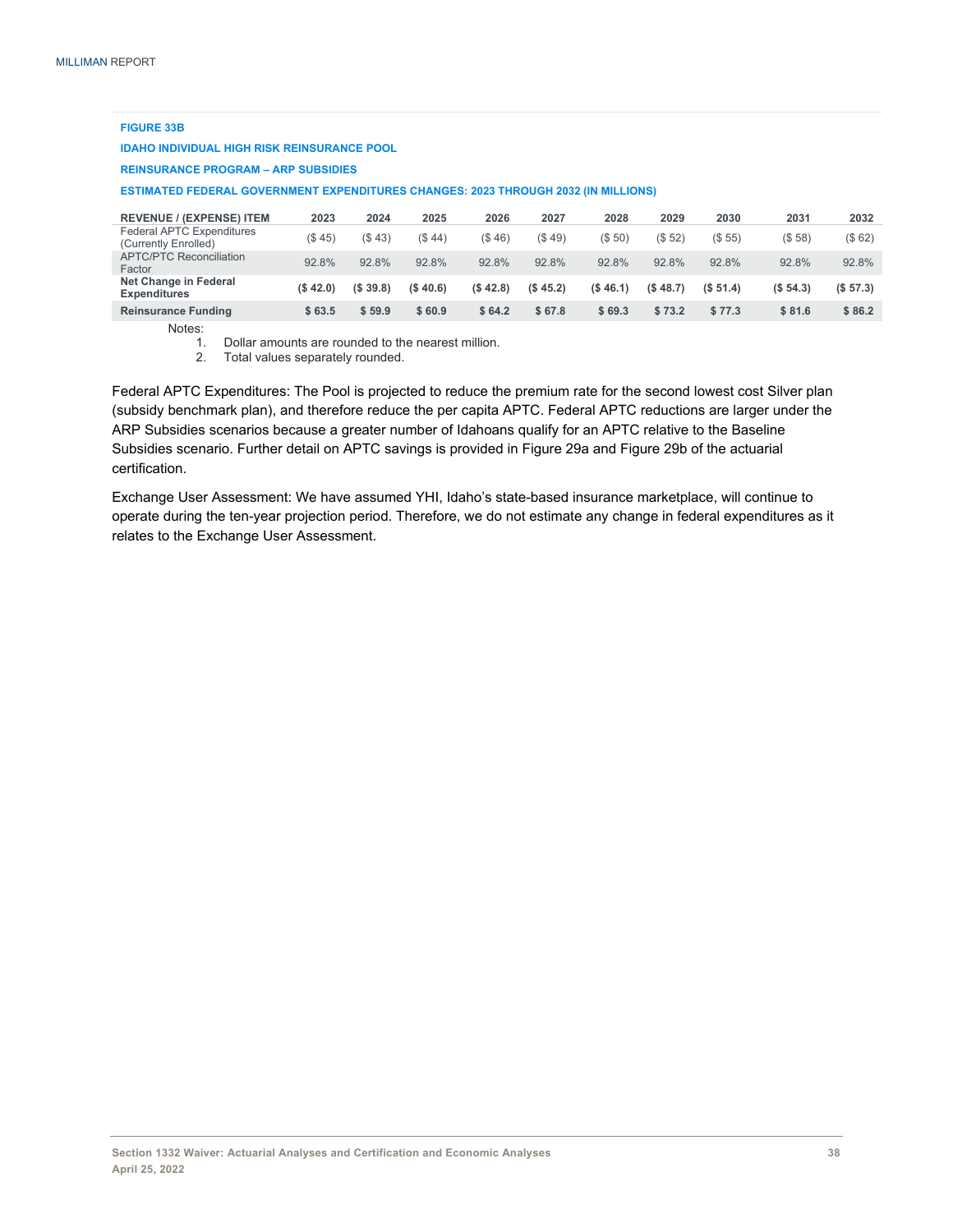## SECTION III. ASSUMPTIONS AND METHODOLOGY

## 1. Market Calibration

A key aspect of modeling healthcare reform proposals is establishing a status quo set of assumptions for the population being modeled. For the State of Idaho insurance markets, we developed estimates for the number of Idahoans insured through on- and off- exchange insurance markets (or uninsured) in 2022 by age, gender, household income, health status, metallic level (if applicable for the market), premium rates, and other factors to establish baseline assumptions for Idaho's population with respect to health insurance coverage. We developed our starting census and premium rate assumptions for each insurance market from a number of publicly available data sources, as well as proprietary information provided by the Idaho Department of Insurance (IDOI), and YHI. The assumptions in the model related to insurance take-up rates and market migration have been calibrated based on observed insurance market experience during calendar years 2021 through 2022. This calibration was based on publicly available data related to insurance marketplace enrollment, as well as proprietary data that we received from the IDOI and YHI, along with other sources we have gathered and developed.

Data from the IDOI included 2021 enrollment and premium information for individual market coverage by rating area as well as enrollment, premium, and claims data for on and off exchange markets by plan and metallic level as of December 2021. Proprietary data received from DHW included January and March 2022 marketplace enrollment by county, income, metallic level, and associated federal premium assistance. Public data sources used in our census and assumption calibration process include:

- Idaho Census Projections To project statewide census changes by age and gender, we utilized population projections from 2019 through 2029 published by the Idaho Department of Labor.<sup>13</sup> For years after 2029, we assumed annual population growth equal to estimated changes from 2028 to 2029.
- American Community Survey (ACS) data Due to the large sample size, ACS data were used to provide estimated enrollment distributions by insurance coverage, age, gender, FPL, and marital status. Adjustments were made to the ACS data to reflect misalignments with non-group coverage relative to actual insurer data.
- Current Population Survey Annual Social and Economic Supplement (CPS ASEC) data CPS data were used to supplement the model population developed with the use of the ACS data by providing additional information on individual market enrollment and health status.
- Medical Loss Ratio Reporting Form data (MLR) data MLR data is required to be submitted by carriers offering fully-insured commercial products for the purpose of complying with federal MLR reporting requirements. Publicly available MLR information from 2020 was used to evaluate historical changes in the number of covered lives by insurance segment and market per capita premium. This source of information includes a more credible source of insured lives relative to population survey data for non-group markets.
- Marketplace Enrollment Reports We utilized publicly available data provided by the United States Department of Health and Human Services (HHS) related to the 2022 open enrollment period.14

Based on actual insurance enrollment from insurer financial data and public programs, we estimated 2022 enrollment counts for each insurance market. The ACS demographic distributions were used to allocate enrollment in each market by age, gender, and income level. For the individual market, March 2022 APTC enrollment detail was also used to calibrate our model's baseline values. Updated individual market enrollment detail for 2022 may impact our baseline and with waiver estimates contained in this report.

<sup>13</sup> See http://lmi.idaho.gov/population-projections for more information.

<sup>14</sup> See https://www.cms.gov/research-statistics-data-systems/marketplace-products/2022-marketplace-open-enrollment-period-public-use-files for more information.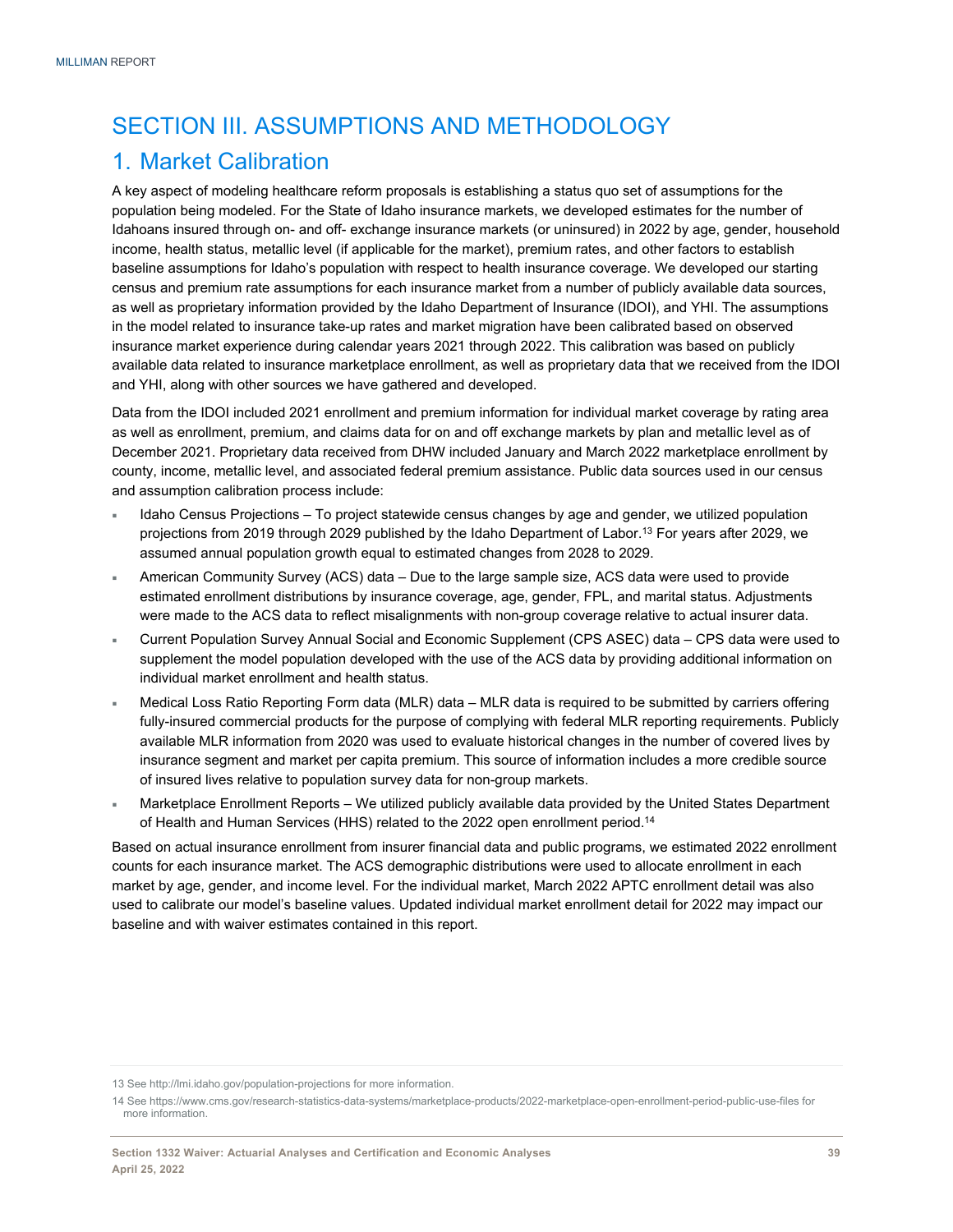## 2. Population Modeling

Based on the Idaho census projections, we estimated enrollment in the individual insurance market from 2022 through 2032 by assuming the distribution of insurance market enrollment by age, gender, and income level would remain constant relative to 2022. Changes in insurance market enrollment during the projection period are a result of changes in the estimated number of Idahoans by age and gender in the census projections.

We have assumed individual market enrollment and premium rates will be relatively stable during the projection period relative to the 2014 through 2018 coverage years, which experienced significant enrollment swings and premium rate changes. Our modeling assumes the economic environment in the baseline year continues during the projection period. An economic downturn during the projection period may materially alter health insurance coverage sources and premiums. For example, if unemployment rates increased, we would estimate a shift in health insurance coverage from employer-sponsored insurance to Medicaid, individual market coverage, or an increase in the number of uninsured individuals.

With the current COVID-19 PHE, individual market enrollment may be impacted by the pause in Medicaid redetermination that has occurred for more than 2 years. A detailed analysis of potential enrollment migration from Medicaid to other insurance markets after the PHE is ended was not included in scope of our analysis for this report.

In our projections, we have estimated immaterial changes in non-group coverage for the population eligible for APTC (other than if the enhanced premium subsidies offered under the ARP are not extended past calendar year 2022). As the structure of the APTC calculation caps a consumer's out-of-pocket premium, we have assumed immaterial enrollment changes (other than those driven by census projections), for the population eligible for APTC. This assumption is supported by the general stability in APTC enrollment from 2016 through 2022 (after normalizing for Medicaid expansion in calendar year 2020), despite significant premium rate fluctuations occurring in the market.

#### **MORBIDITY LEVELS**

For the uninsured and non-group markets, we divided enrollment into five risk levels, and assigned a morbidity factor to each risk level based on risk scores developed through the health status assigned from the ACS and CPS ASEC modeling.

#### **INDIVIDUAL MARKET ENROLLMENT CHANGES**

For the population not eligible for APTC (largely Idahoans with income above 400% FPL or who did not purchase a qualifying health plan through the state exchange), we have assumed an increase in market enrollment after 2022 due to the modeled phase-out of non-ACA compliant transitional plans, then steady enrollment increases associated with general population growth for the rest of the projection period, with or without the waiver.

For overall ACA-compliant individual market enrollment, we project gradual market enrollment increases from 2022 through the end of the ten-year projection period under each scenario:

- Without waiver and baseline subsidies: 79,000 (2022) to 85,000 (2032)
- With waiver and baseline subsidies: 79,000 (2022) to 87,000 (2032)
- Without waiver and ARP subsidies: 79,000 (2022) to 91,000 (2032)
- With waiver and ARP subsidies: 79,000 (2022) to 92,000 (2032)

## 3. Premium and Claims Expense Projections

Premium and claims expenses estimated in the non-group market are based on a combination of the following factors:

- Estimated healthcare inflation (assuming no change in benefit levels or insured demographics);
- Changes in population morbidity (as measured by the assigned morbidity factors to each risk quintile);
- Estimated changes in non-claims expenses (administrative costs, fees and taxes, and insurer margin); and,
- Changes in composite benefit level (the mix of coverage by metallic tier in the non-group market).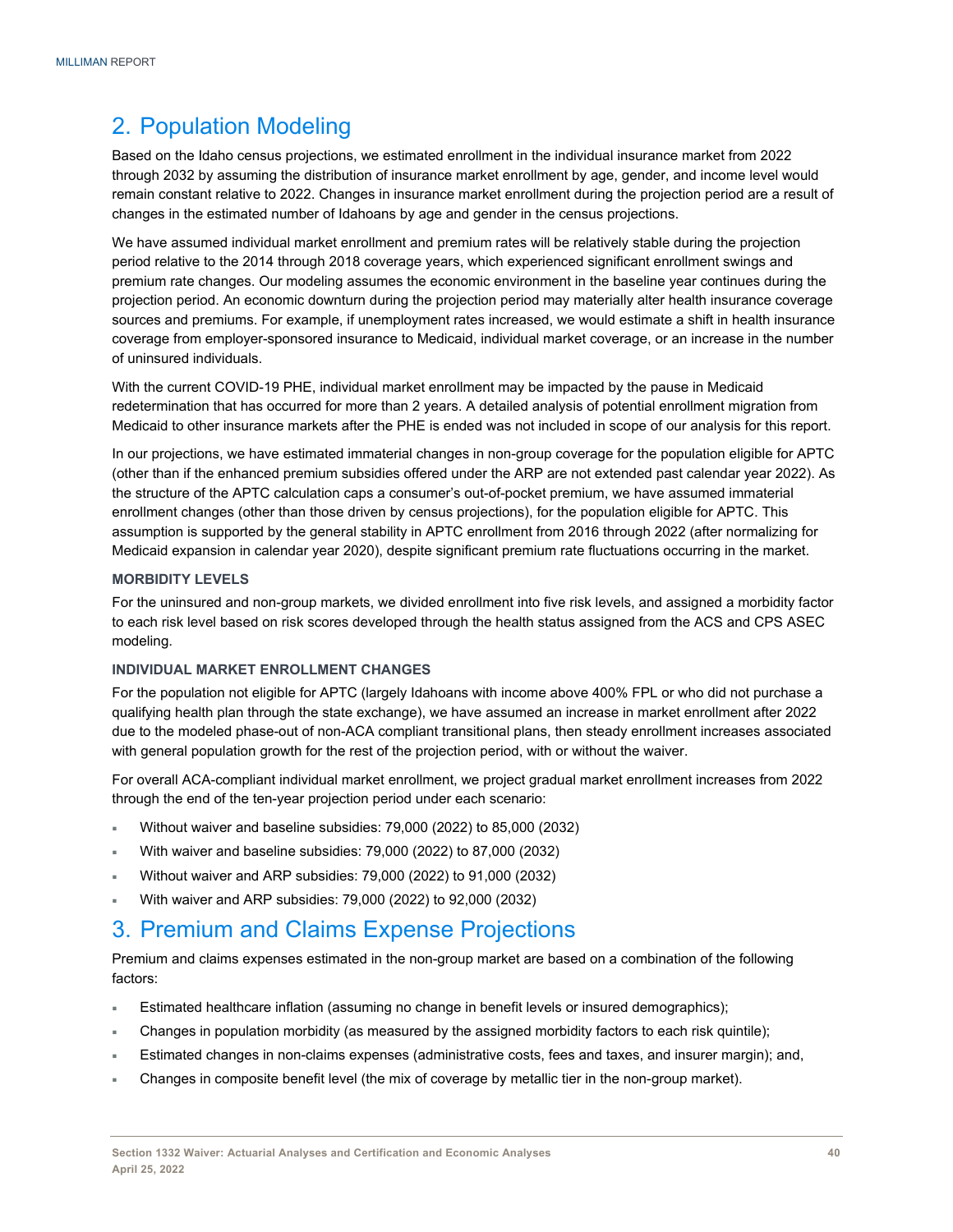Health care inflation assumptions were based on premium rate projections published by the CMS Office of the Actuary.15 Population morbidity changes were developed based on the composite mix of morbidity scores for the population estimated to purchase non-group coverage in a given year.

For individuals estimated to enroll or maintain non-group coverage, a metallic tier plan is assigned based on the distribution of metallic plans selected for 2022 through YHI by income level. For example, based on YHI data, individuals qualifying for CSR payments between 100% and 250% FPL have a much greater likelihood of purchasing a Silver plan, relative to households at higher income levels.

Federal premium assistance was estimated based on premium rate changes for the second-lowest cost Silver plan available through YHI, projected household income by FPL, and the indexing of the premium tax credit expenditures. For each enrollee, a rating factor corresponding to the default federal age curve, which Idaho plans to continue using, was assigned.<sup>16</sup>

<sup>15</sup> https://www.cms.gov/Research-Statistics-Data-and-Systems/Statistics-Trends-and-Reports/NationalHealthExpendData/Downloads/Proj2018Tables.zip, Table 17.

16 See https://www.cms.gov/CCIIO/Programs-and-Initiatives/Health-Insurance-Market-Reforms/Downloads/StateSpecAgeCrv053117.pdf.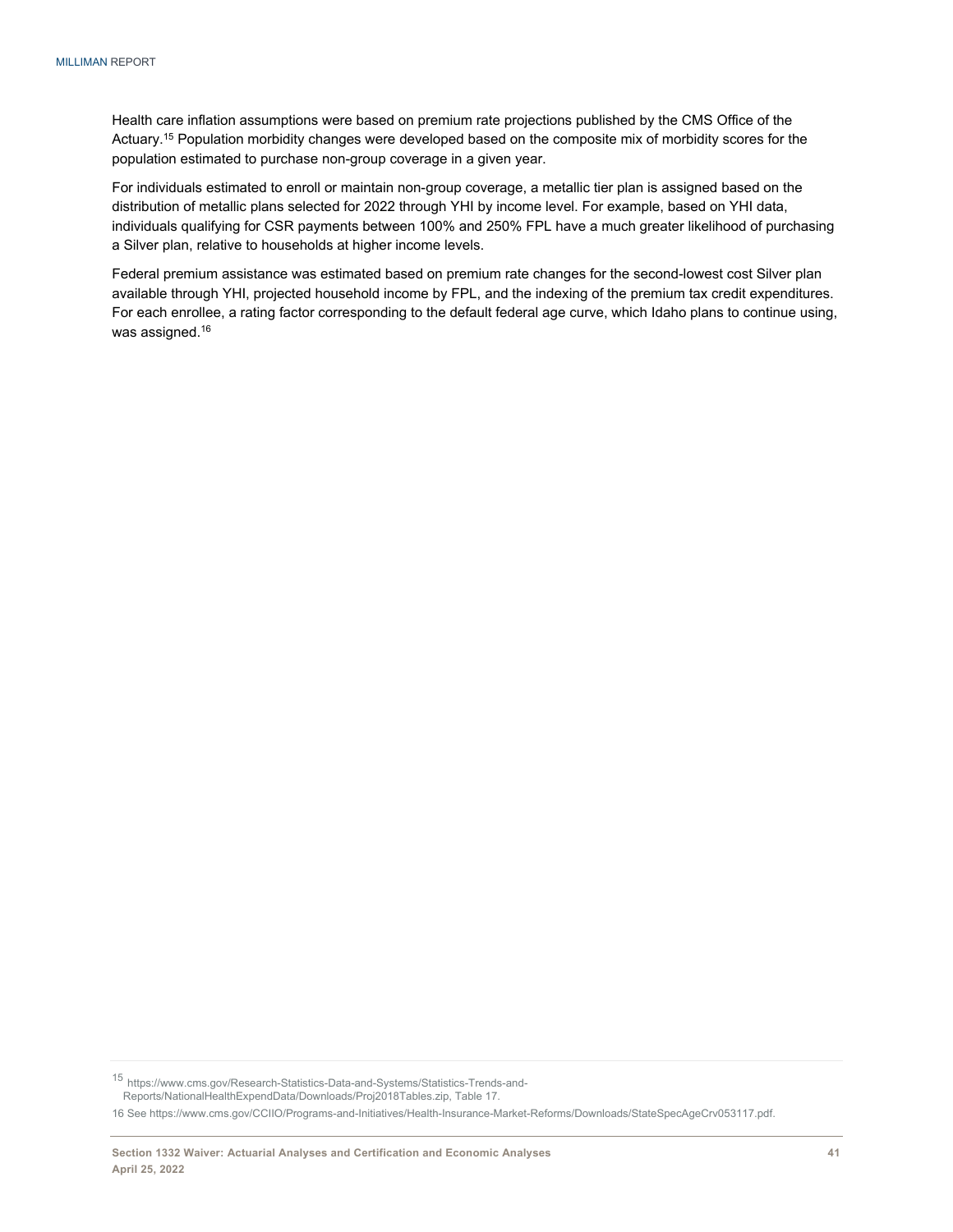## LIMITATIONS

Milliman has developed certain models to estimate the values included in this report. The intent of the models was to estimate pass-through funding for Idaho's reinsurance program for the individual health insurance market under a Section 1332 waiver. We have reviewed the models, including their inputs, calculations, and outputs for consistency, reasonableness, and appropriateness to the intended purpose and in compliance with generally accepted actuarial practice and relevant actuarial standards of practice (ASOP).

The models rely on data and information as input to the models. We have relied upon certain data and information provided by Idaho Individual High Risk Reinsurance Pool Board, Your Health Idaho, and publicly available data published by federal agencies for this purpose and accepted it without audit. To the extent that the data and information provided is not accurate, or is not complete, the values provided in this report may likewise be inaccurate or incomplete.

Milliman's data and information reliance includes:

- March 2022 Your Health Idaho census
- Aggregated carrier survey data from the Department of Insurance
- Economic and healthcare inflation assumptions published by federal agencies
- Insurance carrier statutory statement data downloaded via S&P Global Market Intelligence

If the underlying data or information is inaccurate or incomplete, the results of our analysis may likewise be inaccurate or incomplete. Furthermore, actual revenues and expenditures of the reinsurance program can vary from projected amounts due to a multitude of reasons, including economic changes, regulatory or legislative changes, consumer behavior, carrier pricing assumptions, and population changes.

The results presented are based upon a set of assumptions,3 as described above. If actual results differ from the underlying assumptions, actual financial results may differ from those presented in this presentation.

There is heightened uncertainty concerning future insurance market enrollment due to the current COVID-19 public health emergency and its associated policies that may change materially for CY 2023.

We are members of the American Academy of Actuaries and meet the qualification standards to perform projections of this type.

This analysis has been prepared for the use of the Idaho Individual High Risk Reinsurance Pool Board and the Idaho Department of Insurance. Milliman does not intend to benefit and assumes no duty or liability to other parties who receive this work. Milliman recommends any third party recipient be aided by its own actuary or other qualified professional when reviewing the Milliman work product.

The consultants who worked on this assignment are health actuaries. Milliman's advice is not intended to be a substitute for qualified tax, legal, or accounting counsel. This information is being provided under the current contract between Milliman and the Idaho Individual High Risk Reinsurance Pool.

The terms of Milliman's Professional Services Agreement with the Idaho Individual High Risk Reinsurance Pool dated August 19, 2002 and the statement of work signed on April 20, 2022 apply to this report.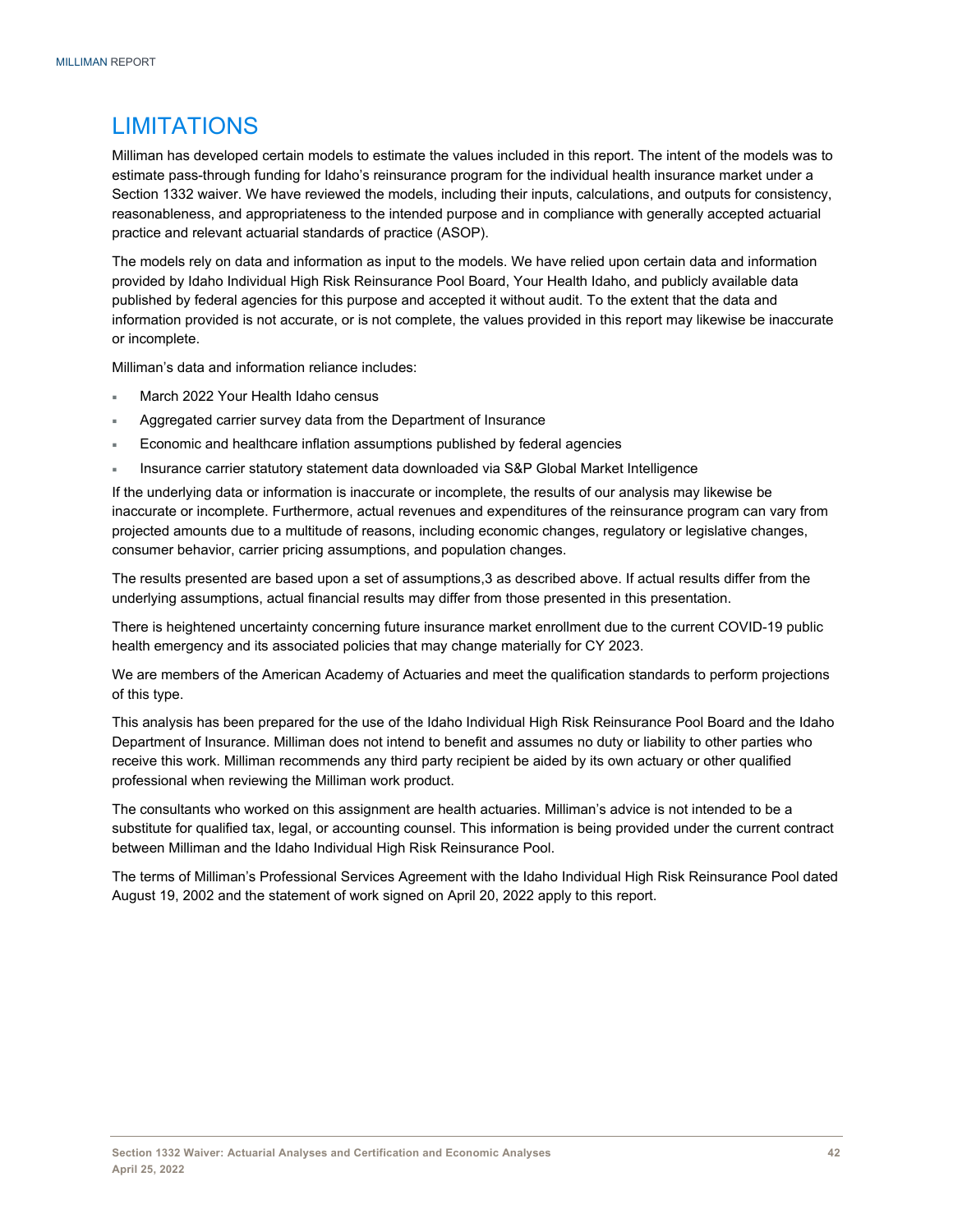APPENDIX: ACTUARIAL CERTIFICATION